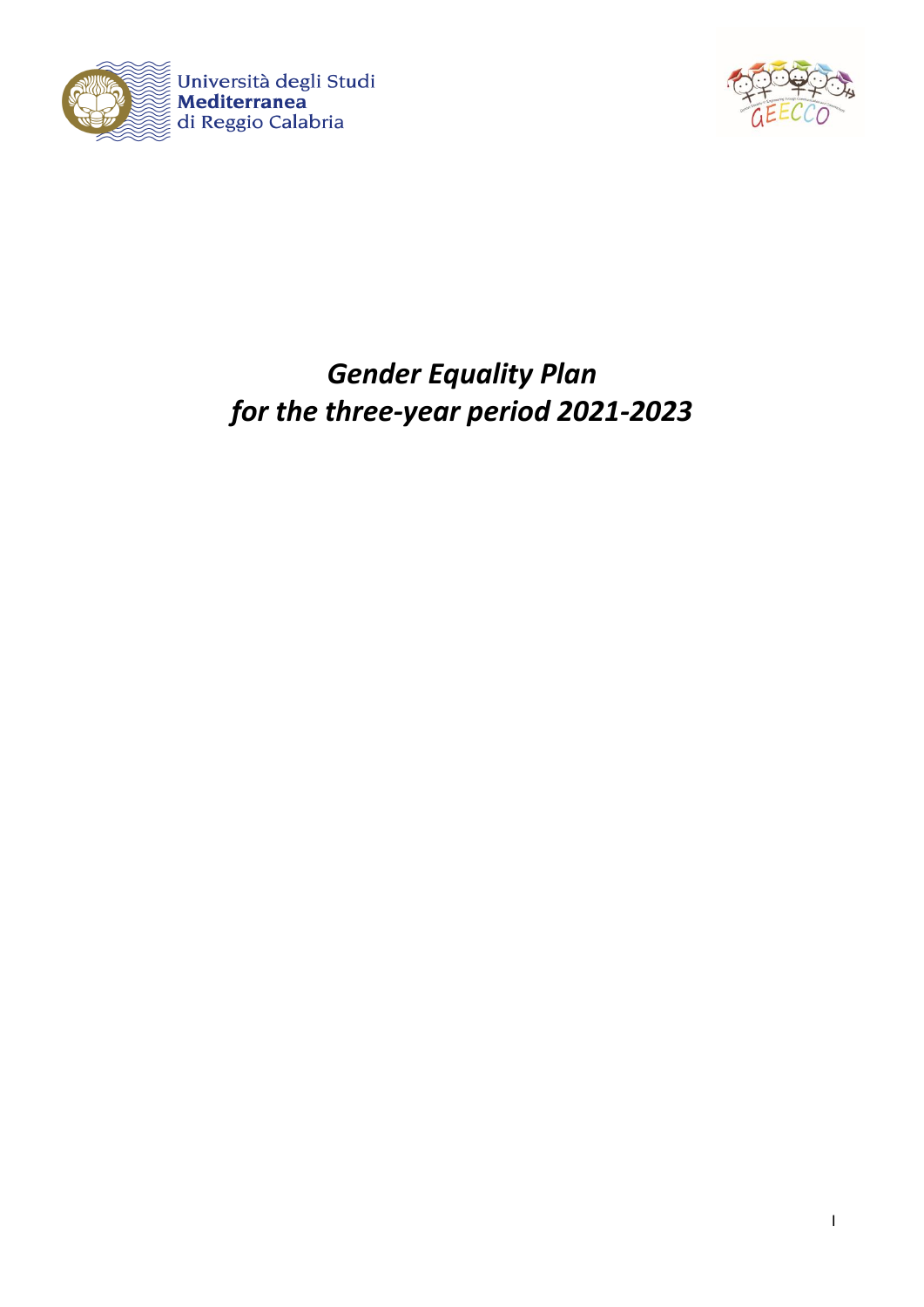



# **Summary**

| 1 Introduction                                                                            | $\mathbf{1}$   |
|-------------------------------------------------------------------------------------------|----------------|
| 1.1 Challenges for the Promotion of Equal Opportunities                                   | 3              |
| 2 Areas of Intervention                                                                   | 4              |
| 2.1 Line of Action A: Decision-making Bodies and Human Resources                          | 4              |
| 2.1.1 Objective A.1: Long-term sustainability of the GEP                                  | 5              |
| 2.1.2 Objective A.2: Equal Representativeness                                             | 5              |
| 2.1.3 Objective A.3: Equal Visibility                                                     | 5              |
| 2.1.4 Objective A.4: Reconciliation of Work and Private Life                              | 6              |
| 2.1.5 Objective A.5: Coordination of Equal Opportunities                                  | 6              |
| 2.1.6 Objective A.6: Long-term monitoring of Gender Equality                              | 6              |
| 2.1.7 Objective A.7: Office for "Administrative and Organizational Support for Activities |                |
| for Equal Opportunities"                                                                  | 6              |
| 2.1.8 Objective A.8: Dissemination of "Best Practices" for Level Gender Balance           |                |
| Decision                                                                                  | 7              |
| 2.1 Line of Action B: Advancements of Career                                              | $\overline{7}$ |
| 2.2.1 Objective B.1: Enhancing Research Activities                                        | 8              |
| 2.2.2 Objective B.2: Valorization and Promoting Activities Relative to Projects of        |                |
| Research                                                                                  | 8              |
| 2.2.3 Objective B.3: Access to Academic and Working Positions                             | 8              |
| 2.3 Line of Action C: Gender Size in Research and Teaching                                | 9              |
| 2.3.1 Objective C.1: Promotion of Gender Size in R&T                                      | 10             |
| 2.4 Line of Action D: Gender Culture                                                      | 10             |
| 2.4.1 Objective D.1: Gender Language                                                      | 10             |
| 2.4.2 Objective D.2: Awareness                                                            | 11             |
| 3 Gender Equality Strategy: Areas of Intervention and Objectives                          | 12             |
| 4 Action Plan                                                                             | 14             |
| 4.1 Line of action A: Decision-making Bodies and Human Resources                          | 14             |
| 4.1.1 Objective A.1: Long-term Sustainability of the GEP                                  | 14             |
| Action A.1.1: Inclusion of the GEP in the Triennial Plan of Positive Actions of the       |                |
| Mediterranea                                                                              | 14             |
| 4.1.2 Objective A.2: Equal Representativeness                                             | 15             |
| Action A.2.1: Identification of Specificities Preventing the Equal                        |                |
| Representativeness of Gender at Various Decision Levels                                   | 15             |
| Action A.2.2: Strengthening Coordination Services on Equal Opportunities                  | 16             |
| 4.1.3 Objective A.3: Equal Visibility                                                     | 16             |
| Action A.3.1: Identification of Specificities Preventing Equal Visibility of Gender       | 17             |
| 4.1.4 Objective A.4: Reconciliation of Work and Private Life                              | 17             |
| Action A.4.1: Flexibility of work                                                         | 17             |
| 4.1.5 Objective A.5: Coordination of Equal Opportunities                                  | 18             |
| Action A.5.1: Coordination Committee for Equal Opportunities                              | 18             |
| 4.1.6 Objective A.6: Long-term Monitoring of Gender Equality                              | 18             |
| Action A.6.1: Gender Budgets                                                              | 18             |
| 4.1.7 Objective A.7: Office for "Administrative and Organizational Support for Activities |                |
| for Equal Opportunities"                                                                  | 19             |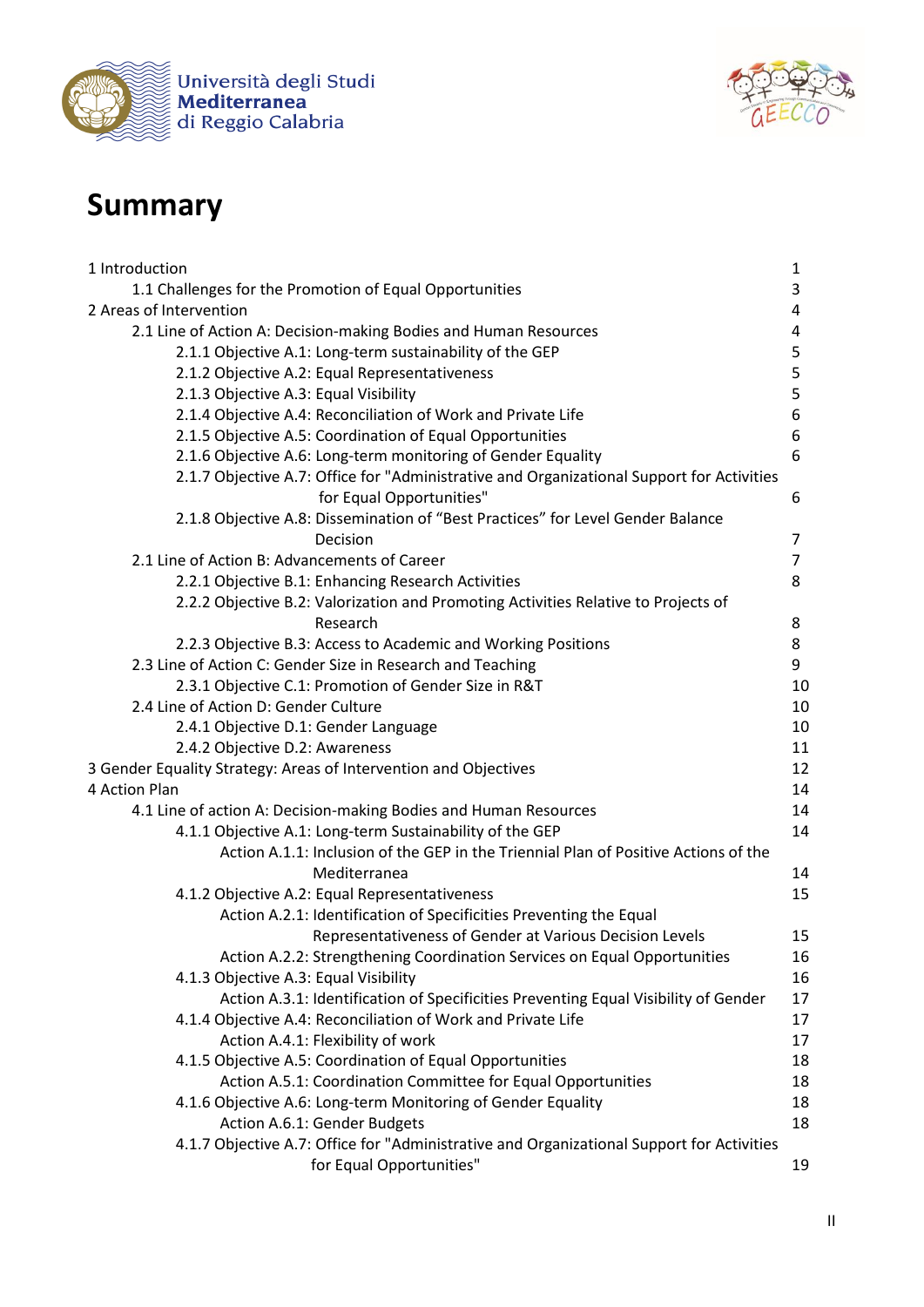

Università degli Studi<br>**Mediterranea**<br>di Reggio Calabria



| Action A.7.1: Strengthening of the Office                                                 | 19 |
|-------------------------------------------------------------------------------------------|----|
| Objective A.8: Dissemination of "Best Practices" for Level Gender Balance Decision        | 19 |
| Action A.8.1: Report "Best Practices"                                                     | 19 |
| 4.2 Line of action B: Advancements of Career                                              | 20 |
| 4.2.1 Objective B.1: Enhancing Research Activities                                        | 20 |
| Action B.1.1: Research Training                                                           | 20 |
| Action B.1.2: Virtual Office for Research                                                 | 20 |
| Action B.1.3: Exploitation of Research Results                                            | 21 |
| Action B.1.4: Catalogue of Research and Projects (Communicated between                    |    |
| Actions B1 and B2)                                                                        | 22 |
| 4.2.2 Objective B.2: Valorization and Promoting Activities Relative to Projects of Search | 22 |
| Action B.2.1: Encouraging Participation as Principal Investigator, Responsible            |    |
| for Research Units in Projects and Team Composition                                       | 22 |
| Action B.2.2: Virtual Office for Projects                                                 | 23 |
| 4.2.3 Objective B.3: Access to Academic and Working Positions                             | 23 |
| Action B.3.1: Guidelines and Training for Commissions for Access to                       |    |
| Positions                                                                                 | 23 |
| 4.3 Line of action C: Gender Size in Research and Teaching                                | 24 |
| 4.3.1 Objective C.1: Promotion of Gender Size in R&T                                      | 24 |
| Action C.1: Guidelines and Training for Research and Teaching                             | 24 |
| 4.4 Line of action D: Gender Culture                                                      | 25 |
| 4.4.1 Objective D.1: Gender Language                                                      | 25 |
| Action D.1: Gender Language                                                               | 25 |
| Action D.1.1: Seminar on Gender Communication                                             | 25 |
| 4.4.2 Objective D.2: Awareness                                                            | 25 |
| Action D.1.1: Questionnaire on Equal Opportunities Perception                             | 25 |
| Action D.1.2: Collaboration with vice Rector for Equal Opportunities                      |    |
| of the Italian Universities                                                               | 25 |
| Action D.1.3: Contrast to Gender Stereotypes in STEM Disciplines                          | 26 |
| Action D.1.4: Seminar on Equal Opportunities                                              | 27 |
| 5 Tables                                                                                  | 28 |
| Line of action A: Decision-making Bodies and Human Resources (Table 5.1)                  | 29 |
| Line of action B: Advancements of Career (Table 5.2)                                      | 34 |
| Line of action C: Gender Size in Research and Teaching (Table 5.3)                        | 37 |
| Line of action A: Gender Culture (Table 5.4)                                              | 38 |
| 6 Working Group and Acknowledgements                                                      | 40 |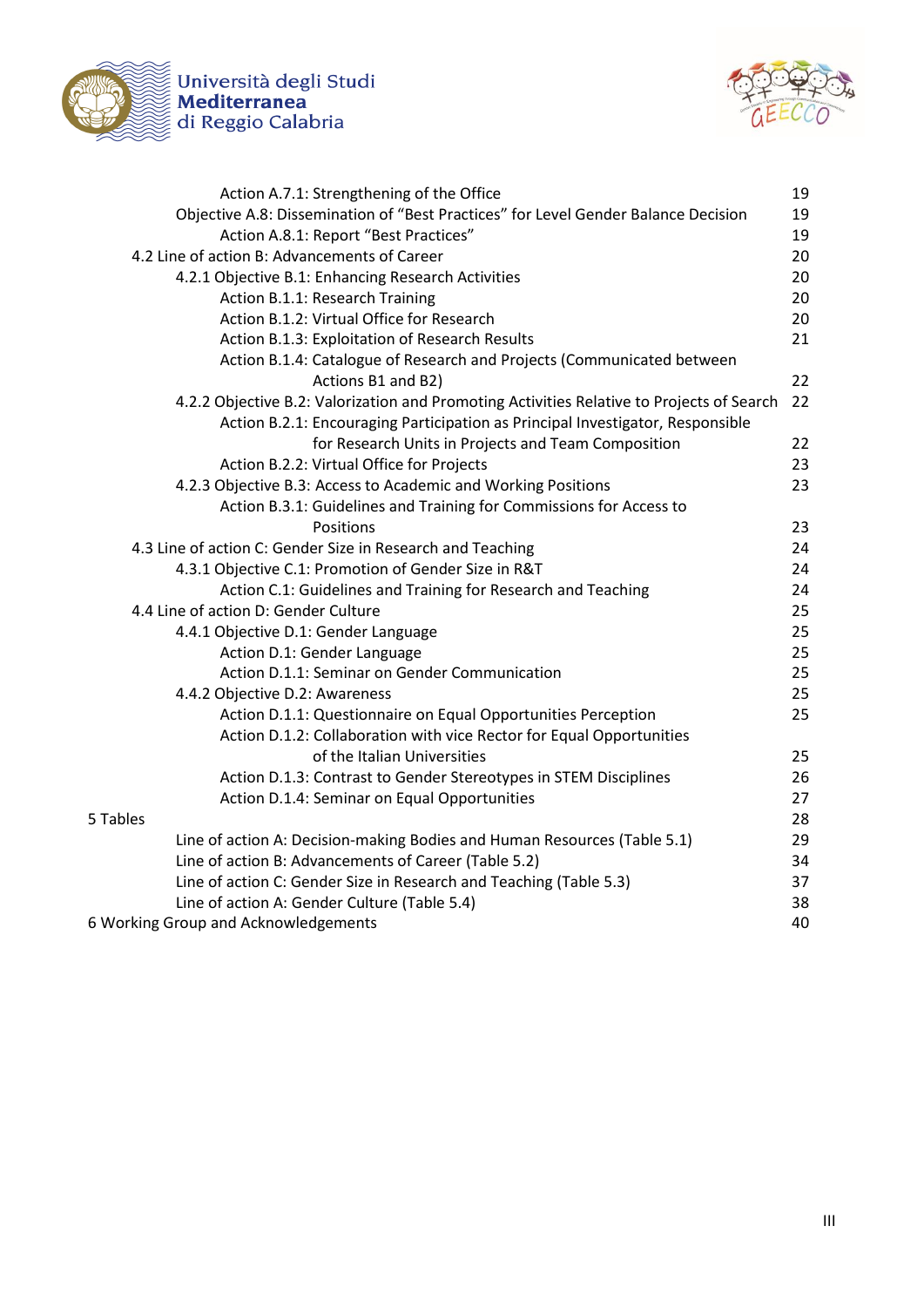



# **1. Introduction**

The Gender Equality Plan (hereinafter referred to as "GEP") is one of the main actions of the "Gender Equality in Engineering through Communication and Commitment" (GEECCO) project, funded by the European<sup>1</sup> Union's Horizon 2020 research and innovation program (Grant Agreement No 741128).

This plan is an instrument the University Mediterranea of Reggio Calabria (UNIRC) intends to equip itself with in order to promote gender equality aimed at guaranteeing to every individual, by combating any form of discrimination, equal conditions for participation in academic life and for the acquisition of tools useful for integration into economic, political and social life, regardless of gender, religion and belief, race and ethnic origin, disability, age, sexual orientation.

The University Mediterranea of Reggio Calabria supports the formulation of the Gender Equality Plan also as a measure of implementation of Agenda 2030, proposed by the General Assembly of the United Nations, in order to contribute to the realization of sustainable development at a global level.

Specific references to the above are also given in the Statute of the University Mediterranea<sup>2</sup>, which in Article 2, states that it promotes among the fundamental values "actions that promote the overcoming of all forms of discrimination". Furthermore, in the Code of Ethics<sup>3</sup> of the University Mediterranea, Article 2.1 states that "In accordance with the requirements of the Charter of Fundamental Rights of the European Union and the Italian Constitution, the University Mediterranea rejects any form of discrimination, direct or indirect, funded on sex, race, skin color, ethnic or social origin, language, religion, personal belief, political opinions, membership of a national minority, heritage, birth, disability, age or sexual orientation."

With a view to equal opportunities, the GEP aims to promote through the proposed activities, working well-being, the reconciliation of private and working life, the optimization of human resources for the achievement of the objectives of the University's strategic planning, participation in the activities of all university staff (academic and administrative) enhancing their specific skills.

**.** 

<sup>1</sup>Www.geecco.unirc.it

<sup>2</sup>Http://www.unirc.it/documentazione/media/files/studenti/Statuto\_pubblicazione\_sito\_18\_11\_2013.pdf 3Https://www.unirc.it/documentazione/allegati\_news/att\_2011072850449\_8947.pdf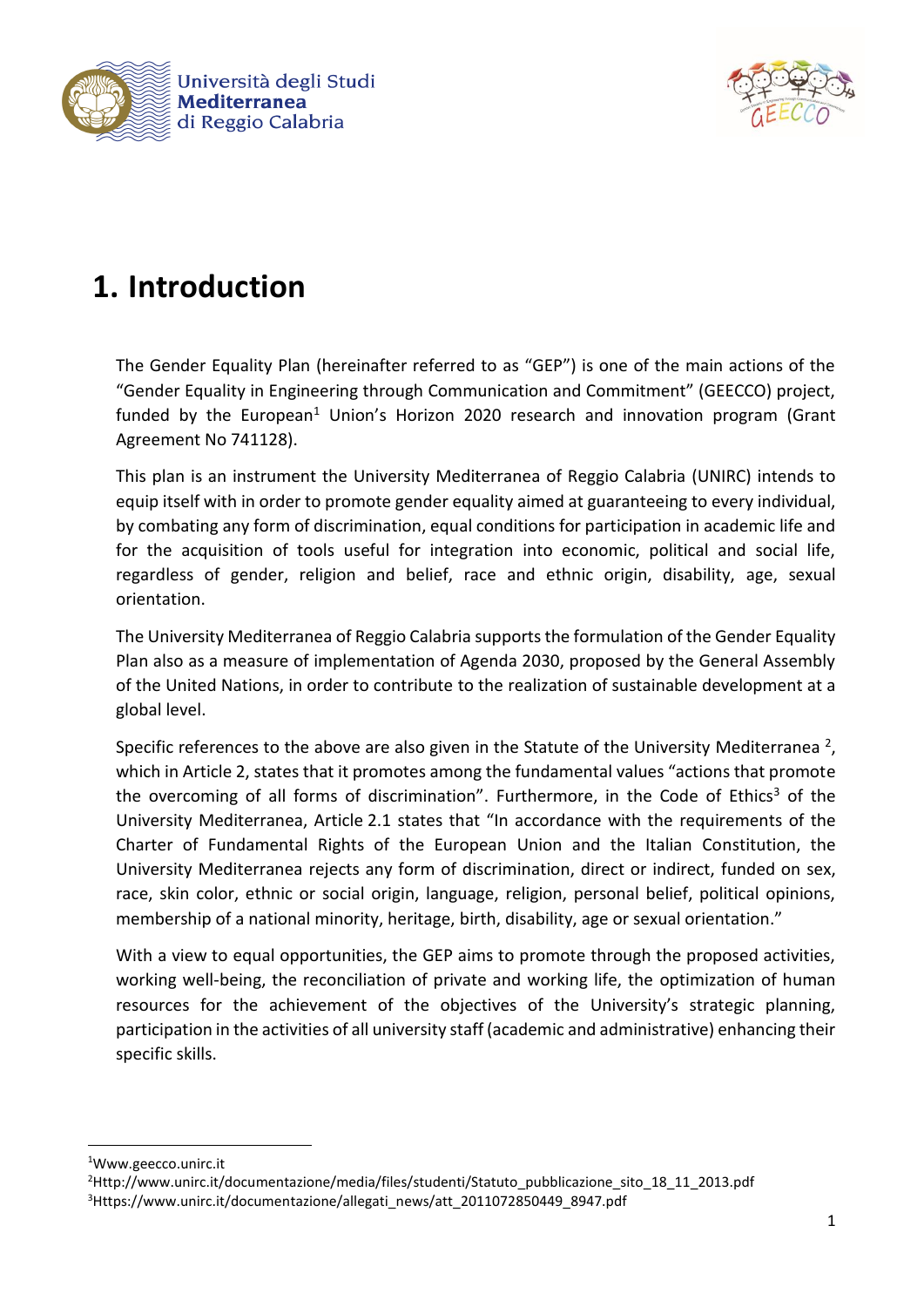



In particular, this document is the result of an in-depth process of analysis, discussion, evaluation and review carried out at the University Mediterranea of Reggio Calabria with the main actors who will be involved in the implementation of the GEP.

It is important to emphasize that both the national legislation and the preliminary indications contained in the Triennial Plan of Positive Actions have been taken into account in the design of the actions included in the GEP.

The GEP will be periodically updated every three years, it will not replace the Triennial Plan of Positive Actions, but will complement it to strengthen or add new actions in order to achieve the objective of gender equality within our institution and ensure the long-term sustainability of gender equality actions.

This GEP is in line with the principles of the Charter of Fundamental Rights of the European Union and the Italian Constitution as well as with:

- The statutes of the Mediterranea;
- The Code of Ethics of the Mediterranea;
- The Code of Conduct of Public Administration Staff (D.M. 28 November 2000).

The main challenges related to the achievement of objectives in the gender perspective have been identified at the Mediterranea also thanks to the drafting of the Gender Budgets prepared by the CUG (Unique Guarantee Committee) from 2015 to today, and the meetings with the management of the university.

The implementation of the three-year GEP will be supported by the CUG with equal opportunities and mobbing skills, renewed by the Mediterranea in May 2020. In detail the CUG:

- Proposes action plans for the implementation of the European directives on equal treatment at the workplace;
- Promotes initiatives aimed at implementing actions in the field of reconciliation between private and labor;
- Promote studies and climate surveys useful for the prevention, preparation and elimination of discrepancies;
- Promotes well-being at work and in the university environment in the broad sense;
- Protects disadvantaged groups and groups
- Performs verification and monitoring tasks

Finally, the support of decision-making bodies which have the important task of preserving the principles of equal opportunities and their application in the ordinary management of academic life is essential for the achievement of the objectives of this GEP.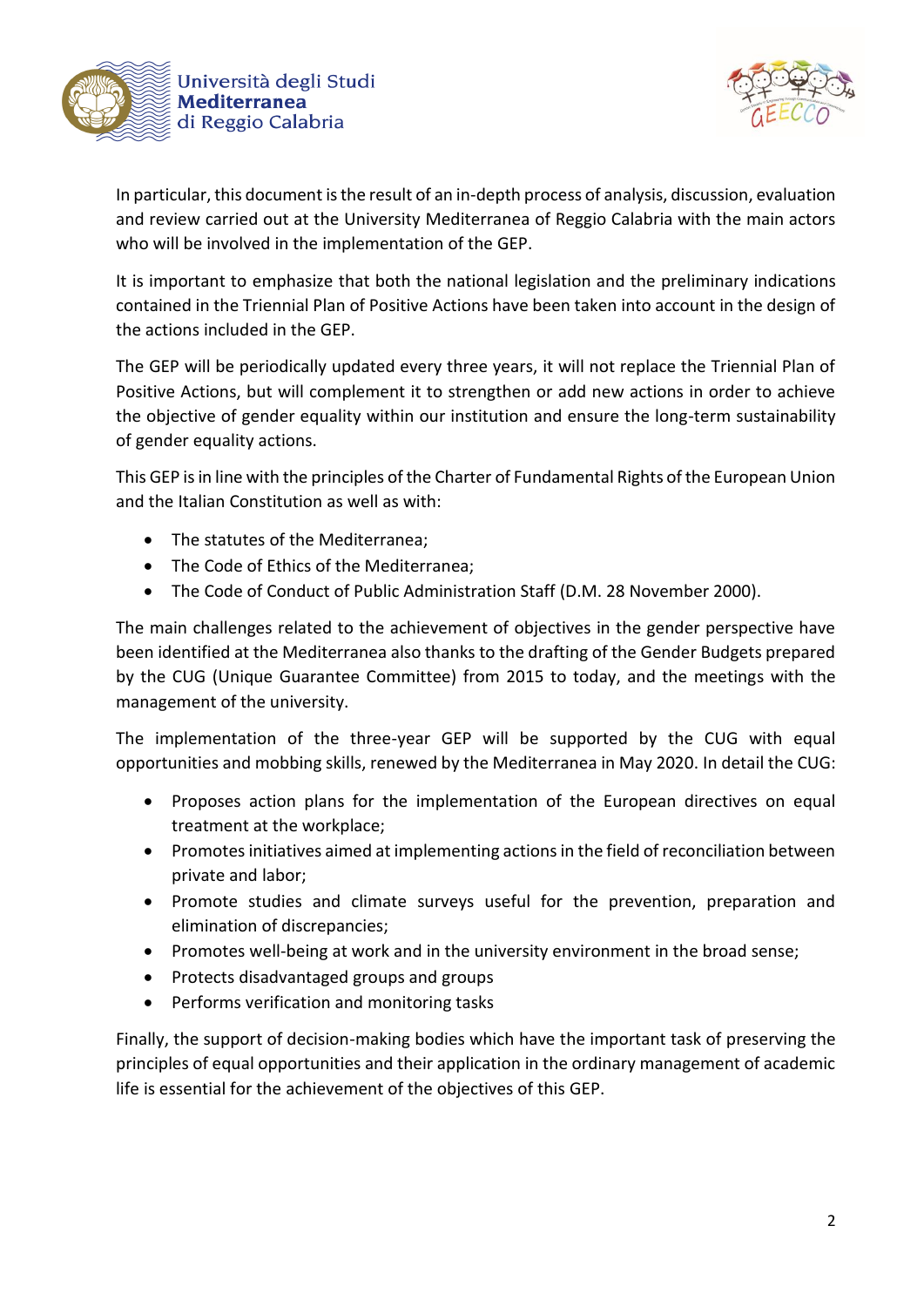



# **1.1 Challenges for the Promotion of Equal Opportunities**

Equal opportunities are equal treatment for people in the fields of work, training and education, access to goods and services in general. Equal treatment means the absence of any direct or indirect discrimination based on gender, ethnicity, religious belief or belief, disability, age or sexual orientation. The promotion of the principles of equal opportunities is an instrument for preventing and combating all forms of violence (physical and psychological).

In order to achieve this, cultural dissemination of the concept of equal opportunities is important, starting from the regulatory aspects (e.g. provisions of the Constitutional Charter which have the greatest impact on equality and equal opportunities; Article 51 of the Constitution, whose recent amendment makes it possible to address in innovative terms the problem of equal opportunities in democratic representation; national legislation on equal opportunities, with particular reference to the latest measures that have addressed the issue directly or indirectly, such as the Code of Equal Opportunities; single guarantee committees, etc.). In this regard, already in 2011 the CRUI (Conference of the Rectors of the Italian Universities) presented a motion on equal opportunities expressing "*unanimous the strong hope that in the work of the commissions for the preparation of the university statutes not only take due account of the provisions of law n.240/2010, art. 2, paragraph 1, lit. l in the matter of "prevision, in the appointment of the members of the Board of Directors, of the observance of the constitutional principle of equal opportunities"*<sup>4</sup> *.* More recently, on 30 January 2018 a Memorandum of Understanding was signed between the National Councilor of Equality and MIUR (Ministry of Education, University and Research) to confirm the common commitment to "*combating gender inequalities and stereotypes that, even today, influence training paths, access to the labor market and careers of women and young people, continuing to foster discrimination in the world of work.[...] with the aim of raising awareness on the issue of equal opportunities, especially young people, as well as teachers and families. The Protocol shall last for three years and shall establish a Joint Committee to deal with the management aspects of the Protocol*." 5

Specific actions (which will be monitored, corrected and revised in order to achieve the objective) must be provided for in order to carry out specific actions to promote gender culture.

To this end, at the end of the process of analysis, discussion, evaluation and review carried out at the University Mediterranea of Reggio Calabria, some objectives to be achieved through the implementation of this GEP have been identified. In particular, four main areas of action have been identified and, for each of them, the specific objectives to be achieved. The implementation of all the actions identified to achieve the above objectives represent the challenges our University is called upon.

In detail, the areas of action identified by the GEP are:

**.** 

<sup>4</sup>Https://www2.crui.it/HomePage.aspx? ref=1974

<sup>5</sup>Https://www.lavoro.gov.it/priorita/Pagine/Protocollo-Intesa-tra-Consigliera-Nazionale-Parita-e-MIUR.aspx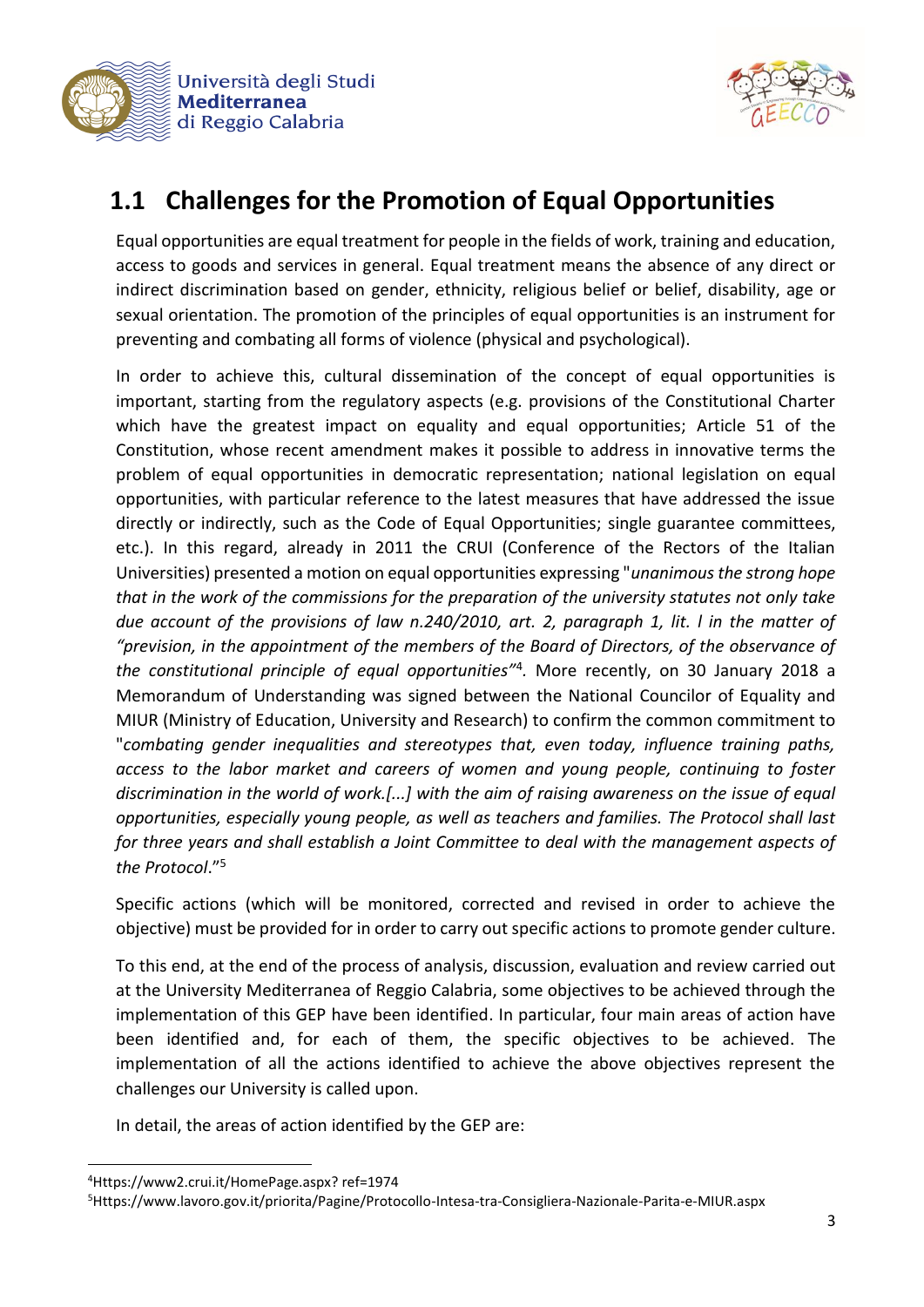



- Decision-making Bodies and Human Resources;
- Career Progress;
- The gender Dimension in Research and Teaching;
- Gender Culture.

# **2. Areas of intervention**

This section describes the main lines of action of the Mediterranea GEP.

# **2.1 Line of intervention A: Decision-Making Bodies and Human Resources**

As documented by several studies carried out by some Italian universities (e.g., the University of Ferrara, Reggio Emilia and Modena, Foggia and Udine) and also by the European institutions (e.g. Directorate General for Research and Innovation – Unit B.7 Science with and for Society), in the Italian universities there is a significant gender imbalance in decision-making bodies.

As early as 2004, studies and research and funding programs implemented by the European Commission underline the negative effects of a non-homogeneous gender distribution in knowledge generation processes and scientific institutions. In addition, it has been highlighted as the under-representation of women in top positions and leadership does not facilitate young women to develop higher aspirations.

As suggested by the European policy guidelines and the results of some studies, to pursue the objective of ensuring equal representation of genders in organizations allows to obtain positive effects ranging from improving overall results and performance to creating a more sustainable and hospitable working environment from the point of view of social relations.

In this context, the commitment and example of universities can be decisive not only locally but also nationally, given their role as institutions for scientific research and cultural promotion.

In the light of the above, also for the University Mediterranea, where the existence of gender imbalance in decision-making bodies and in general in the various academic roles has been verified in the context of the activities carried out for the drafting of the Gender Budgets for the five-year period 2015-2020, it is desirable to initiate actions aimed at promoting gender rebalancing in decision-making bodies at the various academic levels, starting with the identification of criteria implementing the statutory norms and regulations in force at the Mediterranea, with a view to achieving the most effective principles and regulations in force at the Mediterranea.

Among the most common actions taken at international level to promote gender rebalancing in universities include institutional communication to give greater visibility to under-represented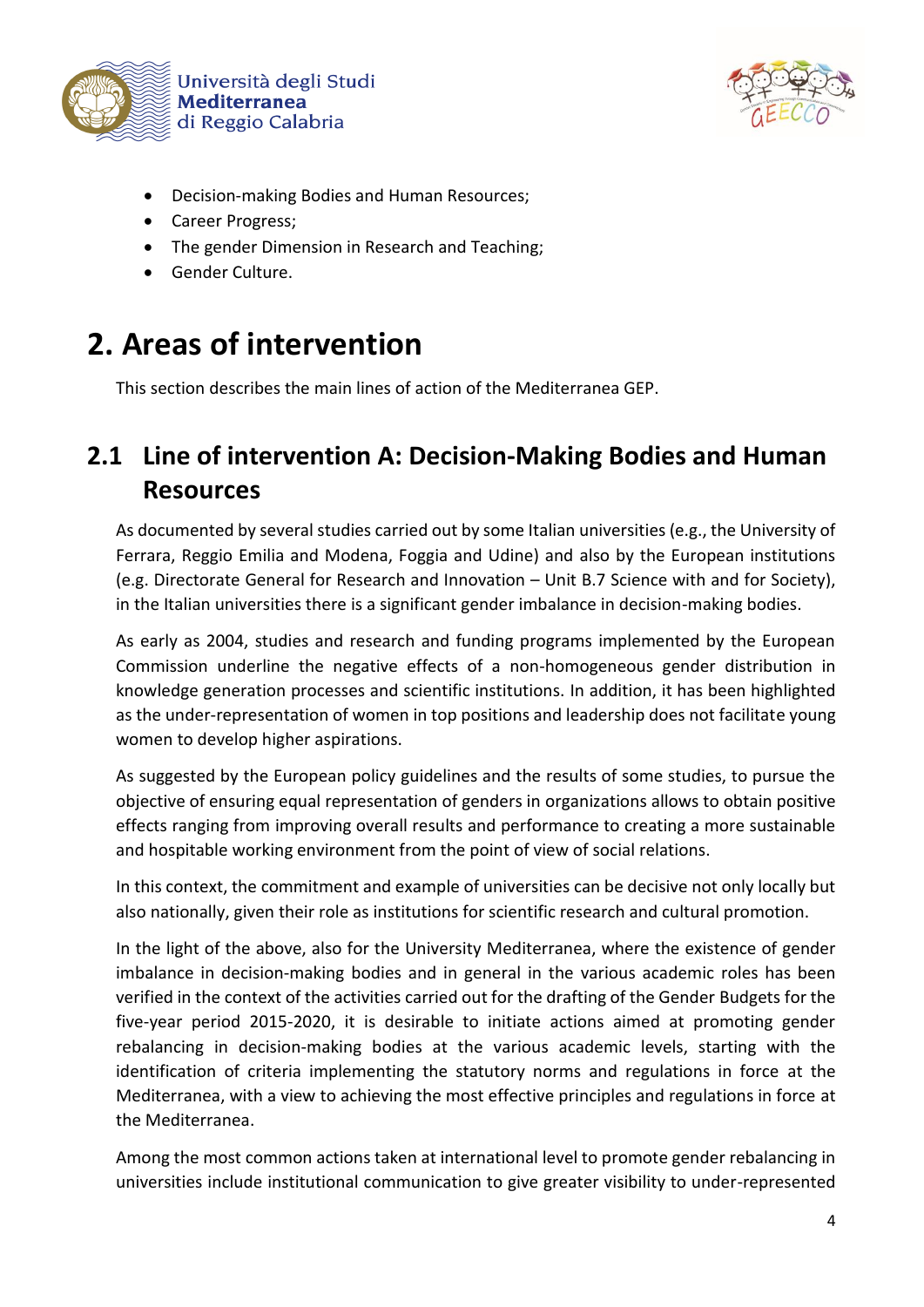



components, support for applications for top positions at different levels, application of the principle of alternating posts to enable all academic components to contribute to the development of the institution with its own competences and capabilities.

All this fit into a more general context of the entire university community, including the student component, for which the Mediterranea commits itself to listening, evaluating and working to ensure a peaceful and profitable work and study environment respecting every gender difference.

With this in mind, specific actions are envisaged (which will be monitored, corrected and revised over the three-year period indicated in order to achieve the objective of gender rebalancing).

# **2.1.1 Objective A.1: Long-term sustainability of the GEP**

One of the main challenges for supporting the process of structural change towards gender equality is the long-term sustainability of the actions included in this GEP at the end of the three-year period 2021-2023, which constitutes its period of operation. To ensure that after this period the most important actions continue to have the support of the University's Governance, it is necessary to institutionalize them through the formulation of a programming document that will be transposed into the Triennial Plan of Positive Actions of the University, in the phase of completion by the CUG.

### **2.1.2 Objective A.2: Equal Representation**

Identification of specificities that do not allow equal representation with respect to the composition of the academic community. In particular, communication activities (either within the University or on the Web or through press releases) aimed at giving visibility to the initiatives and results of the least represented components can contribute to creating a more productive and stimulating working environment for all academic and administrative staff, while encouraging the participation of all student components in the activities of the University.

### **2.1.3 Objective A.3: Equal Visibility**

Identification of specificities that do not allow equal visibility with respect to the composition of the academic community. In particular, communication activities (either within the University or on the Web or through press releases) aimed at giving greater visibility to the initiatives and results of the least represented components can contribute to creating a more productive and stimulating working environment for all academic and administrative staff, while encouraging the participation of all student components in the activities of the University.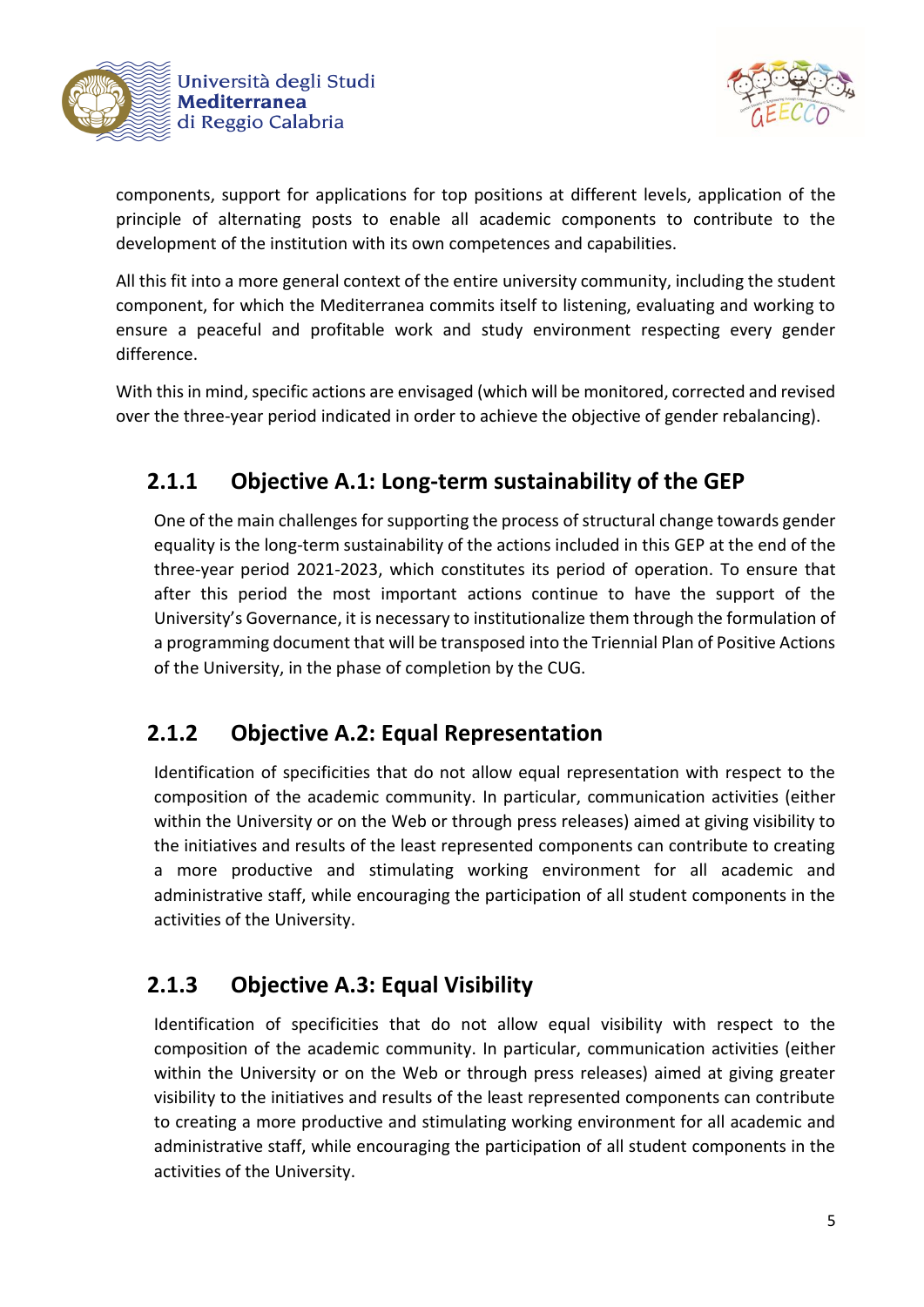



# **2.1.4 Objective A.4: Reconciliation between Work and Private Life**

The efficiency and effectiveness of administrative action and productivity necessarily go through the improvement of work organization. A working environment geared to the wellbeing of workers and workers is, in fact, an essential element in order to guarantee the best contribution in terms of both productivity and affection for work. A working environment capable of guaranteeing equal opportunities, health and safety is essential in order to achieve a greater contribution from workers and workers, both in terms of productivity and membership. In this context, this administration is committed to supporting the reconciliation of work and private life.

# **2.1.5 Objective A.5: Coordination of Equal Opportunities**

The existence of multiple operators active in the field of gender equality or equal opportunities active at the Mediterranea is not always known to everyone within the institution as it should be, and there is not always effective coordination between all the various committees/resources. It is therefore necessary to increase the visibility of these operators at the Mediterranea and to promote the coordination of their activities in order to avoid unnecessary overlaps and enhance the effectiveness of their service.

# **2.1.6 Objective A.6: Long-term monitoring of gender equality**

In order to facilitate quantitative analysis of gender disaggregated data and to identify possible critical conditions and weaknesses, and to assess the effectiveness of genderrelated measures, it is important to have a system for collecting and monitoring gender equality data. The analysis of the current situation in terms of gender dimensions should be repeated periodically in order to verify the evolving scenario and possibly change the direction of actions taken to achieve gender equality.

# **2.1.7 Objective A.7: Office for "Administrative and Organizational Support for Equal Opportunities"**

The Mediterranea established in 2020 the office for the "Administrative and Organizational Support for Equal Opportunities" under the coordination of the vice Rector pro-tempore for equal opportunities. The Mediterranea is aware of the importance of such an office and of the necessary strengthening of its activity in achieving gender equality objectives.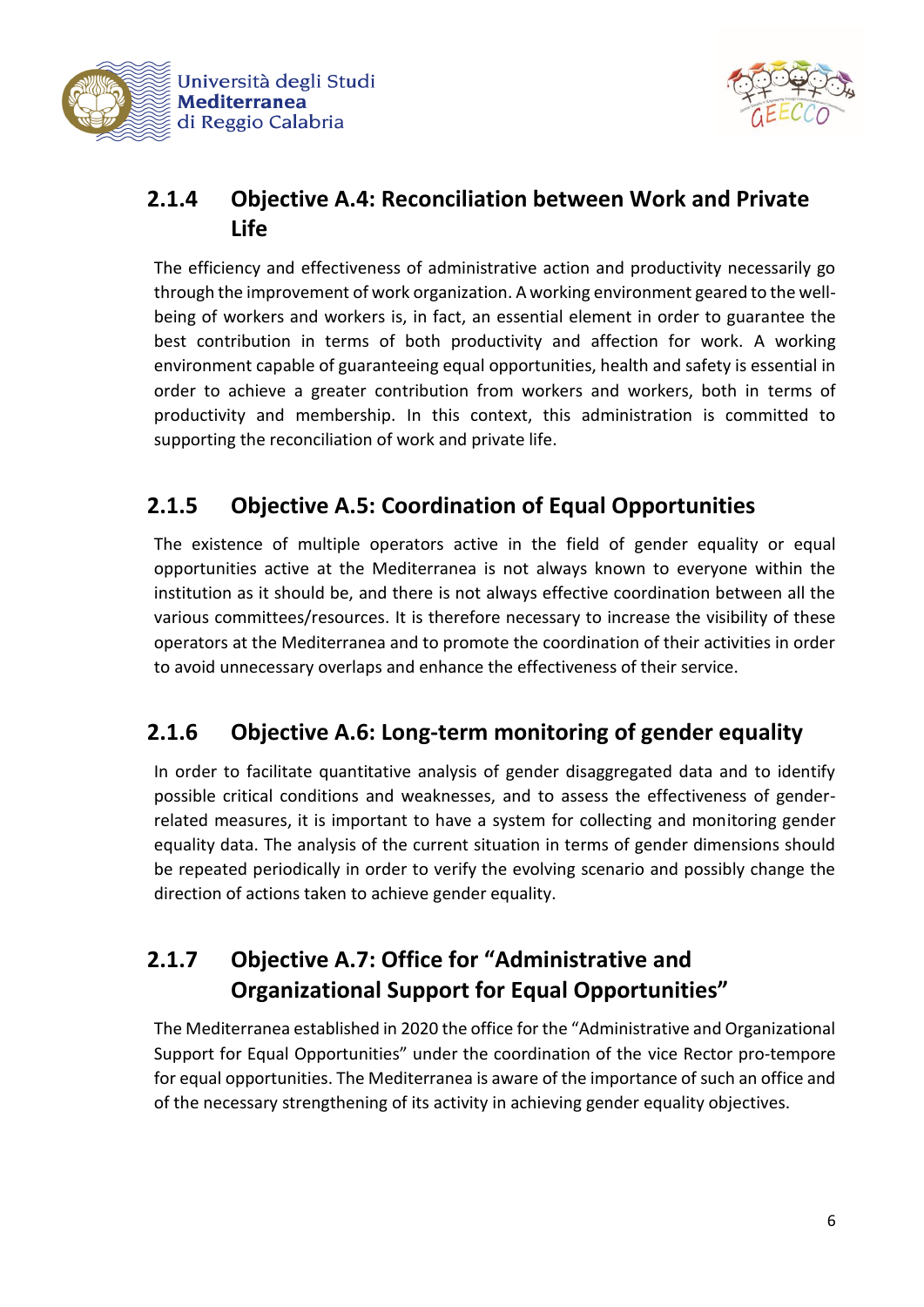



# **2.1.8 Objective A.8: Dissemination of "Best Practices" for Decisional Level Gender Balance**

It is important that the institutional bodies are always aware of the best practices that other Italian universities carry out in the field of gender balance. Knowledge improves the processes of awareness, analysis, emulation and improvement of the actions undertaken and to be undertaken as far as decision-makers are competent in terms of gender equality.

# **2.2 Line of intervention B: Career Advancements**

According to MIUR data on academic position in the national context (December 2016), women are on average about 22 % in the first-tier level while, considering all levels of academic career (researcher, full professor, professor), the percentage, always on average, is about 37 %. Taking into account the STEM disciplines alone (Science, Technology, Engineering and Mathematics), these percentages, in particular with regard to the first-tier level, range from 9 % to 16 % in the different Scientific Sectors (SSDs).

These figures are contrasted with those relating to the percentage of graduates (about 40 %) and graduates (about 60 %), which do not justify the subsequent apparent imbalance in academic careers.

According to several studies (e.g. University of Trento and University of Bologna) the abandonment of the scientific career by women would be linked to a working environment that in addition to being unbalanced at the beginning with respect to the gender (providing therefore less opportunities for the creation of relational and social networks) is also unwilling to provide the right support, in particular because women far more than men find themselves having to reconcile work and family commitments.

The statistics compiled for the University Mediterranea do not show substantial differences with what has been found at national level. The percentage of women in the first tier for the University is equal to 20 % on average (6 % in the Engineering area, 9 % in the Agricultural area, 13 % in the Law, Economics and Human Sciences area, with the exception of the Architecture area where there is 50 %), while for the student body and the research doctorates there is a percentage of about 30 % for the areas of Agriculture and Engineering, with the exception of the area of Architecture where there is about 60 % for the economy, the total area is 50 %.All the data mentioned are given in the reports on the Gender Budget drawn up for the five-year period 2015-2019.<sup>6</sup>

**.** 

<sup>6</sup>Https://www.unirc.it/ateneo/cug-archivio.php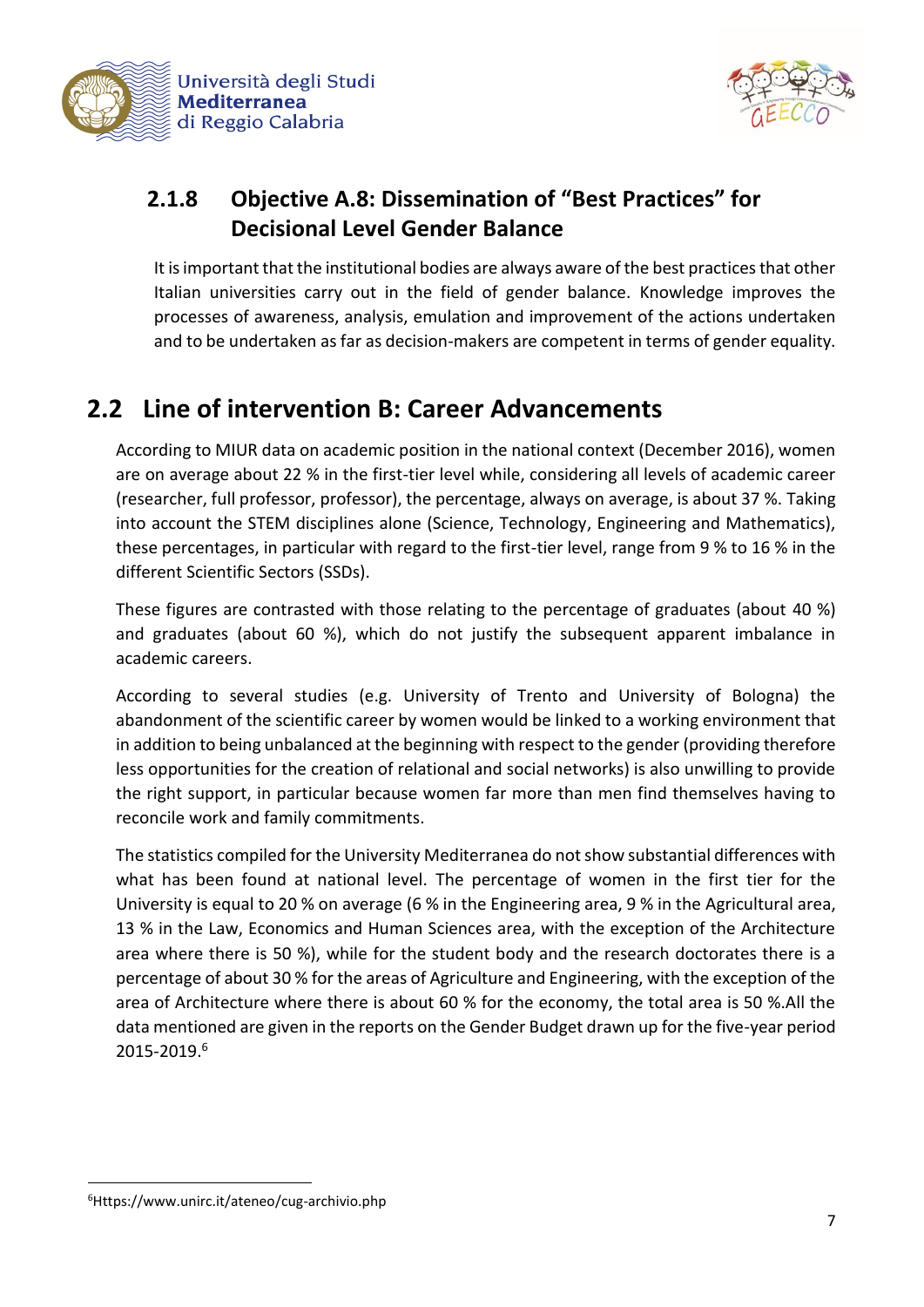



## **2.2.1 Objective B.1: Enhancing and Promoting Research**

To encourage the beginning and continuation of academic careers for those at the Mediterranea who are numerically minority (from the data given in the abovementioned reports on the Gender Budgets drawn up for the five-year period 2015-2019. In almost all departments of the Mediterranea women researchers/teachers are in a minority compared to their male colleagues) it is appropriate to support and disseminate the results of research conducted by academic staff belonging to these categories, in particular when internationally recognized and/or published in authoritative journals, also encouraging participation in conferences and seminars organized at the University, preferably with equally represented speakers and rapporteurs. These opportunities should be considered more closely if they relate to younger subjects working in research doctorates and departmental research groups.

# **2.2.2 Objective B.2: Valorization and Promoting Activities Relative to Research Projects**

Internal investigations have shown that in the context of the projects still few researchers who propose themselves as Principal Investigator or as Project Research Unit Managers. Several causes may be at the origin of this, for example: a small number of professors and leaders of research groups within academic institutions and departments or the difficulty of reconciling work and private life. It is therefore important, on the one hand, to enhance activities related to research projects involving women in the role of Principal Investigator or as Project Research Unit Managers and, on the other hand, to promote their participation in these roles, with particular attention to young researchers. Finally, with the same scientific content, preference should be given to research projects with an equal composition of the working group.

# **2.2.3 Objective B.3: Access to Academic and Working Positions**

The University Mediterranea of Reggio Calabria is actively committed to ensuring equal opportunities by avoiding asymmetries in the evaluation processes for access to the academic and employment positions of its competence (progress of careers of teaching staff, contracts and research grants, fixed-term employment contracts of the PTA, etc.). To this end, the Mediterranea reiterates, in accordance with the Code of Ethics of the University of Reggio Calabria (approved by Rector's Decree No. 204 of 27/07/2011), to work and ensure that the members of the committees for the selection of staff evaluate the capacities of the candidates without applying a different treatment on the basis of sex, race, color of the skin, ethnic or social origin, language, religion, personal beliefs, political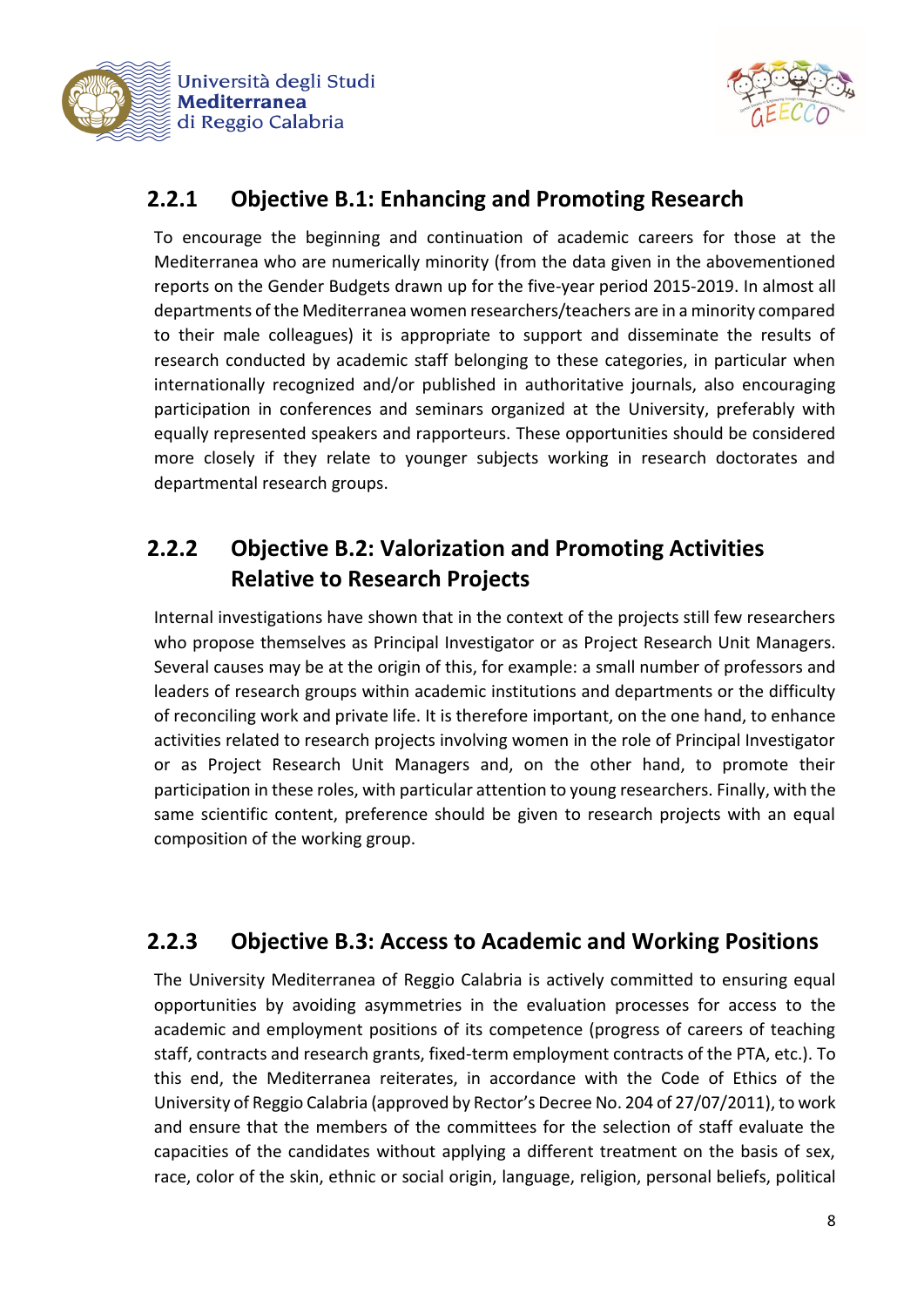



opinions, membership of a national minority, heritage, birth, disability, sexual age and orientation.

# **2.3 Line of intervention C: Gender Size in Research and Teaching**

The introduction of the gender dimension in research and teaching (R&T) is positively considered and encouraged by this institution and incorporated into the objectives of the University Strategic Plan 2020-2022.

In particular, the conduct of a research activity should consider, where relevant, how many and which aspects of the topic are dependent on the specific characteristics of the user. Therefore, when preparing the research program, care must be taken to ensure that it does not conceal involuntary prejudice, such as assuming that certain functions are prerogatives of a kind or underestimating the impact of a specific group on extrapolating research results. Indeed, if the sample is not representative of the actual population, the results are distorted and the practical application of the research results will create a further distortion in society.

In their research it is important that every academic at this university uses a language respectful of differences, as reported in the document "*Indications for a use of language respectful of*  differences<sup>17</sup>, adopted by the Mediterranea University of Reggio Calabria with D.R. n. 352 of 21/12/2018 and in force since that date. It should be noted that the recommendations set out in the abovementioned document are also expressly indicated in the guidelines to authors for the submission of scientific articles by many journals in the STEM area.

On the introduction of the gender dimension in didactics it is easy to emphasize that the development of a society without conditioning and prejudice lies primarily in the training that pupils receive. The Mediterranea is aware of its role and the importance of providing adequate training activities in this area as well.

To this end, in carrying out teaching activities, the teacher should pay attention to the fact that the audience is made up of individuals whose social models of reference (e.g. men and women) are different. Therefore, examples always declined according to one of the two genders (typically masculine) can provide a distorted perception of the relationship between the contents of the discipline and application fields. In disciplines where the female presence among teaching staff is typically rather low, this can cause further distortion by providing the perception that the area, this is generally usual in STEM disciplines, is almost exclusively male.

The effects of such a perception are multiple: professional repercussions (e.g., incorrect design with respect to the end user's perspective), loss of resources (e.g., reduction of enrolment of students who perceive certain areas as "male"), impacts on society (e.g. training of people who

**.** 

<sup>7</sup>Http://www.geecco.unirc.it/images/Linee\_guida\_uso\_linguaggio\_Unirc.pdf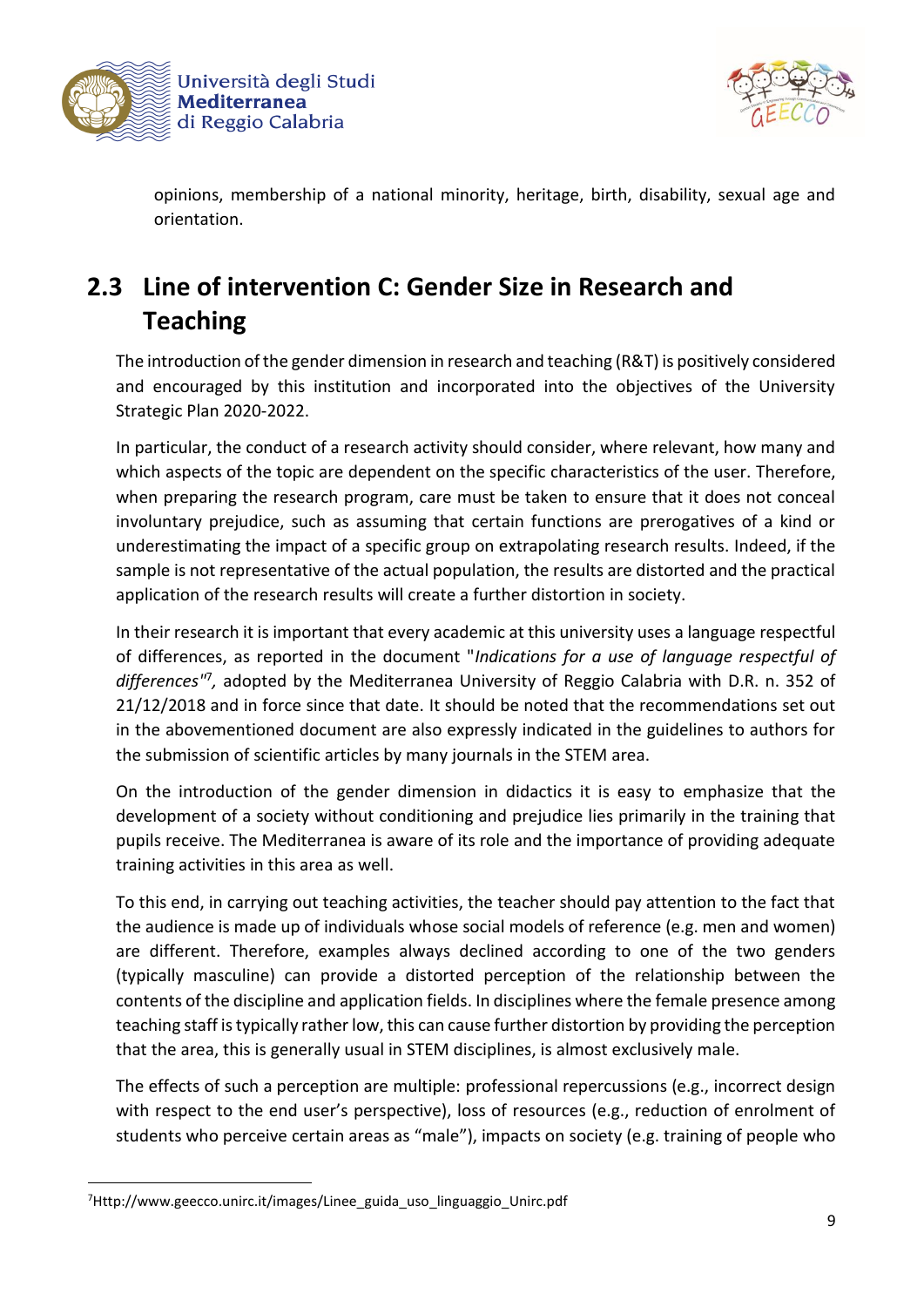



in turn will perpetuate a distorted model that will not take into account, if not marginally, the perspective of the end user).

Therefore, the benefits of a training that considers the gender and in which, as for research, each teacher uses a language respectful of the differences during the performance of the educational activities, as reported in the document "*Indications for a use of language respectful of differences"* mentioned above.

# **2.3.1 Objective C.1: Promotion of Gender Size in R&T**

The University Mediterranea of Reggio Calabria is actively involved in the introduction of the gender dimension in R&T areas, promoting forms of self-assessment of the contents of their researches and teaching courses by teachers, researchers and researchers, always respecting the prerogatives guaranteed to them by our constitution and the regulatory framework in force.

# **2.4 Line of intervention D: Gender Culture**

Universities are the venue for creation, transmission and dissemination of knowledge and therefore represent important models of reference for society, playing not only a fundamental role in the cultural and civic formation of the young generations, but also more generally in the transmission of a culture that educates respect for the values of equality and contrasts discrimination in all forms.

Communication is one of the areas in which gender stereotypes and prejudices can be produced and conveyed, consciously or unconsciously. Communication in all its forms (audiovisual, iconic, verbal, gestural) can contribute to consolidating or exasperating imbalances already present in society, but it can also contribute positively to changing and countering stereotypes and customs.

Starting from these assumptions, and recognized the important educational role that the university, as a place of culture and knowledge, plays at various levels, the University Mediterranea of Reggio Calabria intends to promote in the various areas of the daily life of the academic community (events, administrative texts, communications) a use of the Italian language respectful of all differences, transversal to all gender. At the same time, together with the careful use of language, it promotes the use of balanced and representative images of all the different components that contribute to forming a free, open and inclusive academic community.

# **2.4.1 Objective D.1: Gender Language**

The Mediterranea through the document "*Indications for a use of language respectful of*  differences<sup>"8</sup>, adopted by the University Mediterranea of Reggio Calabria with D.R. n. 352

**.** 

<sup>8</sup>Http://www.geecco.unirc.it/images/Linee\_guida\_uso\_linguaggio\_Unirc.pdf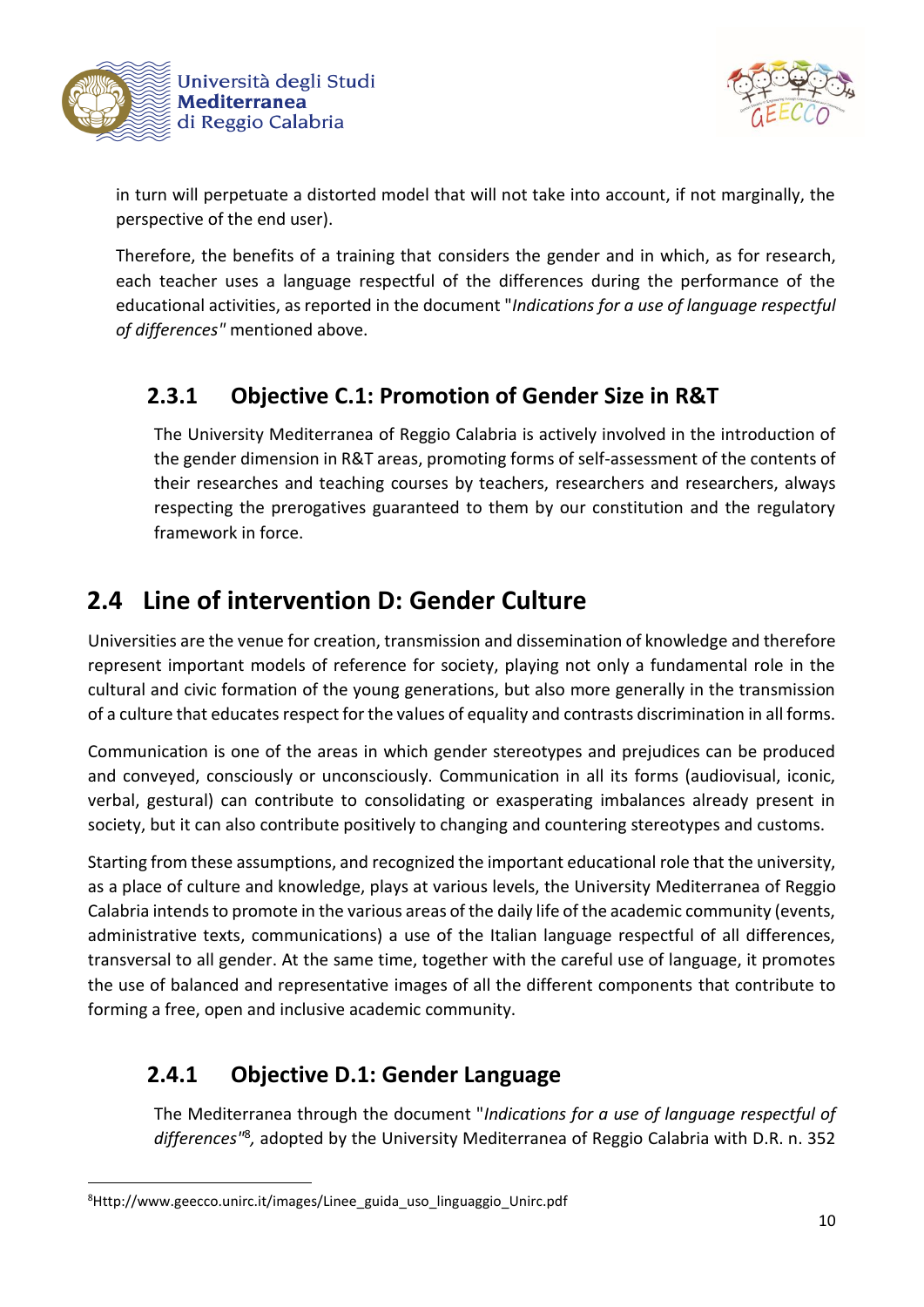



of 21/12/2018 and in force since that date, has adopted the European indications contained in Directive EU/54/2006 and in the guidelines "Gender neutrality in the language used to the European Parliament, 2008", where it is recommended to "avoid the use of terms that imply the superiority of one sex on the other, and in the same way that the role of one sex on the other has the right to have the right to have the right to play a role in the same way, and in order to avoid the use of terms that imply the superiority of one sex in Reggio Calabria with D.R. n. 352 of 21/12/2018 and in force since that date. However, gender-neutral communication is a fundamental requirement even when communication is expressed in other forms such as visual and iconic forms. The Mediterranea is committed to combating all forms of discrimination including those of written and visual communication.

## **2.4.2 Objective D.2: Awareness**

There is often a widespread lack of awareness of the existence of gender imbalances, and of situations of discomfort within the university .In addition, there is limited knowledge of the initiatives/events carried out or ongoing in the field of gender equality within the University, so that greater coordination is needed within the university in order to reach as many recipients as possible by facilitating access to information on the activities organized and promoted by the University on the protection of equality, inclusion and nondiscrimination.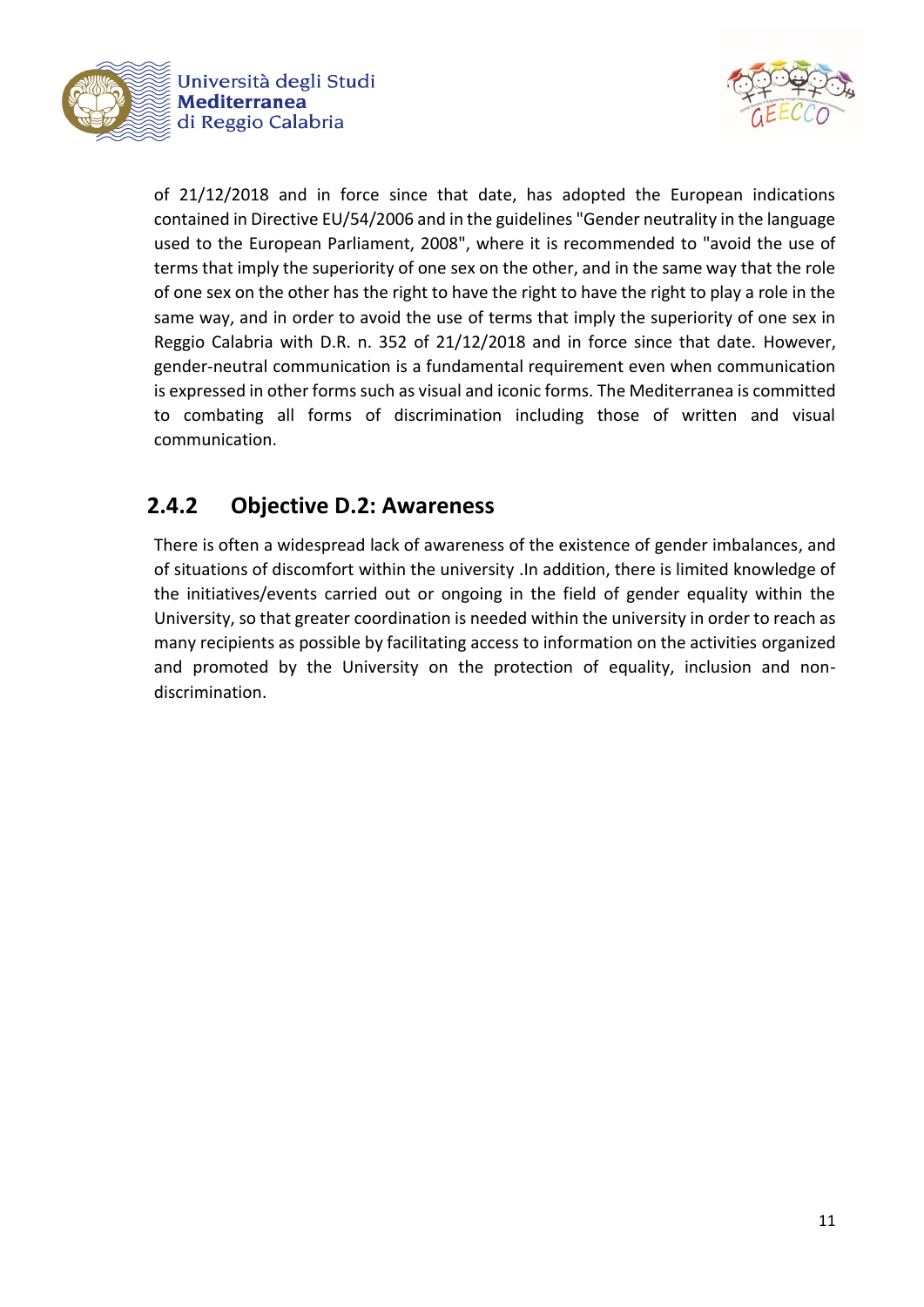



# **3.Gender Equality Strategy: Areas of Intervention and Objectives**

The strategy for gender equality that the Mediterranea intends to pursue in order to address the challenges is based on the identification of the main lines of action described in the previous section, namely:

- Decision-making Bodies and Human Resources;
- Career Progress;
- The Gender Dimension in Research and Teaching;
- Gender Culture.

The benefits of the actions envisaged in this plan will come from the whole of the Mediterranea community if they are carried out at the level of the committees active at the Mediterranea, its departments or the university in its entirety.

Table 3.1 below presents a summary of the main objectives aiming at addressing each of the challenges described in the previous section with the actions proposed to address these challenges and which will be described in detail in the next section.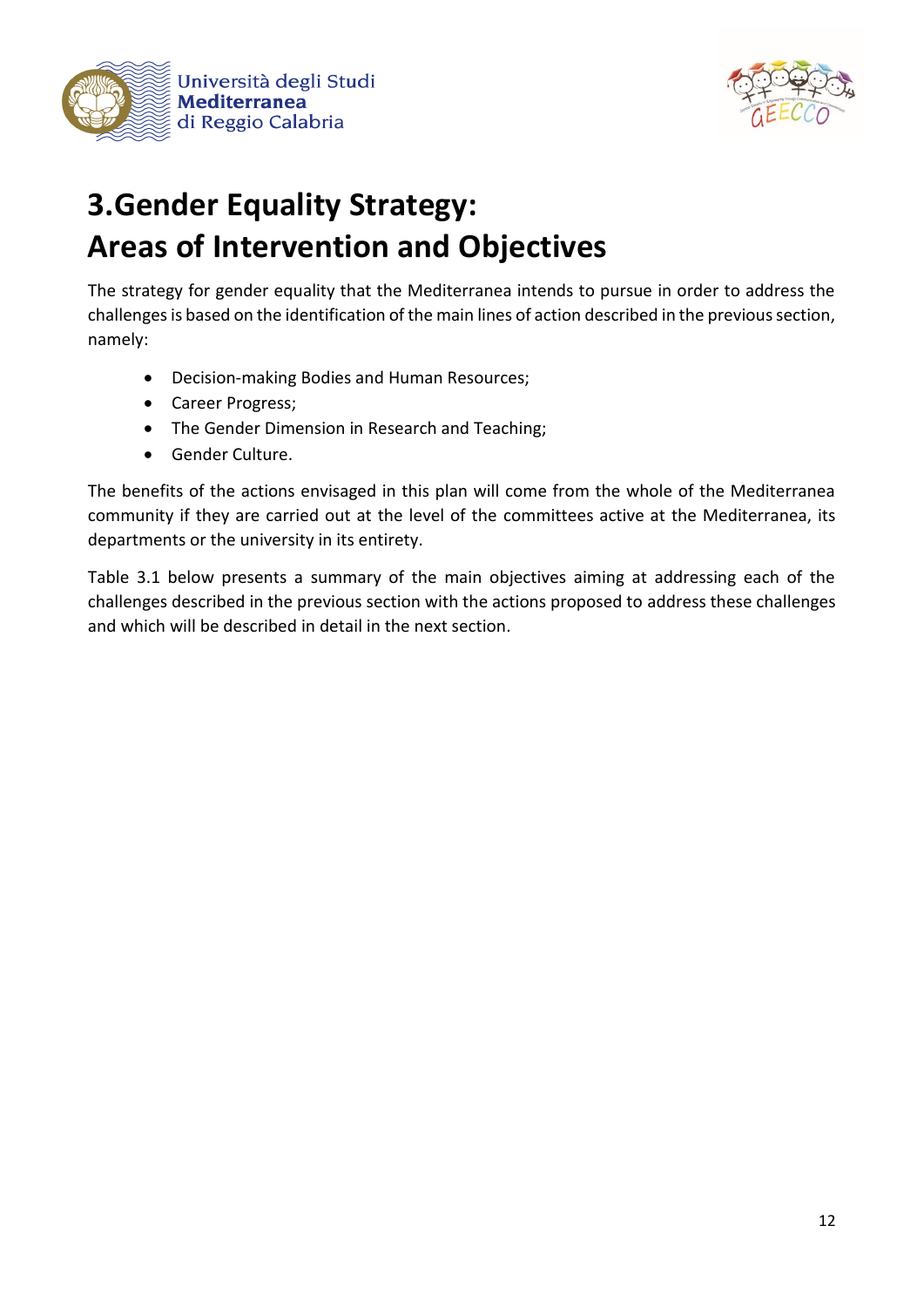

Università degli Studi<br>**Mediterranea**<br>di Reggio Calabria



| A  |     | <b>Decision-making Bodies and Human Resources</b>                                                                        |
|----|-----|--------------------------------------------------------------------------------------------------------------------------|
|    |     | <b>Decision-making Bodies and Human Resources</b>                                                                        |
|    | A.1 | Inclusion of the GEP in the Triennial Plan of Positive Actions of the Mediterranea                                       |
|    |     | <b>Equal Representativeness</b>                                                                                          |
|    |     | A.2  Identification of Specificities Preventing the Equal Representativeness of Gender at Various Decision Levels        |
|    |     | Strengthening Coordination Services on Equal Opportunities                                                               |
|    | A.3 | <b>Equal Visibility</b>                                                                                                  |
|    |     | Identification of Specificities Preventing Equal Visibility of Gender                                                    |
|    |     | <b>Reconciliation of Work and Private Life</b>                                                                           |
|    | A.4 | Flexibility of work                                                                                                      |
|    |     | <b>Coordination of Equal Opportunities</b>                                                                               |
|    | A.5 | Coordination Committee for Equal Opportunities                                                                           |
|    |     | Long-term Monitoring of Gender Equality                                                                                  |
|    | A.6 | Gender Budgets                                                                                                           |
|    |     | Office for "Administrative and Organizational Support for Activities for Equal Opportunities"                            |
|    | A.7 | Strengthening of the Office                                                                                              |
|    |     | Dissemination of "Best Practices" for Level Gender Balance Decision                                                      |
|    | A.8 | <b>Report "Best Practices"</b>                                                                                           |
| B  |     | <b>Advancements of Career</b>                                                                                            |
|    |     | <b>Enhancing Research Activities</b>                                                                                     |
|    |     | <b>Research Training</b>                                                                                                 |
|    |     | <b>B.1</b> Virtual Office for Research                                                                                   |
|    |     | Catalogue of Research and Projects (Common to Actions B1 and B2)                                                         |
|    |     | Catalogo delle Ricerche                                                                                                  |
|    |     | Valorization and Promoting Activities Relative to Projects of Research                                                   |
|    |     | B.2 Encouraging Participation as Principal Investigator, Responsible for Research Units in Projects and Team Composition |
|    |     | Virtual Office for Projects                                                                                              |
|    | B.3 | <b>Access to Academic and Working Positions</b>                                                                          |
|    |     | Guidelines and Training for Commissions for Access to Work Positions                                                     |
| C. |     | <b>Gender Size in Research and Teaching</b>                                                                              |
|    | C.1 | <b>Promotion of Gender Size in R&amp;T</b>                                                                               |
|    |     | Guidelines and Training for Research and Teaching                                                                        |
| D  |     | <b>Gender Culture</b>                                                                                                    |
|    | D.1 | <b>Gender Language</b>                                                                                                   |
|    |     | Seminar on Gender Communication                                                                                          |
|    |     | <b>Awareness</b>                                                                                                         |
|    |     | Questionnaire on Equal Opportunities Perception                                                                          |
|    |     | D.2 Collaboration with Delegates for Equal Opportunities of the Italian Universities                                     |
|    |     | Contrast to Gender Stereotypes in STEM Disciplines                                                                       |
|    |     | Seminar on Equal Opportunities                                                                                           |

Table 3.1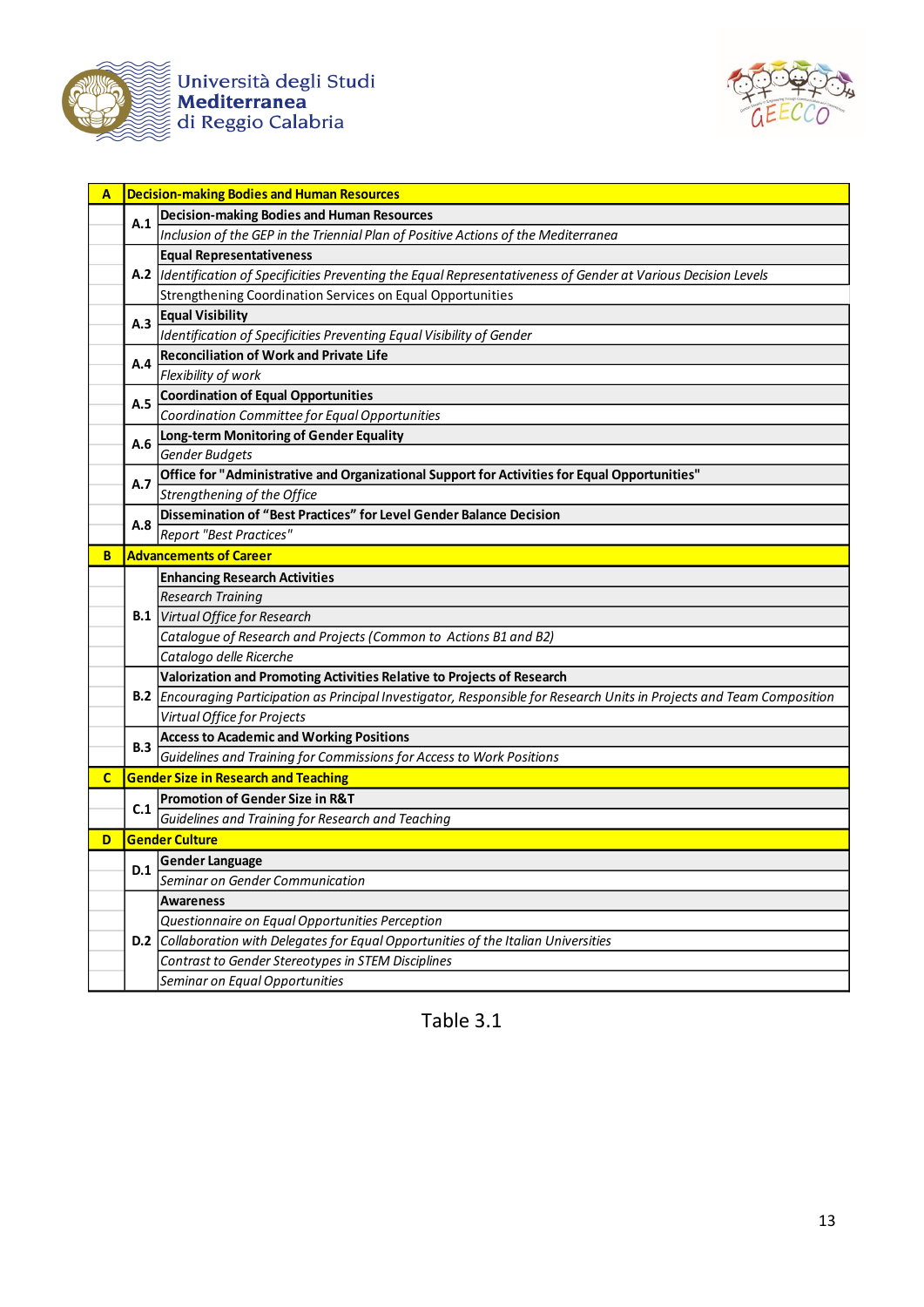



# **4.Action Plan**

**.** 

In this section is given in detail the GEP of the Mediterranea. For each of the previously identified objectives, one or more actions, formulated in generic terms, are described to achieve the targets set, the timing and the responsible units/stakeholders.

The effectiveness of each action of this GEP should be assessed in relation to its ability to meet the intended purposes and may be subject to review even before the end of this GEP if it is necessary to achieve the objective set, or if the same action is no longer necessary for the intended purpose.These revision proposals may be made on the basis of the results achieved and on the basis of opinions, advice, observations, suggestions from active and passive actors (i.e., performers and beneficiaries). The CUG will coordinate any process of reviewing the actions with a view to maintaining the gender equality objectives underlying the GEP. For this purpose, the CUG may also avail itself of external collaborators to the Committee.

# **4.1 Line of intervention A: Decision-Making Bodies and Human Resources**

# **4.1.1 Objective A.1: Long-term sustainability of the GEP**

### **Action A.1.1: Inclusion of the GEP in the Mediterranea three-year plan of positive actions**

**Description:** The action aims to incorporate the objectives of gender equality within the first Triennial Plan of Positive Actions<sup>9</sup> whose proposal is entrusted to the CUG of the University Mediterranea (Directive PCM N. 2/2019) to the approval of the decision-making bodies. The general objectives of the actions are:

- Ensuring equal opportunities in access to employment, career progression, working life, vocational training and mobility;
- Promoting organizational well-being and better organisation of work that promotes a balance between working time and private life;
- Promoting gender culture and respect for the principle of non-discrimination within the University

<sup>&</sup>lt;sup>9</sup> Three Year Plan of Positive Actions is the official document issued by each Italian University every three years and includes actions to promote culture and equal opportunities policies.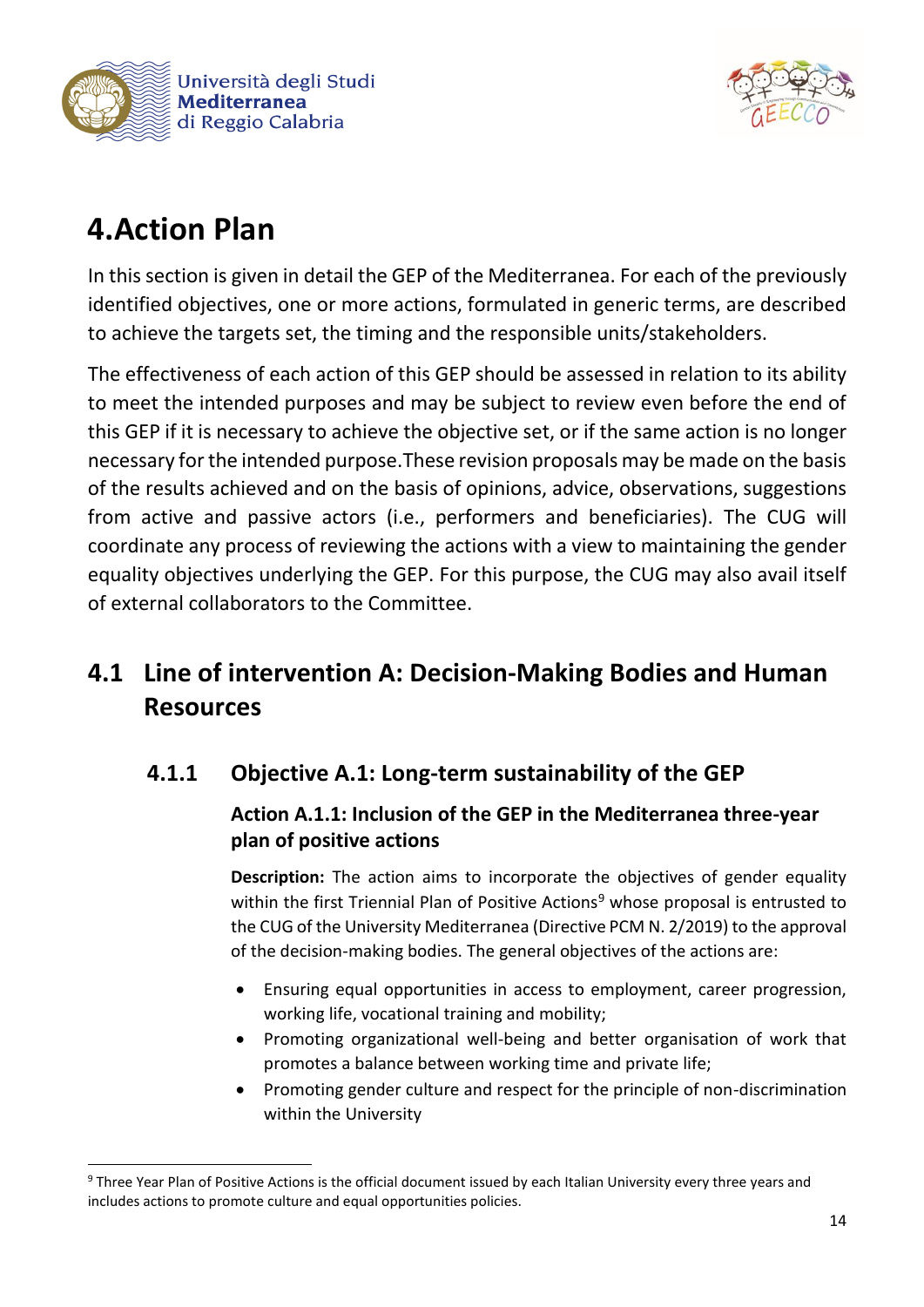



• This three-year positive action plan is updated annually, monitoring and verification of its implementation is primarily entrusted to the Single Guarantee Committee (Annual Report).

### **Timing:**

- M01-M36:
	- o M01-M12: Monitoring and report
	- o M18-M24: Monitoring and report
	- o M30-M36: Monitoring of the results, report and formulation (M36) of the proposal for the inclusion of actions considered most useful and effective in the First Plan of Positive Actions

### **Actors involved:**

• CUG with the possible collaboration of other structured staff of the University.

### **4.1.2 Objective A.2: Equal Representation**

### **Action A.2.1: Identification of Specificities Preventing the Equal Representation of Gender to Different Decision Levels**

**Description:** Identification of criticalities of gender representativeness at the different decision-making levels, with respect to the composition of the academic community, on the basis of the data and statistics produced annually. The purpose of this action is to identify, explain and propose to decision-making bodies suitable criteria/modality, if not clearly defined, for the appointment/election of members who, by Statute, are chosen/elected "in compliance with the constitutional principle of equal opportunities" (Articles 16, 19, 21 of the Statute of the University), including the possibility of the provision of the provisions of Article 19 paragraph b which states "according to the general regulations of the University which must provide for a single vote in addition to a single vote, a separate double vote".

### **Timing:**

- M09-M12: Analysis of the procedures currently adopted
- M13-M15: Illustration to decision-making bodies of criteria/modality for the appointment/election of members that are chosen/elected by statute

### **Actors involved:**

• Bodies of University, Governance, Departments, vive Rector for Equal Opportunities with the possible collaboration of the CUG or other structured staff of the University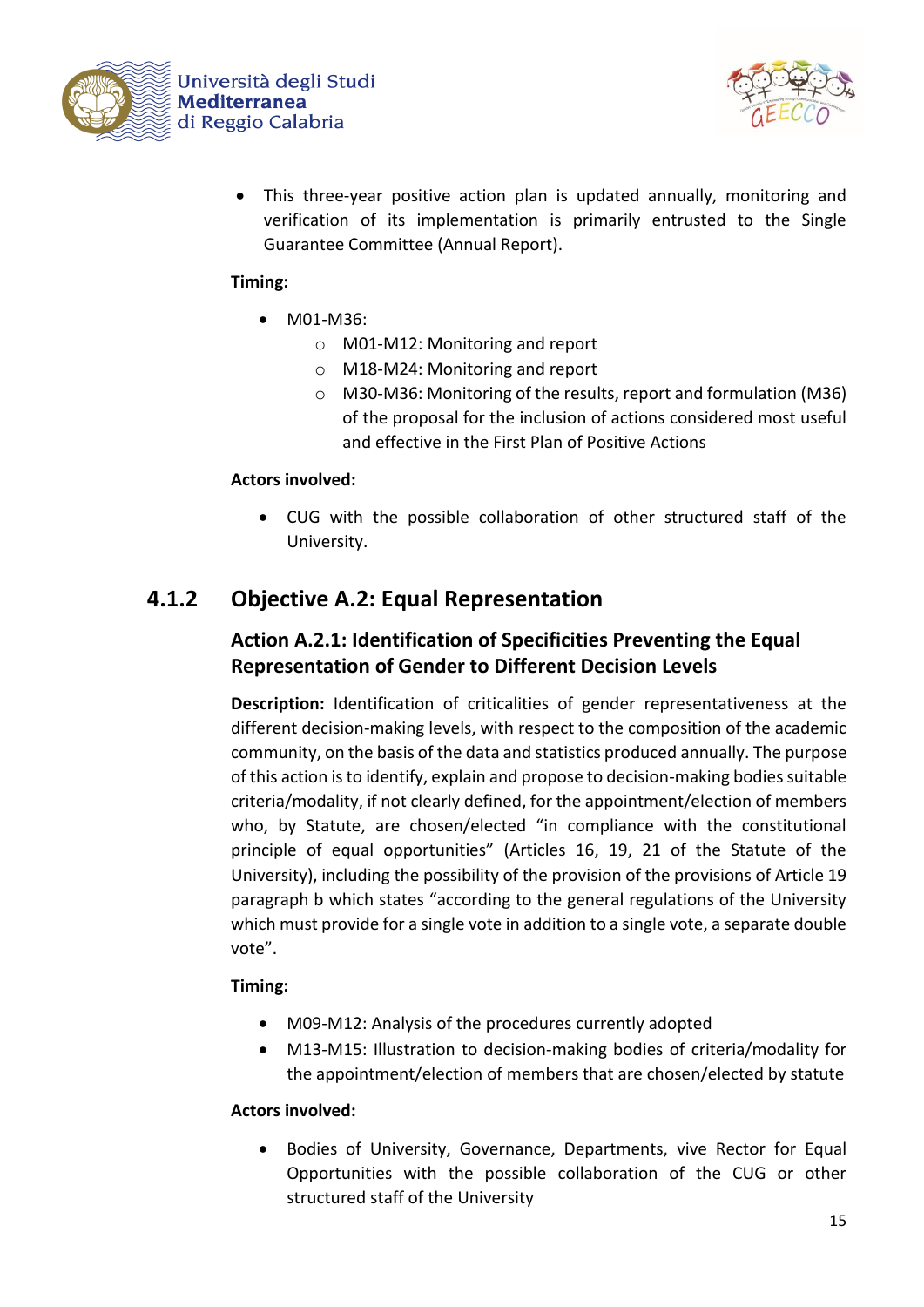



### **Action A.2.2: Strengthening Coordination Services on Equal Opportunities**

**Description:** The Departments of the Mediterranea have always paid significant attention to gender culture and, with this in mind, they have long been equipped with their own vice Rectors for Equal Opportunities who work and collaborate with their Directors of the Department for Gender Issues and provide direct feedback on gender equality at local level. In order to coordinate the activities of Equal Opportunities between the University and the Departments, it is intended to establish a Guide Committee for Equal Opportunities composed of all vice Rectors for Equal Opportunities of the Mediterranea Departments coordinated by the vice Rector for Equal Opportunities of the University. In particular, in addition to the coordination of equal opportunities actions, it will work to facilitate the integration of the gender perspective into the University Government, to remove the causes that in fact hinder departmental level a homogeneous representativeness of the members of the academic community at different levels.

### **Timing:**

• M01-M36

### **Actors involved:**

• University bodies, Governance, Vice Rector for Equal Opportunities of the University, Delegates for Equal Opportunities of Departments, Office for "Administrative and Organizational Support to Equal Opportunities Activities".

### **4.1.3 Objective A.3: Equal Visibility**

### **Action A.3.1: Identification of Specificities Preventing the Equal Visibility of Gender**

**Description:** Identification of specificities that do not allow equal representation with respect to the composition of the academic community. In particular, communication activities (both within the University, and more specifically in the Departments, on the Web or through press releases) aimed at giving visibility to the initiatives and results of the less represented components. This action can help to create a more productive and stimulating working environment for all academic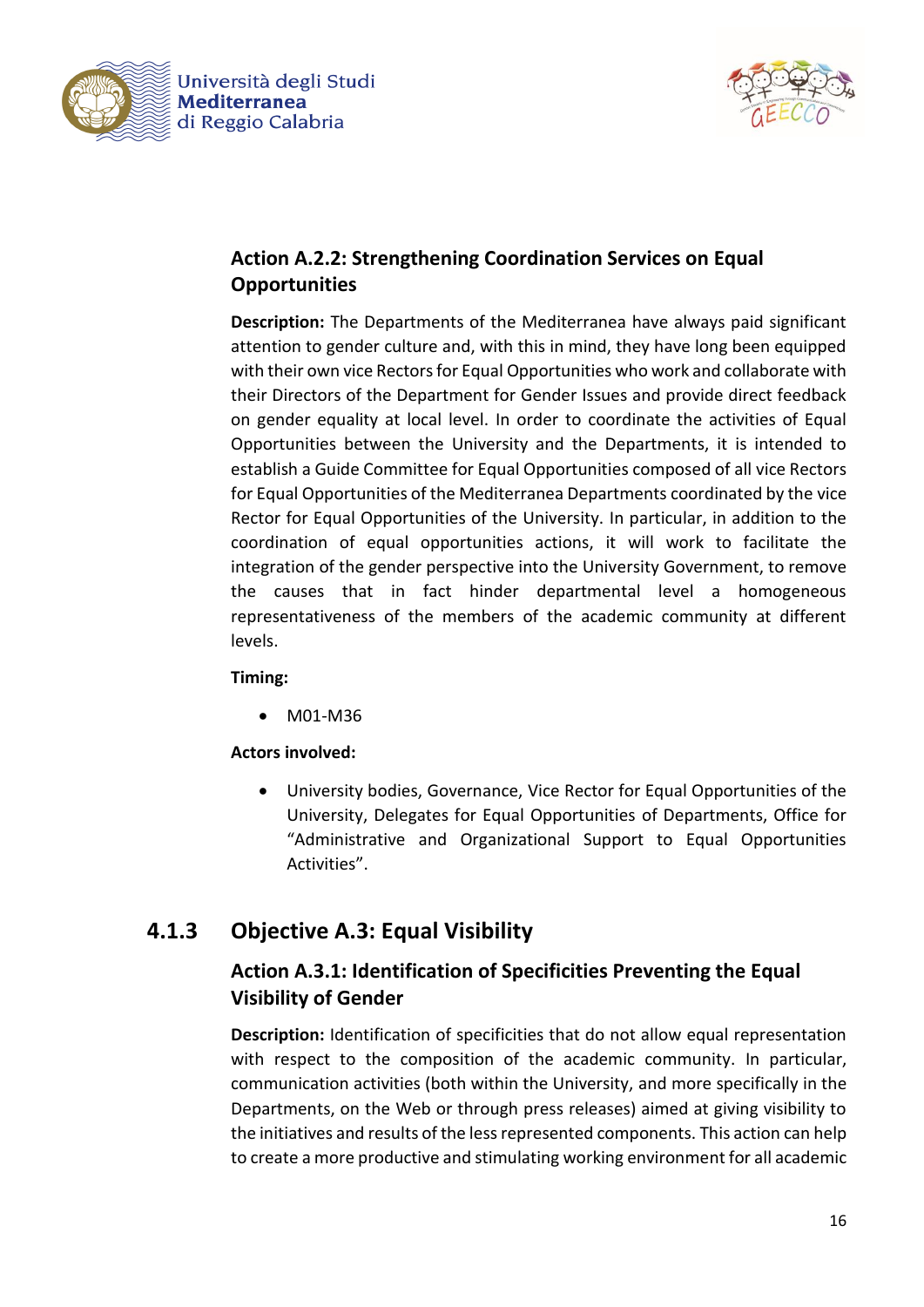



and administrative staff, while at the same time encouraging the participation of all members of the University community.

### **Timing:**

• M01-M36:

### **Actors involved:**

• Delegates of Directors of Departments, Delegates of Departments for Communication, University Communication Service

### **4.1.4 Objective A.4: Reconciliation between Work and Private Life**

### **Action A.4.1: Flexibility of work**

**Description:** The Mediterranea is committed to improve the organization of work based on the well-being of workers and to support the reconciliation of work and private life. Recent events caused by the COVID-19 epidemic have forced the need to apply large-scale teleworking (or smart working) to academic staff and technical and administrative personnel. Although direct human relations are irreplaceable and non-technologically substituted in the performance of their training and research missions, there may be cases where forms of partial or total teleworking can be adopted to meet the need for reconciliation between work and private life. However, at present it has not yet been possible to assess the productivity, efficiency and effectiveness of administrative and academic action "post facto". It is therefore necessary to evaluate the results of the administrative and academic action carried out in smart working mode that characterize the phase after the lock-down *period.* To this end, a committee shall be set up to acquire analytical elements for the monitoring of the effects of smart working at the Mediterranea, and to enable decision-making bodies to make appropriate assessments and decisions in terms of labour flexibility.

#### **Timing:**

• M13-M24

#### **Actors involved:**

• Delegate of the Rector, Delegate of the Administrative Director, Delegate of the CUG, Human Resources Area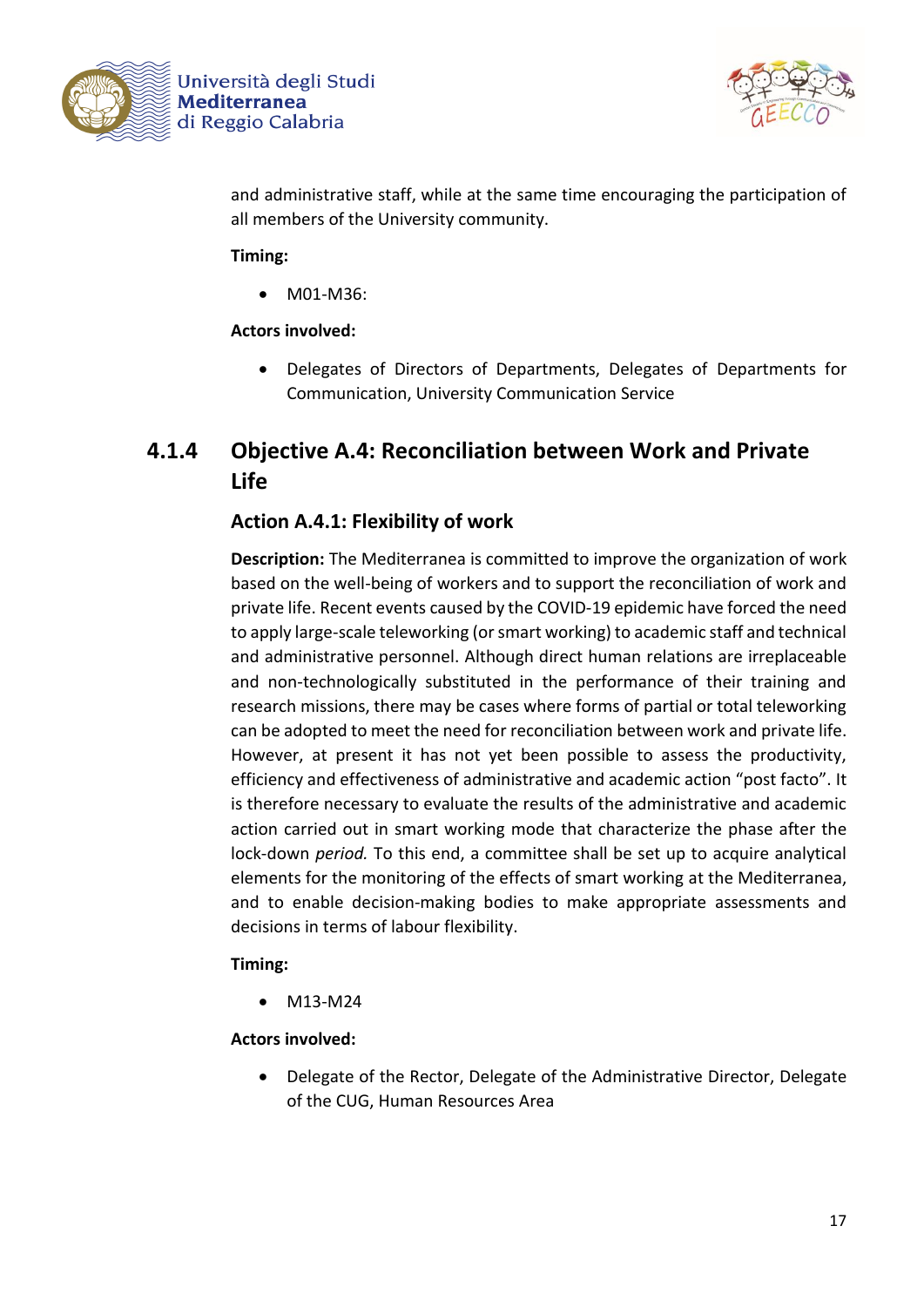



## **4.1.5 Objective A.5: Coordination of Equal Opportunities**

### **Action A.5.1: Coordination Committee for Equal Opportunities**

**Description:** The existence of several subjects (Departments, Committees, Bodies, Associations and Working Groups in Projects) that work in the field of gender equality, in the absence of coordination, can cause unnecessary overlaps with loss of resources and effectiveness of the actions themselves. In order to strengthen the overall action of the Mediterranea, an "internal network" will be developed, coordinated by a designated office that will act as a link between all those involved in various ways in the Mediterranea, in order to avoid overlaps of equality actions, identify possible joint actions and increase awareness of the actions and initiatives undertaken in the field of equality both within the Mediterranea community and outside the Mediterranea. Stakeholders will meet every six months at least.

### **Timing:**

• M06-M36

**Actors involved:**

• Representative of the Delegates/Parties Delegate Committee and representatives of the various Committees, Evaluation board, Bodies, Associations and Working Groups in Projects

### **4.1.6 Objective A.6: Long-term monitoring of gender equality**

### **Action A.6.1: Gender Budgets**

**Description:** The presence of a system of aggregated indicators for gender equality makes it possible to facilitate monitoring and evaluation of the implementation of GEP and the evolution of gender policies over time, including through aggregated statistical indicators. To this end, in accordance with the national guidelines, data, broken down by gender, will be collected and analyzed to monitor the current situation and its evolution over time. The data collected will cover the female and male presence in the different roles/level of staff and the student population. The results of the analysis of the data presented also through the use of tables and graphs will be part of a report (Gender Budgeting) prepared by a Coordination Group and which will be published periodically (annually) on the institutional website of the Mediterranea and submitted to the decision-making bodies of the university.Through this report the decision-making bodies will be informed of the actual situation in terms of gender equality and will be able to observe the effectiveness and long-term effects of the choices over the years.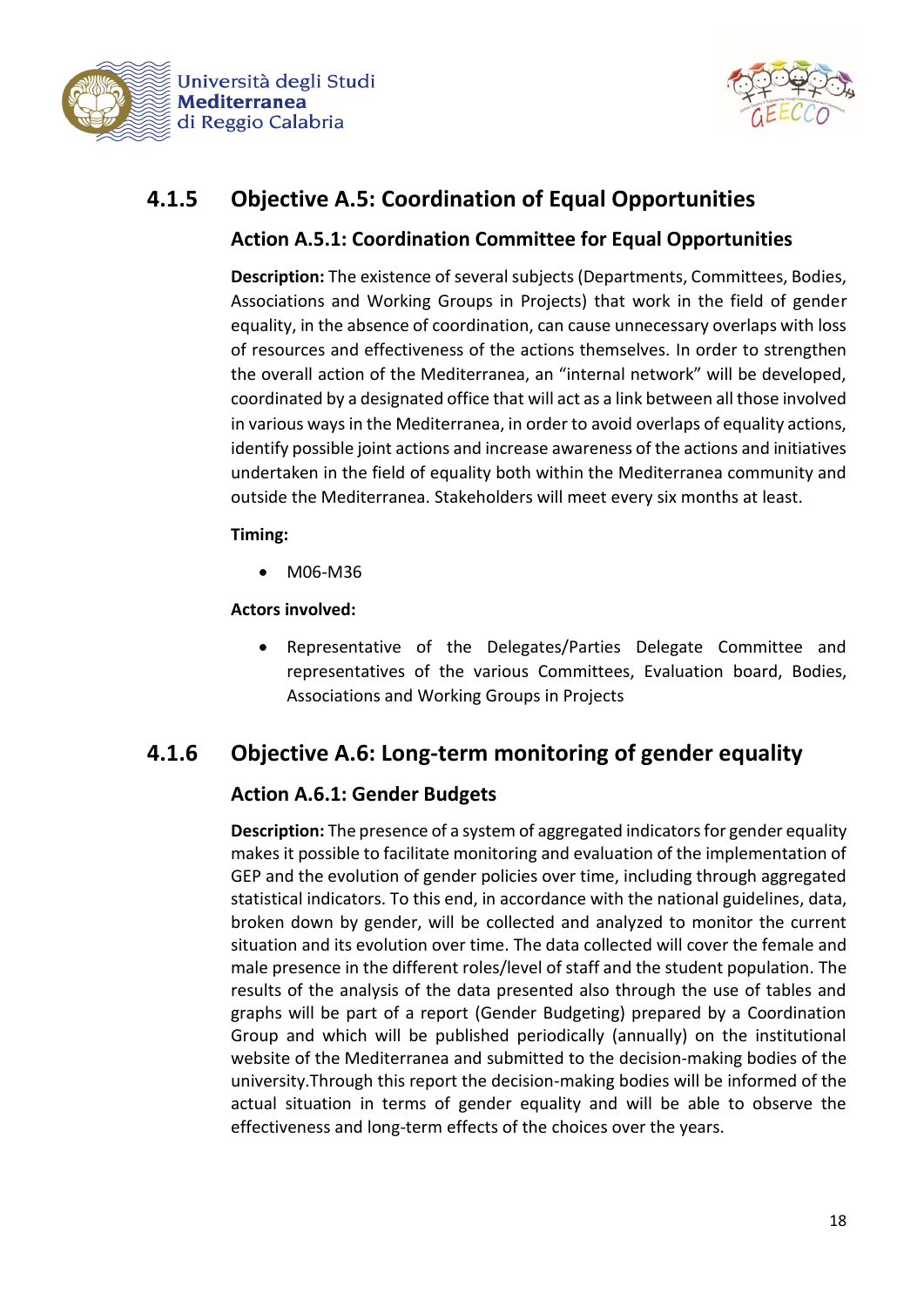



### **Timing:**

- M01-M36:
	- o M06: Gender Budget 2021
	- o M18: Gender Budget 2022
	- o M30: Gender Budget 2023

### **Actors involved:**

• Governance, CUG, vice Rector for Equal Opportunities, University Statistical Office

# **4.1.7 Objective A.7: Office for "Administrative and Organizational Support for Equal Opportunities"**

### **Action A.7.1: Strengthening of the Office**

**Description:** On 15 June 2020 the Administrative Directorate of the Mediterranea activated an office for the "Administrative and organizational support for activities for Equal Opportunities" under the coordination of the pro-tempore vice Rector for equal opportunities. The Mediterranea is aware of the importance of such an office in order to strengthen the workforce and strengthen the services offered by this office.To this end it is agreed to activate 18 months after the establishment of the office a reconnaissance of the activity carried out and the modalities of strengthening of the office

### **Timing:**

• M01-M36: Reconnaissance activities

### **Actors involved:**

• Administrative Director or its Delegate, vice Rector for Equal Opportunities of the University

## **4.1.8 Objective A.8: Dissemination of "Best Practices" for Decisional Level Gender Balance**

### **Action A.8.1: Report "Best Practices"**

**Description:** In order to bring to the attention of the decision-making bodies of the Mediterranea the best practices adopted also by other Italian universities in the field of gender balance, it is agreed to submit to the decision-making bodies a report on best practices on equal opportunities deemed suitable to promote significant changes at the Mediterranea. The report will be prepared annually.

### **Timing:**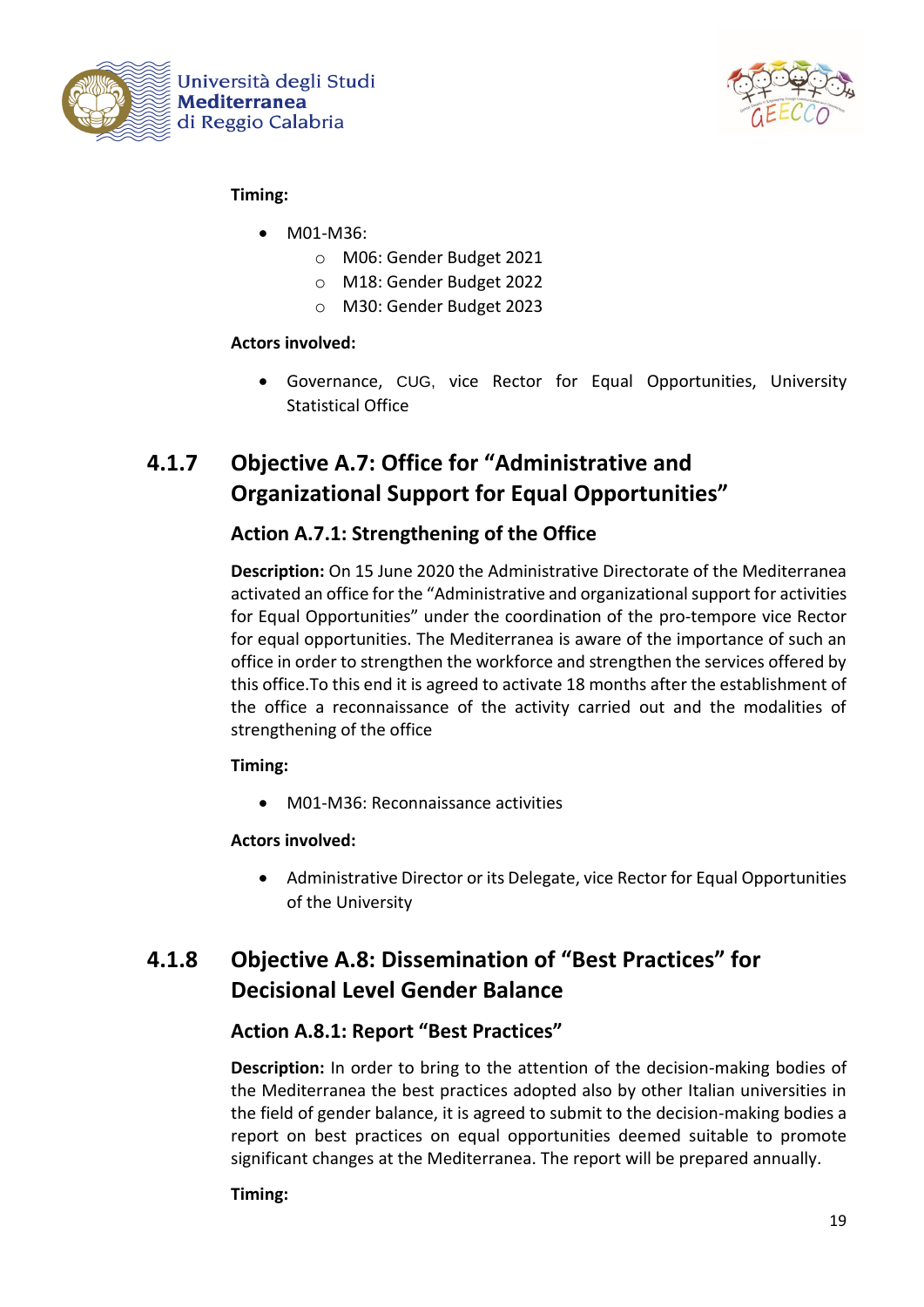



- M01-M36:
	- o M12: Report "Best Practices" 2021
	- o M24: Report "Best Practices" 2022
	- o M36: Report "Best Practices" 2023

#### **Actors involved:**

• Governance bodies, Steering Committee for Equal Opportunities, CUG (who may avail itself of the action of other structured staff)

# **4.2 Line of intervention B: Career Advancements**

### **4.2.1 Objective B.1: Enhancing Research Activities**

### **Action B.1.1: Research Training**

**Description:** Career advances in the Italian academic system require the possession of significant scientific production.Young generations of PhD students and researchers may encounter significant difficulties at the beginning of their careers to produce an adequate number of quality scientific publications, choose the most appropriate journals and orient themselves to the mechanisms of National Scientific Enablement.In order to strengthen these aspects, strengthening seminars will be carried out periodically, where particular attention will be paid to under-represented groups in the academic community of the Mediterranea (generally made up of the category of women, as can be seen from the relevant statistics from 2015 to today) in order to give all the members of the Mediterranea equal career opportunities. The seminars can also be delivered online in the manner deemed most appropriate.

### **Timing:**

- M01-M36:
	- o M06-M12: Seminar on Enhancement 2021
	- o M18-M24: Seminar on Enhancement 2022
	- o M30-M36: Seminar on Enhancement 2023

#### **Actors involved:**

• Vice Rector for Research, PhD Schools.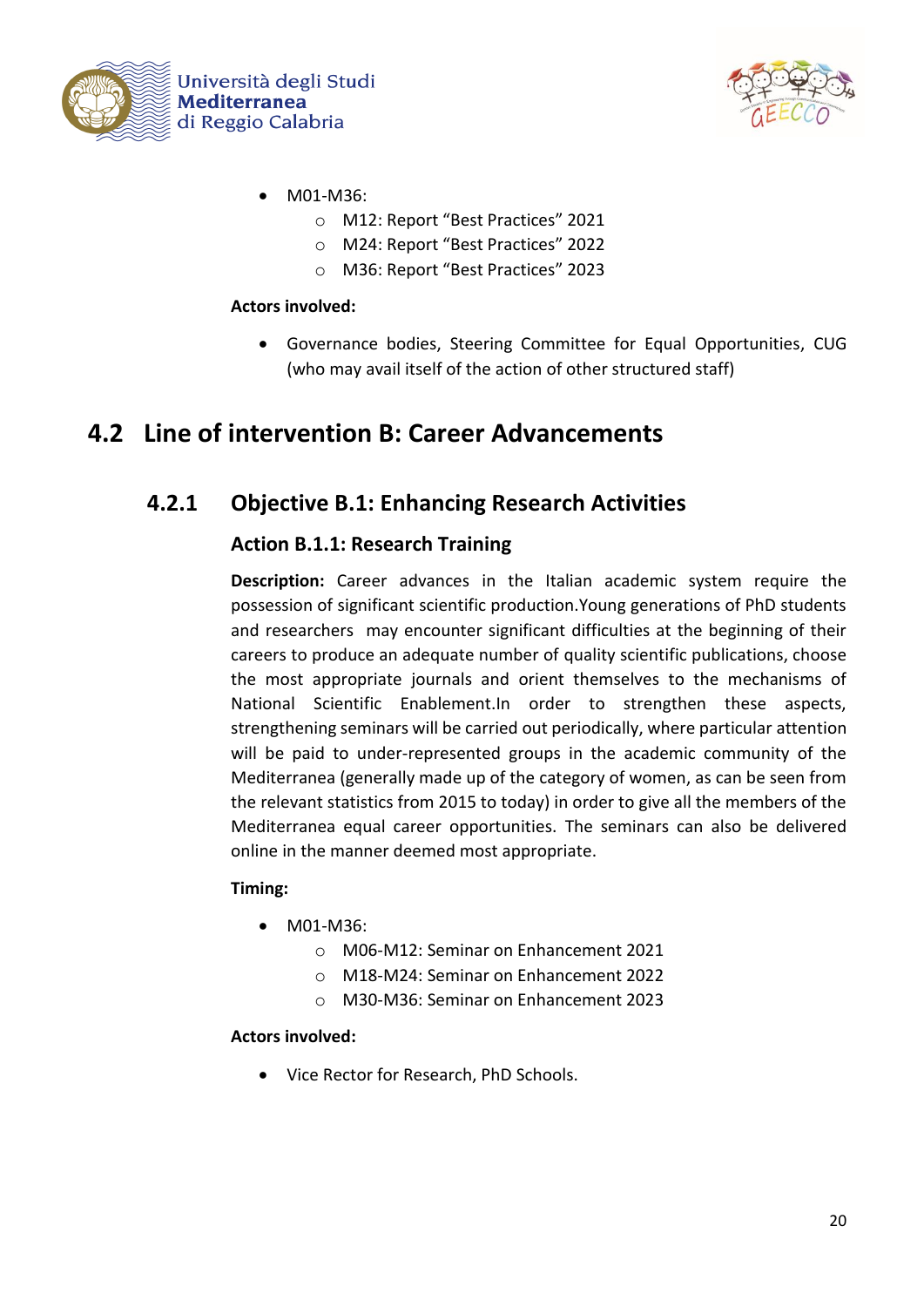



### **Action B.1.2: Virtual Office for Research**

**Description:** To complete the previous action, a virtual office is set up for mentoring young generations of PhD students/doctors and researchers on topics related to scientific research and production.In carrying out this activity, particular attention will be paid to the under-represented categories in the academic community of the Mediterranea (generally constituted by the category of women, as can be seen from the relevant statistics from 2015 to today) in order to give all the members of the Mediterranea equal career opportunities.

#### **Timing:**

• M04-M36

#### **Actors involved:**

• Delegate of the Vice Rector for Research.

### **Action B.1.3: Exploitation of Research Results**

**Description:** In order to encourage the beginning and continuation of academic careers for those at the Mediterranea who are numerically minority at the Mediterranea (from statistics from 2015 to today, in almost all departments of the Mediterranea women researchers/teachers are in a minority compared to their male colleagues) it is appropriate to support and disseminate the results of research conducted by academic staff belonging to these categories, in particular when internationally recognised and/or published in authoritative journals. These opportunities should be considered more closely if they relate to younger subjects working in research doctorates and departmental research groups. This activity can be carried out both at the University and Department level through communications in the Department Councils and Degree Courses, press releases on the media (both online and not) and also favoring the organisation of conferences and seminars organised at the University with speakers and rapporteurs preferably represented in equal measure.

### **Timing:**

• M01-M36

### **Actors involved:**

• Department Directors and their Delegates for Communication, University Communication Office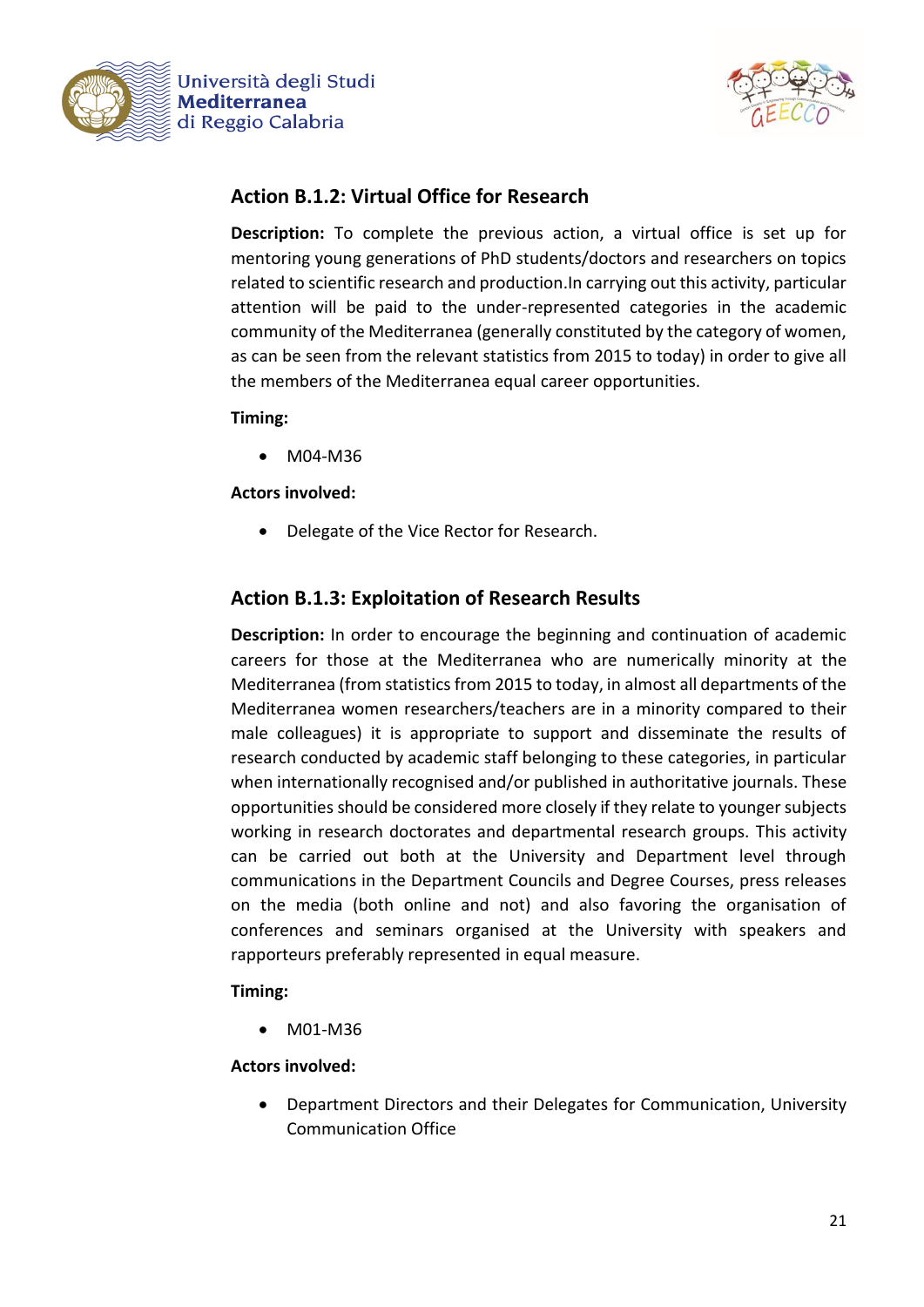



### **Action B.1.4: Catalogue of Research and Projects (Common to Actions B1 and B2)**

**Description:** From the statistical reports drawn up for the five-year period 2015- 2018 (Generary Budgets), and in the year 2019 (Report on the situation of personnel drawn up by the Unique Guarantee Committee of UNIRC, https://www.unirc.it/ateneo/cug-attivita.php), in almost all departments of the Mediterranea women researchers/teachers are in a minority compared to their male colleagues. In order to encourage the start and continuation of their careers and to exploit their research activities, a specific report will be drawn up annually to disseminate and advertise their scientific publications and the projects in which they participate. The report will be published on the University institutional website and advertised in the manner deemed most appropriate.

### **Timing:**

- M01-M36:
	- o M01-M12: Catalogue of Research and Projects 2021
	- o M13-M24: Catalogue of Research and Projects 2022
	- o M25-M36: Catalogue of Research and Projects 2023

#### **Actors involved:**

• Delegate of the Vice Rector for Research, SIAT

# **4.2.2 Objective B.2: Valorization and Promoting Activities Relative to Research Projects**

### **Action B.2.1: Encourage Participation as Principal Investigator, Research Unit Managers in Projects and Team Composition**

**Description:** As evidenced by statistics for the years from 2015 to today, the application of women in the role of Principal Investigator or Head of Research Unit in funded projects is still limited. Similarly, it appears that the composition of teams within projects is frequently unbalanced with respect to gender. This situation is also reflected in the design of the young generations of PhD students and researchers, not least because of inadequate knowledge of the mechanisms underlying research funding. Given also the increasing attention given to these aspects in the context of project evaluations (increasing funding possibilities), it is considered appropriate to encourage the application of women to apical roles within projects and to promote the formation of teams which are gender-balanced as possible. In order to strengthen these aspects, special seminars will be carried out periodically, which can also be provided online in the manner deemed most appropriate.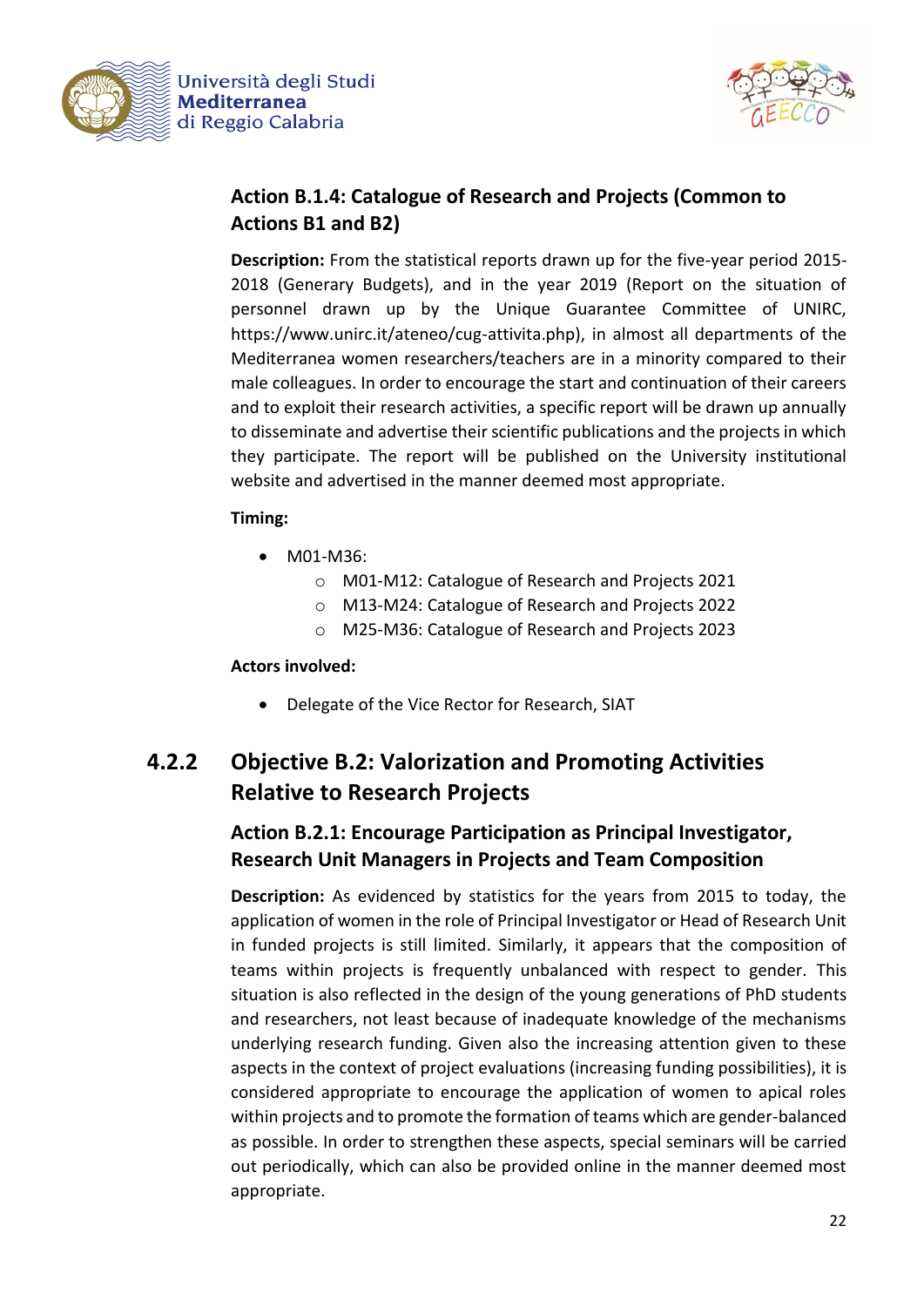



### **Timing:**

- M01-M36:
	- o M01-M12: Seminari
	- o M13-M24: Seminari
	- o M25-M36: Seminari

### **Actors involved:**

• Vice Rector for Research, PhD Schools.

### **Action B.2.2: Virtual Office for Projects**

**Description:** To complete the previous action, a virtual office is set up for mentoring young generations of doctoral candidates and researchers on topics related to research projects. In carrying out this activity, particular attention will be paid to the under-represented categories in the academic community of the Mediterranea (generally constituted by the category of women, as can be seen from the relevant statistics from 2015 to today) in order to give all the members of the Mediterranea equal career opportunities.

**Timing:**

• M04-M36

**Actors involved:**

• Delegate of the Vice Rector for Research.

### **4.2.3 Action B.3: Access to Academic and Working Positions**

### **Action B.3.1: Guidelines and Training for Commissions for Access to Work Positions**

**Description:** Ensure equal opportunities by avoiding asymmetries in evaluation processes for access to academic and employment positions within its competence (teaching staff career progress, research contracts and grants, PTA fixed-term employment contracts, etc.). The Mediterranea adopts the guidelines "*Indications in the matter of equal opportunities for staff selection commissions" developed within the framework of the GEECCO*project (funded by the research and innovation Horizon 2020 programme of the European Union – Grant agreement No 741128), and approved by all the departments of the Mediterranea, which highlight how processes of "unconscious bias" can interfere with the evaluations of the candidates. In order to increase awareness of the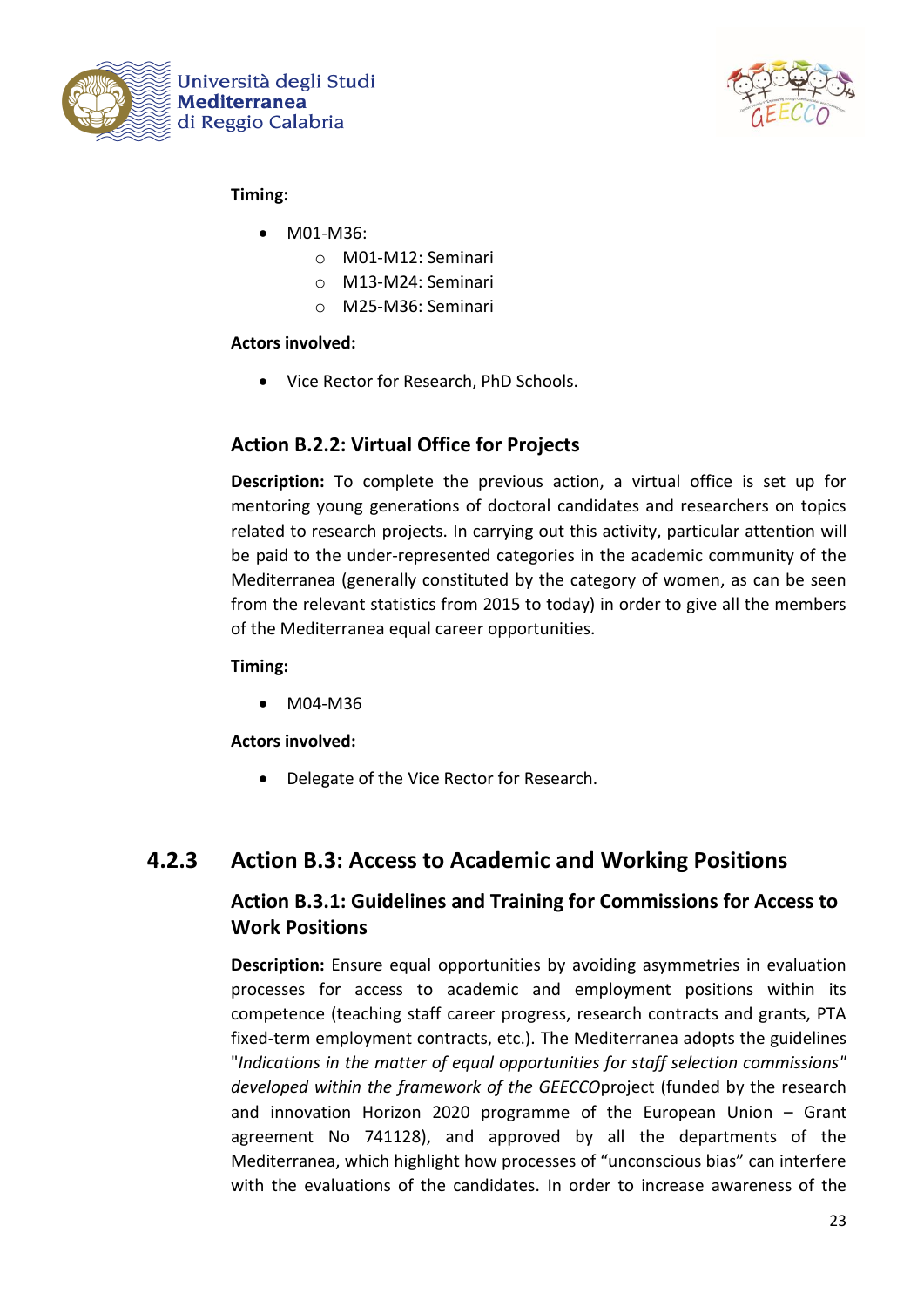



presence of such processes, members of all commissions for access to employment positions, in any capacity, will need to see these guidelines. In addition to the paper document, they will be made available both on the institutional website and on that of the GEECCO project (www.geecco.unirc.it)

### **Timing:**

- M01-M36:
	- o M06-M12 Training
	- o M18-M24 Training
	- o M25-M36 Training

### **Actors involved:**

• Administrative Director, Department Directors, Directors of PhD Schools, Evaluation board, Members of the Boards for access to employment positions.

# **4.3 Line of intervention C: Gender Size in Research and Teaching 4.3.1 Objective C.1: Promotion of Gender Size in R&T**

### **Action C.1.1: Guidelines and Training for Research and Teaching**

**Description:**In order to promote forms of self-assessment of the contents of their researches and courses of teaching by teachers, researchers and researchers (with due regard to the prerogatives guaranteed by our constitution and the current regulatory framework), the Mediterranea University adopts the guidelines "*The End User Perspective – How to take into account the educational and research effects on society"* developed under the GEECCO project (funded by the research and innovation programme Horizon 2020 of the European Union – Grant agreement approved by 741128). In addition to the paper document, both a commented presentation and a training video will be made available both on the institutional website and on that of the GEECCO project (www.geecco.unirc.it).

### **Timing:**

- M01-M36:
	- o M06-M12 Training
	- o M18-M24 Training
	- o M25-M36 Training

#### **Actors involved:**

• Department Directors, academic community.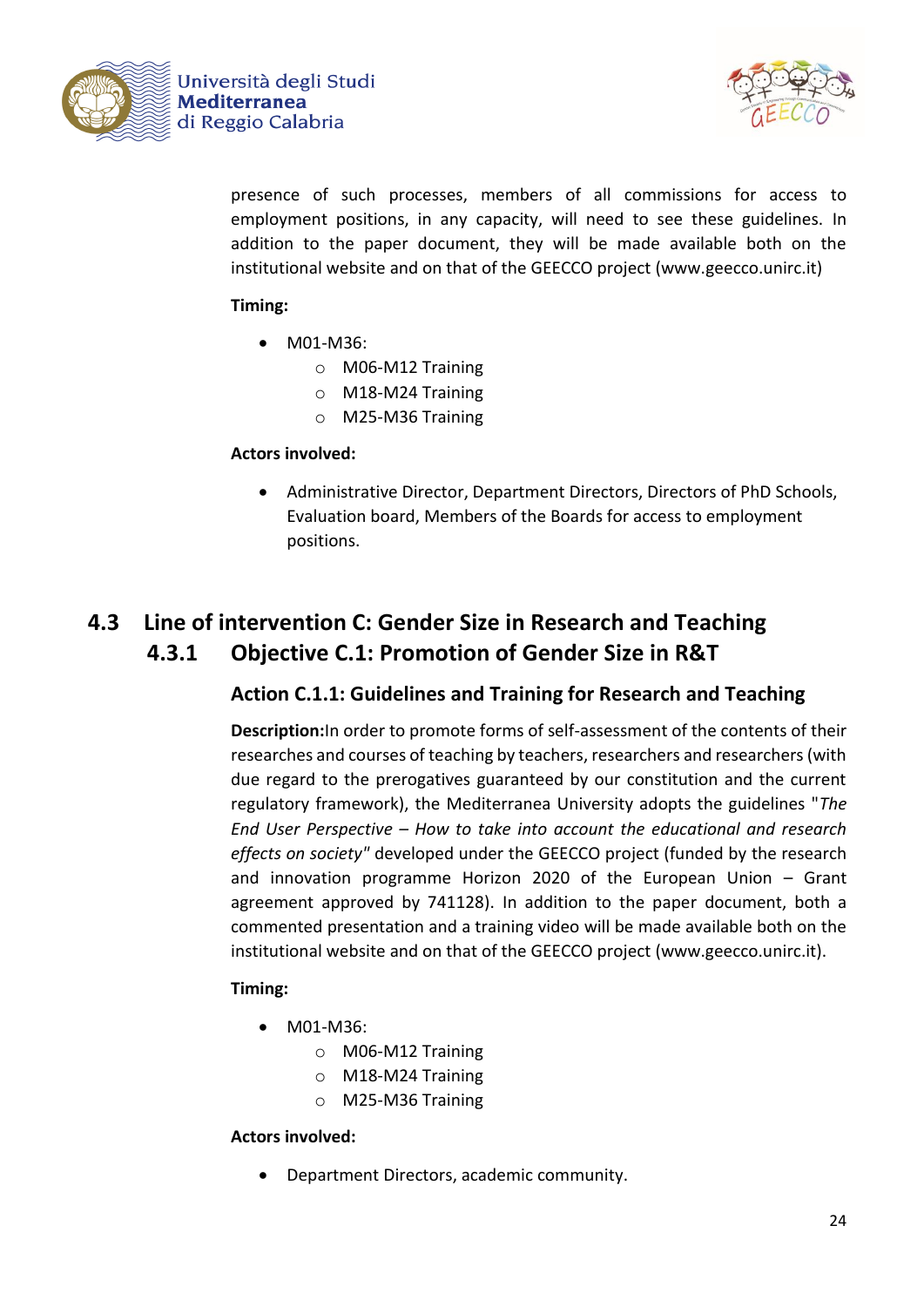



# **4.4 Line of intervention D: Gender Culture 4.4.1 Objective D.1: Gender Language**

### **Action D.1.1: Seminar on Gender Communication**

**Description:** The Mediterranea has already adopted with D.R. n. 352 of 21/12/2018 the document "*Indications for a use of language respectful of differences"* and appliesit in all official documents, including the GEP. There are, however, other forms of communication no less important than written forms such as visual and iconic, which, like written documents (as well as research and research projects) should refer to models of communication neutral from the point of view of gender. In the past, a specific activity has been carried out to define the content and style of written institutional communication addressed to the administrative staff of the Mediterranea. To strengthen the adoption of a language respecting differences in all forms of institutional communication (written, visual and iconic) a new training seminar will be organised that this time involves all the members of the Mediterranea community.

#### **Timing:**

- M01-M36:
	- o M06-M12 Seminar on Gender Communication
	- o M18-M24 Seminar on Gender Communication
	- o M25-M36 Seminar on Gender Communication g

### **Actors involved:**

• Administrative Director or his delegate

### **4.4.2 Objective D.2: Awareness**

### **Action D.2.1: Questionnaire on Equal Opportunities Perception**

**Description:** Carrying out surveys of the different components of the academic community in individual departments to verify the actual perception of equal opportunities issues. The survey questionnaire model will be developed with Equal Opportunities Department delegates, who will carry out the surveys, at intervals, in their respective departments to verify whether and how the perception of equal opportunities changes also after the launch of any specific actions that fall within the positive action plan to be adopted by the University, in order to carry out a monitoring of the actions taken and any corrective actions. For the central offices of the administration, investigations may be carried out by the University CUG. The same questionnaire will be disbursed twice in the three years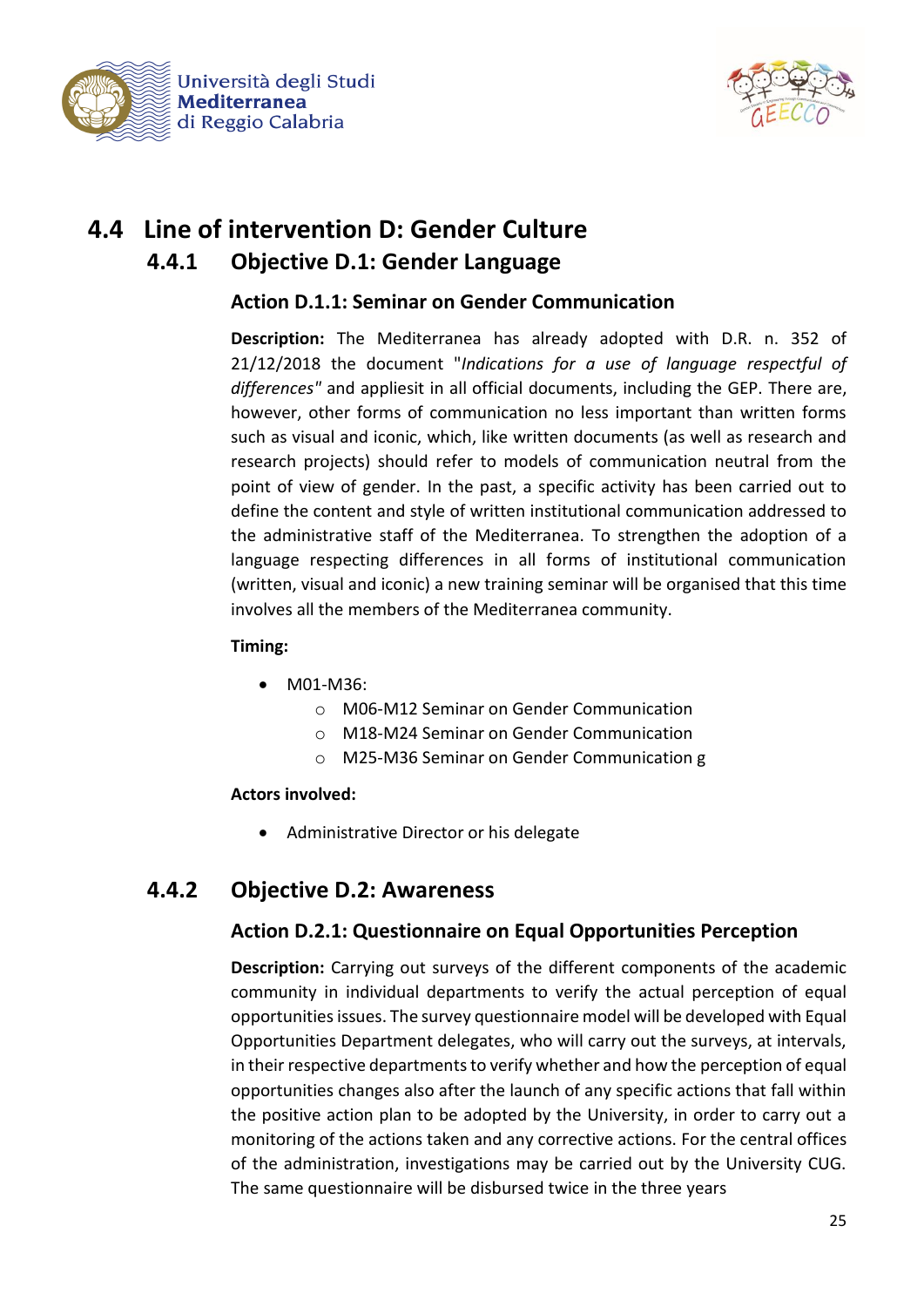



### **Timing:**

- M16: First questionnaire
- M34: Second questionnaire

#### **Actors involved:**

• CUG, Departmental Delegates of the Equal Opportunities; CUG, offices in charge

### **Action D.2.3: Collaboration with vice Rectors for Equal Opportunities of Italian Universities**

**Description:** Collaboration with the vice Rectors for the Equal Opportunities of Italian Universities is promoted also through membership of networks and associations for equal opportunities operating within Italian universities.

### **Timing:**

• M01-M36

### **Actors involved:**

• Vice Rector for Equal Opportunities

### **Action D.2.3: Contrast to Gender Stereotypes in STEM Disciplines**

**Description:** A sub-representation of women in the field of STEM disciplines gives young students a wrong perception that results in choosing other faculties, often outside the Mediterranea. This translates on the one hand into a loss of possible new students and, on the other hand, in perpetrating the stereotype that STEM disciplines do not decline to the female. To counter these stereotypes, the Mediterranea will pay particular attention to promoting gender-neutral communication and positive models of contrast to stereotypes, in all promotional initiatives aimed at high school students (e.g., Open Day, International Women's and Girls' Day in Science, etc.).

### **Timing:**

• M01-M36

### **Actors involved:**

• Delegate of the Rector and Delegates of Department Directors for Guidance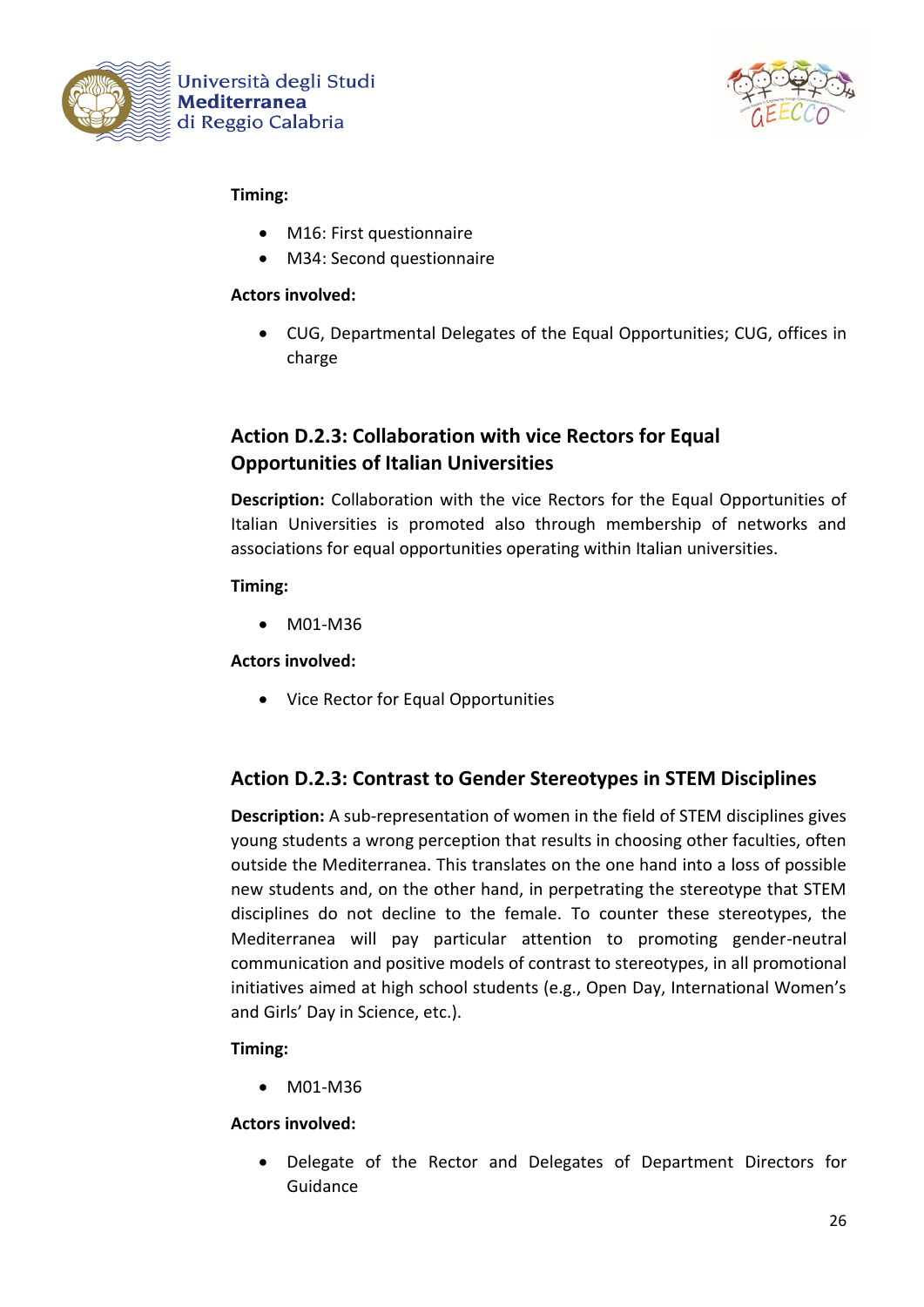



### **Action D.2.4: Seminars on Equal Opportunities**

**Description:** Training/informative seminars with the support, if necessary, of external experts, both at national and international level, conferences and study meetings also in collaboration with Councillors of Equality and the CUGs of Local Authorities (Municipality, Province, Region) addressed to the entire academic community of the University, in particular with the direction of the decisionmaking bodies responsible for the important task of conveying and promoting gender culture at the University.

#### **Timing:**

- M01-M36:
	- o M06-M12: Seminar on Equal Opportunities
	- o M18-M24: Seminar on Equal Opportunities
	- o M30-M36: Seminar on Equal Opportunities

#### **Actors involved:**

• University Governance, Coordination of Delegates for Equal Opportunities, CUG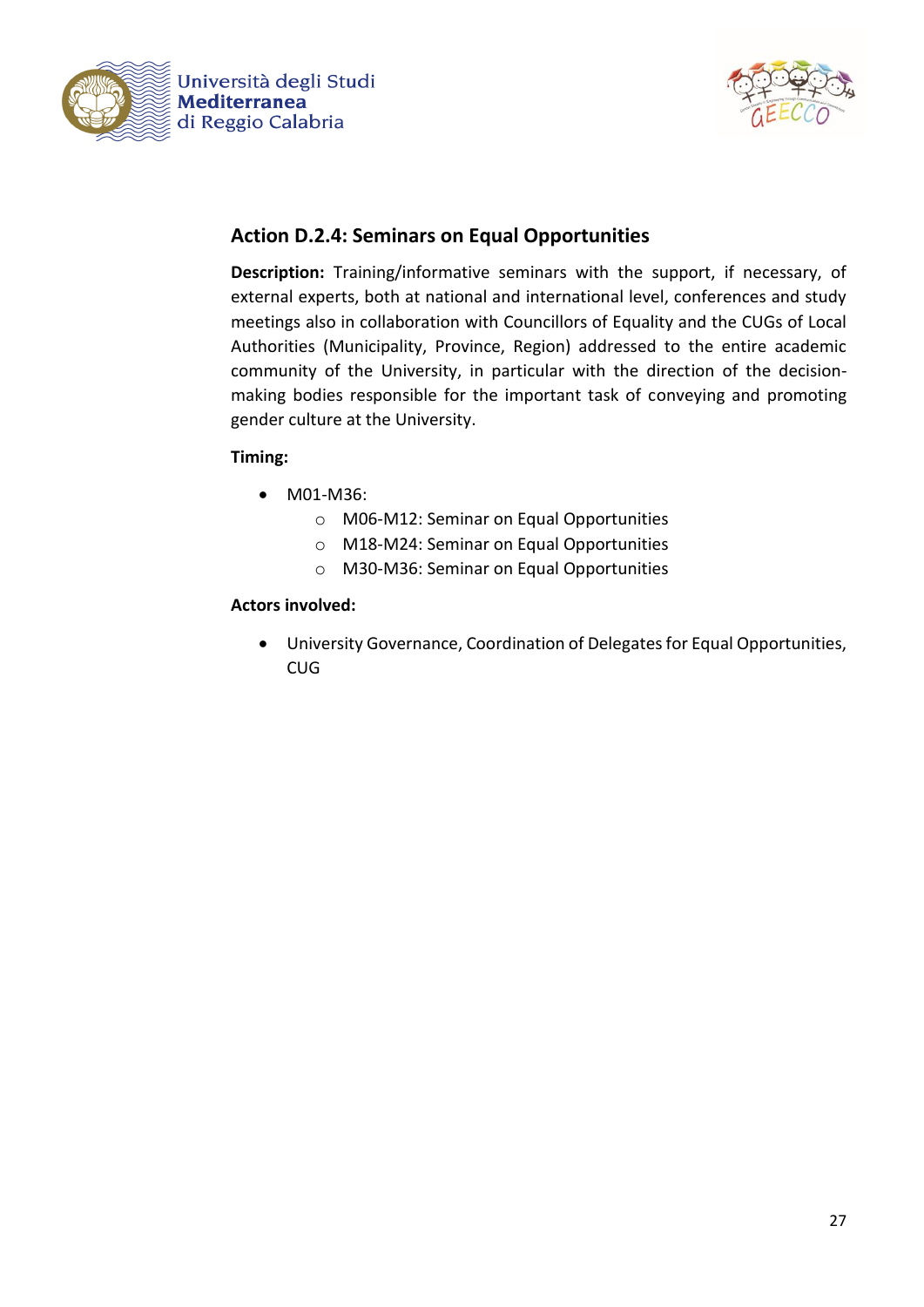



# **5. Tables**

In this section the action lines, objectives and specific actions of the EDPS are summarized in tabular form including the timing and the targets foreseen for each of the actions to be implemented. In detail:

- Action Line A: Decision-making Bodies and Human Resources (Table 5.1);
- Action Line B: Career Progress (Table 5.2);
- Action Line C: The Gender Dimension in Research and Teaching (Table 5.3);
- Action Line D: Gender Culture (Table 5.4).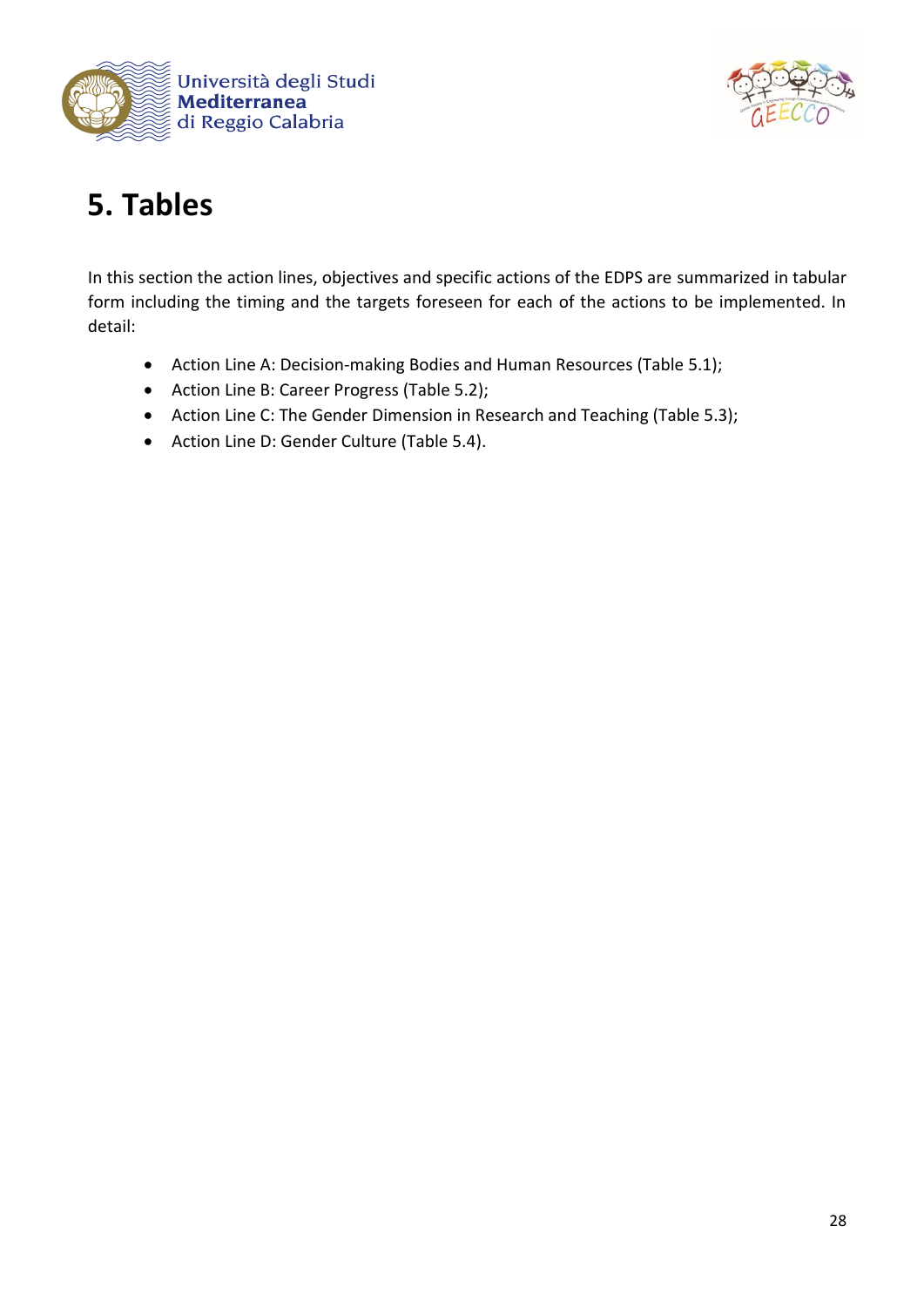



# Table 5.1 –Action Line A: Decision-making Bodies and Human Resources

| <b>Action</b><br><b>Line A</b> | <b>Decisional</b><br><b>Organs and</b><br><b>Human</b><br><b>Resources</b>                                                                    | <b>Duration</b> | <b>Action indicator</b>                                                                                                                                                                                                                    | <b>Actors</b>                                                                                                                                                                                   | <b>Indicator value</b><br>Target 2021 | <b>Indicator value</b><br>Target 2022                                                                                                     | <b>Indicator value</b><br>Target 2023                                                                                                                   |
|--------------------------------|-----------------------------------------------------------------------------------------------------------------------------------------------|-----------------|--------------------------------------------------------------------------------------------------------------------------------------------------------------------------------------------------------------------------------------------|-------------------------------------------------------------------------------------------------------------------------------------------------------------------------------------------------|---------------------------------------|-------------------------------------------------------------------------------------------------------------------------------------------|---------------------------------------------------------------------------------------------------------------------------------------------------------|
| Objectiv<br>e A.1              | Long-term sustainability of the GEP                                                                                                           |                 |                                                                                                                                                                                                                                            |                                                                                                                                                                                                 |                                       |                                                                                                                                           |                                                                                                                                                         |
| Action<br>A.1.1                | Inclusion in the<br><b>Triennial Plan of</b><br><b>Positive Actions</b><br>of the<br>Mediterranean of<br>Actions of the<br><b>GEP</b>         | M06-M36         | Annual monitoring<br>report on the<br>effectiveness and<br>efficiency of the<br>actions of the GEP.<br>Number of gender<br>equality objectives<br>within the first<br><b>Triennial Plan of</b><br><b>Positive Actions</b><br>useful (2025) | CUG with the possible<br>collaboration of other<br>structured staff of the<br>University                                                                                                        | Monitoring<br>report $(=1)$           | Monitoring<br>report $(=1)$                                                                                                               | Monitoring<br>report $(=1)$ –<br>Number of<br>proposals<br>included in the<br><b>Triennial Plan of</b><br>positive actions<br>(>50 % of EPG<br>actions) |
| Objectiv<br>e A.2              | <b>Equal Representation</b>                                                                                                                   |                 |                                                                                                                                                                                                                                            |                                                                                                                                                                                                 |                                       |                                                                                                                                           |                                                                                                                                                         |
| Action<br>A.2.1                | Identification of<br>Specificities<br>Preventing the<br>Equal<br>Representation<br>of Gender to<br><b>Different</b><br><b>Decision Levels</b> | M09-M15         | Identification of<br>criticalities of gender<br>representativeness<br>at the different<br>decision-making<br>levels, with respect<br>to the composition<br>of the academic<br>community, on the                                            | Bodies of University,<br>Governance, Departments, Vice<br><b>Rector for Equal Opportunities</b><br>with the possible collaboration<br>of the CUG or other structured<br>staff of the University | Monitoring<br>report $(=1)$           | Potential<br>proposal to the<br>University<br>bodies $(>=1)$ –<br>Debate/Recepti<br>on of the<br>proposal by<br>decision-making<br>bodies |                                                                                                                                                         |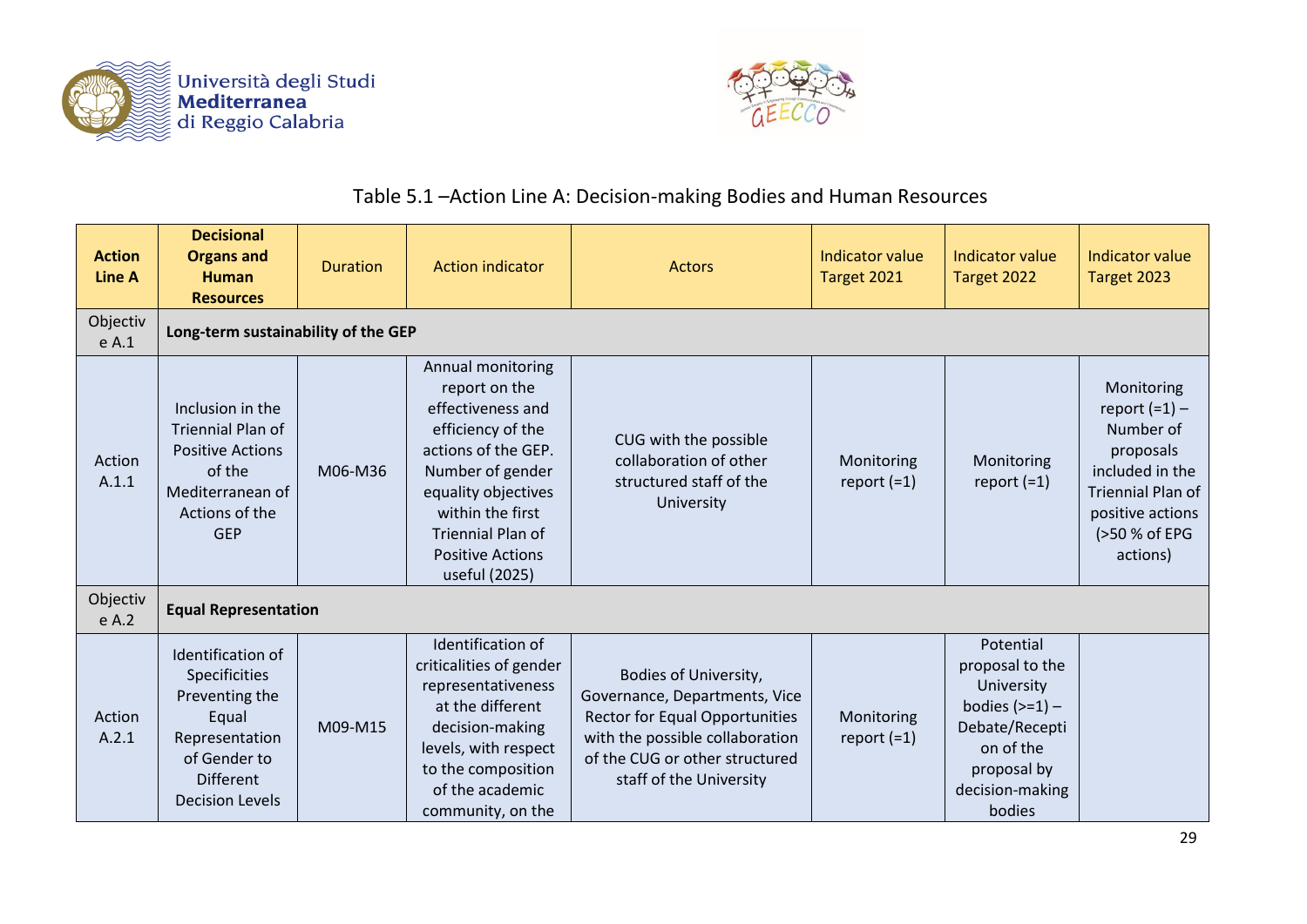



|                   |                                                                                       |         | basis of the data and<br>statistics produced<br>annually.                                                                                                                                                                                                      |                                                                                                                                                                                                                                                        |                                                            |                                                  |                                                       |
|-------------------|---------------------------------------------------------------------------------------|---------|----------------------------------------------------------------------------------------------------------------------------------------------------------------------------------------------------------------------------------------------------------------|--------------------------------------------------------------------------------------------------------------------------------------------------------------------------------------------------------------------------------------------------------|------------------------------------------------------------|--------------------------------------------------|-------------------------------------------------------|
| Action<br>A.2.2   | Strengthening<br>Coordination<br>Services on Equal<br>Opportunities                   | M01-M36 | Establish a Guide<br>Committee for Equal<br>Opportunities<br>composed of all<br>Delegates/Delegates<br>for Equal<br>Opportunities of the<br>Mediterranean<br>Departments<br>coordinated by the<br>vice Rector for Equal<br>Opportunities of the<br>University. | University bodies, Governance,<br>vice Rector for Equal<br>Opportunities of the University,<br>Delegates for Equal<br>Opportunities of Departments,<br>Office for "Administrative and<br>Organizational Support to Equal<br>Opportunities Activities". | Establishment<br>Committee -<br>Annual<br>meetings $(>=3)$ | Annual meetings<br>$(>=4)$                       | Annual<br>meetings $(>=5)$                            |
| Objectiv<br>e A.3 | <b>Equal Visibility</b>                                                               |         |                                                                                                                                                                                                                                                                |                                                                                                                                                                                                                                                        |                                                            |                                                  |                                                       |
| Action<br>A.3.1   | Identification of<br>Specificities<br>Preventing the<br>Equal Visibility of<br>Gender | M01-M36 | Identification of<br>specificities that do<br>not allow equal<br>visibility with respect<br>to the composition<br>of the academic<br>community.<br>communication<br>activities (both                                                                           | Delegates of Directors of<br>Departments, Delegates of<br><b>Communication Departments,</b><br><b>University Communication</b><br>Service                                                                                                              | Number of<br>annual<br>communications<br>( > 18)           | Number of<br>annual<br>communications<br>( > 24) | Number of<br>annual<br>communication<br>$s$ ( $>30$ ) |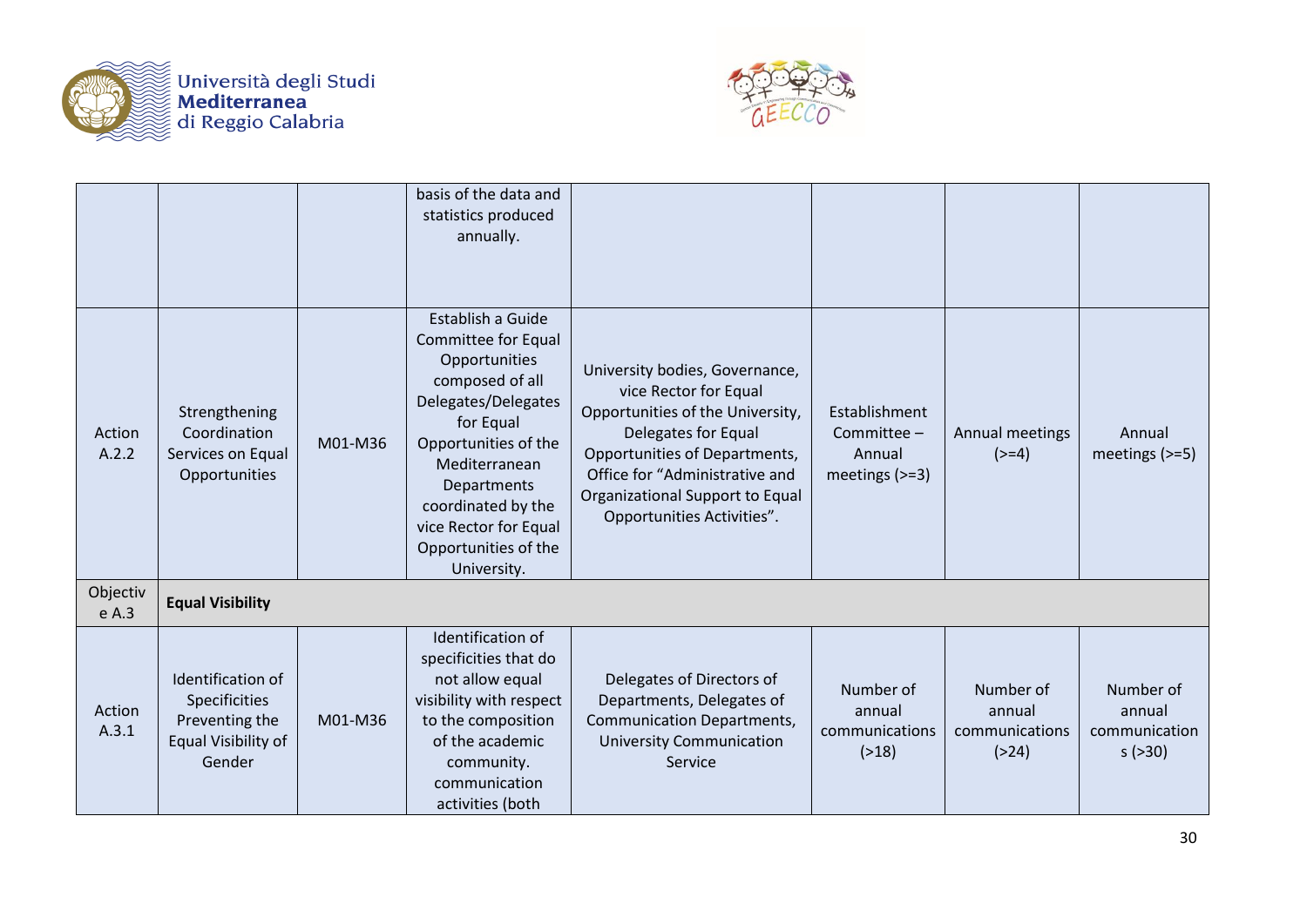



| Objectiv          |                                                         |         | within the<br>University, and more<br>specifically in the<br>Departments, either<br>on the Web or<br>through press<br>releases)                                       |                                                                                                                                                                                                          |                                           |                                                                                                                                                         |                            |
|-------------------|---------------------------------------------------------|---------|-----------------------------------------------------------------------------------------------------------------------------------------------------------------------|----------------------------------------------------------------------------------------------------------------------------------------------------------------------------------------------------------|-------------------------------------------|---------------------------------------------------------------------------------------------------------------------------------------------------------|----------------------------|
| e A.4             | <b>Reconciliation between Work and Private Life</b>     |         |                                                                                                                                                                       |                                                                                                                                                                                                          |                                           |                                                                                                                                                         |                            |
| Action<br>A.4.1   | Flexibility of work                                     | M13-M24 | Evaluation of the<br>results of<br>administrative and<br>academic action<br>carried out in smart-<br>working mode                                                     | Delegate of the Rector,<br>Delegate of the Administrative<br>Director, Delegate of the CUG,<br>Human Resources Area                                                                                      |                                           | Monitoring<br>report and<br>proposal for<br>decision-making<br>bodies $(=1)$<br>Debate/Recepti<br>on of the<br>proposal by<br>decision-making<br>bodies |                            |
| Objectiv<br>e A.5 | <b>Coordination of Equal Committees</b>                 |         |                                                                                                                                                                       |                                                                                                                                                                                                          |                                           |                                                                                                                                                         |                            |
| Action<br>A.5.1   | Coordination<br>Committee for<br>Equal<br>Opportunities | M06-M36 | "internal network"<br>coordinated by a<br>designated office<br>that will act as a link<br>between all those<br>involved in various<br>ways in the<br>Mediterranean in | Representative of the<br>Delegates/Parties Delegate<br>Committee and representatives<br>of the various Committees,<br>Bodies, Evaluation board,<br><b>Associations and Working</b><br>Groups in Projects | Networking-<br>Annual<br>meetings $(>=2)$ | Annual meetings<br>$(>=3)$                                                                                                                              | Annual<br>meetings $(>=4)$ |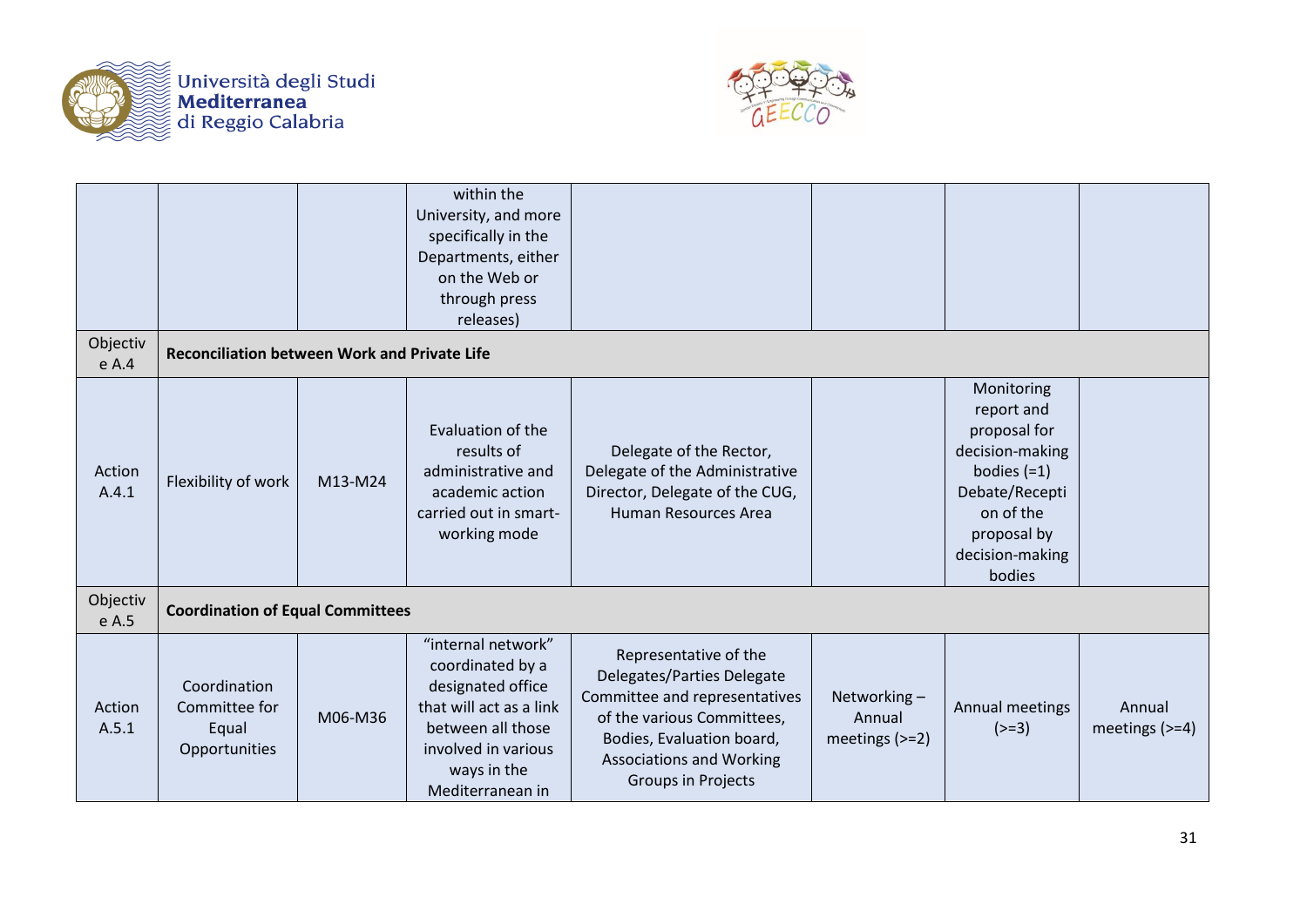



|                   |                                         |         | actions of equal<br>opportunities                                                                                                                                                                                                                                |                                                                                                                                  |                                              |                                                                         |                                                                     |
|-------------------|-----------------------------------------|---------|------------------------------------------------------------------------------------------------------------------------------------------------------------------------------------------------------------------------------------------------------------------|----------------------------------------------------------------------------------------------------------------------------------|----------------------------------------------|-------------------------------------------------------------------------|---------------------------------------------------------------------|
| Objectiv<br>e A.6 | Long-term monitoring of gender equality |         |                                                                                                                                                                                                                                                                  |                                                                                                                                  |                                              |                                                                         |                                                                     |
| Action<br>A.6.1   | <b>Gender Budgets</b>                   | M01-M36 | <b>Report (Gender</b><br>Budgeting) edited by<br>a Coordination<br>Group and which will<br>be published<br>periodically<br>(annually) on the<br>Mediterranean<br>institutional website<br>and submitted to the<br>decision-making<br>bodies of the<br>university | Governance, CUG, Delegates for<br><b>Equal Opportunities, University</b><br><b>Statistical Office</b>                            | Gender balance<br>- Context<br>Analysis (=1) | Gender balance<br>$-$ check $-$ list of<br>action and<br>results $(=1)$ | Gender balance<br>- check - list of<br>action and<br>results $(=1)$ |
| Objectiv<br>e A.7 |                                         |         | Office for "Administrative and Organizational Support for Equal Opportunities"                                                                                                                                                                                   |                                                                                                                                  |                                              |                                                                         |                                                                     |
| Action<br>A.7.1   | Upgrading of the<br>office              | M01-M36 | Strengthen staffing<br>and strengthen the<br>services offered by<br>the Office for<br>"Administrative and<br>Organizational<br>Support for Equal<br>Opportunities"                                                                                               | Administrative Director or its<br>Delegate, vice Rector for Equal<br>Opportunities of the University,<br><b>Evaluation board</b> | Number of<br>relationships<br>$(=1)$         | Number of<br>reports $(=1)$ –<br>Order of service                       | Number of<br>relationships<br>$(=1)$                                |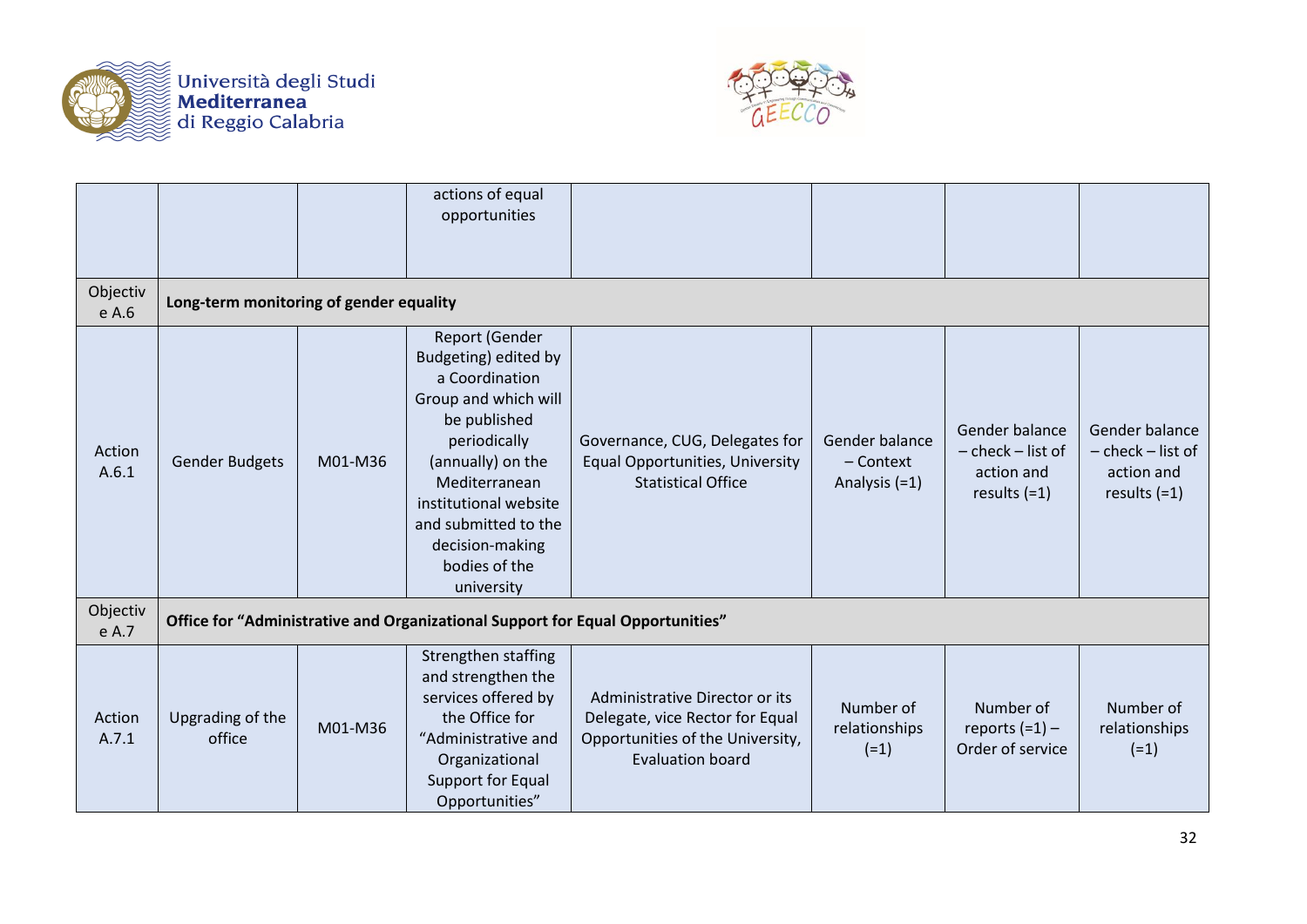



| Objectiv<br>e A.8 | Dissemination of "Best Practices" for Decisional Level Gender Balance |         |                                                                                                                                                                                      |                                                                                                                                               |                                        |                                        |                                           |
|-------------------|-----------------------------------------------------------------------|---------|--------------------------------------------------------------------------------------------------------------------------------------------------------------------------------------|-----------------------------------------------------------------------------------------------------------------------------------------------|----------------------------------------|----------------------------------------|-------------------------------------------|
| Action<br>A.8.1   | Report "Best<br>Practices"                                            | M01-M36 | To inform the<br>decision-making<br>bodies of the<br>Mediterranean of<br>the best practices<br>also adopted by<br>other Italian<br>universities in the<br>field of gender<br>balance | Governance bodies, Steering<br>Committee for Equal<br>Opportunities, CUG (who may<br>avail itself of the action of other<br>structured staff) | Number of "Best<br>practices" $(>= 4)$ | Number of "Best<br>practices" $(>= 6)$ | Number of<br>"Best practices"<br>$(>= 8)$ |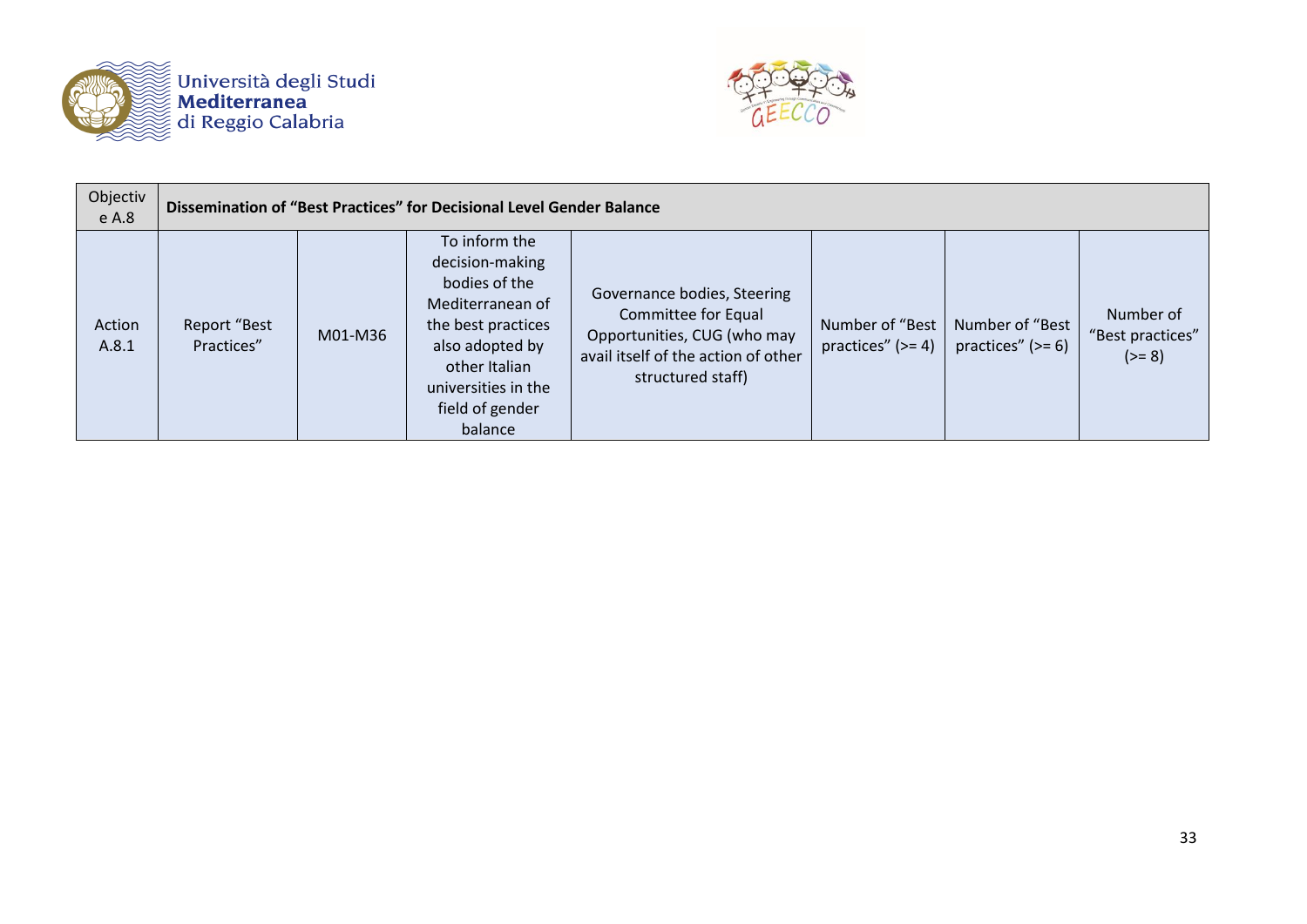



# Table 5.2 – Action Line B: Career Progress

| <b>Action</b><br><b>Line B</b> | <b>Career</b><br><b>Advancements</b> | <b>Duration</b> | <b>Action indicator</b>                                                                                                                                                                                                                  | Actors                                       | <b>Indicator value</b><br>Target 2021 | <b>Indicator value</b><br>Target 2022 | <b>Indicator value</b><br>Target 2023       |
|--------------------------------|--------------------------------------|-----------------|------------------------------------------------------------------------------------------------------------------------------------------------------------------------------------------------------------------------------------------|----------------------------------------------|---------------------------------------|---------------------------------------|---------------------------------------------|
| Objective<br>B.1               | <b>Enhancing Research Activities</b> |                 |                                                                                                                                                                                                                                          |                                              |                                       |                                       |                                             |
| Action<br>B.1.1                | <b>Research Training</b>             | M01-M36         | Strengthening<br>training aimed at<br>young researchers<br>and doctoral<br>students, with<br>particular attention to<br>under-represented<br>groups in the<br>Mediterranean<br>academic community<br>(generally made up of<br>women)     | Vice Rector for Research, PhD<br>Schools     | Number of<br>trainings $(>=1)$        | Number of<br>trainings $(>=1)$        | Number of<br>trainings $(>=1)$              |
| Action<br>B.1.2                | Virtual Office for<br>Search         | M04-M36         | Virtual mentoring<br>office for research for<br>young researchers<br>and doctoral<br>students, with<br>particular attention to<br>under-represented<br>categories in the<br>Mediterranean<br>academic community<br>(generally made up of | Delegate of the Vice Rector for<br>Research. | Virtual office<br>$(=1)$              |                                       | Virtual office $(=1)$ Virtual office $(=1)$ |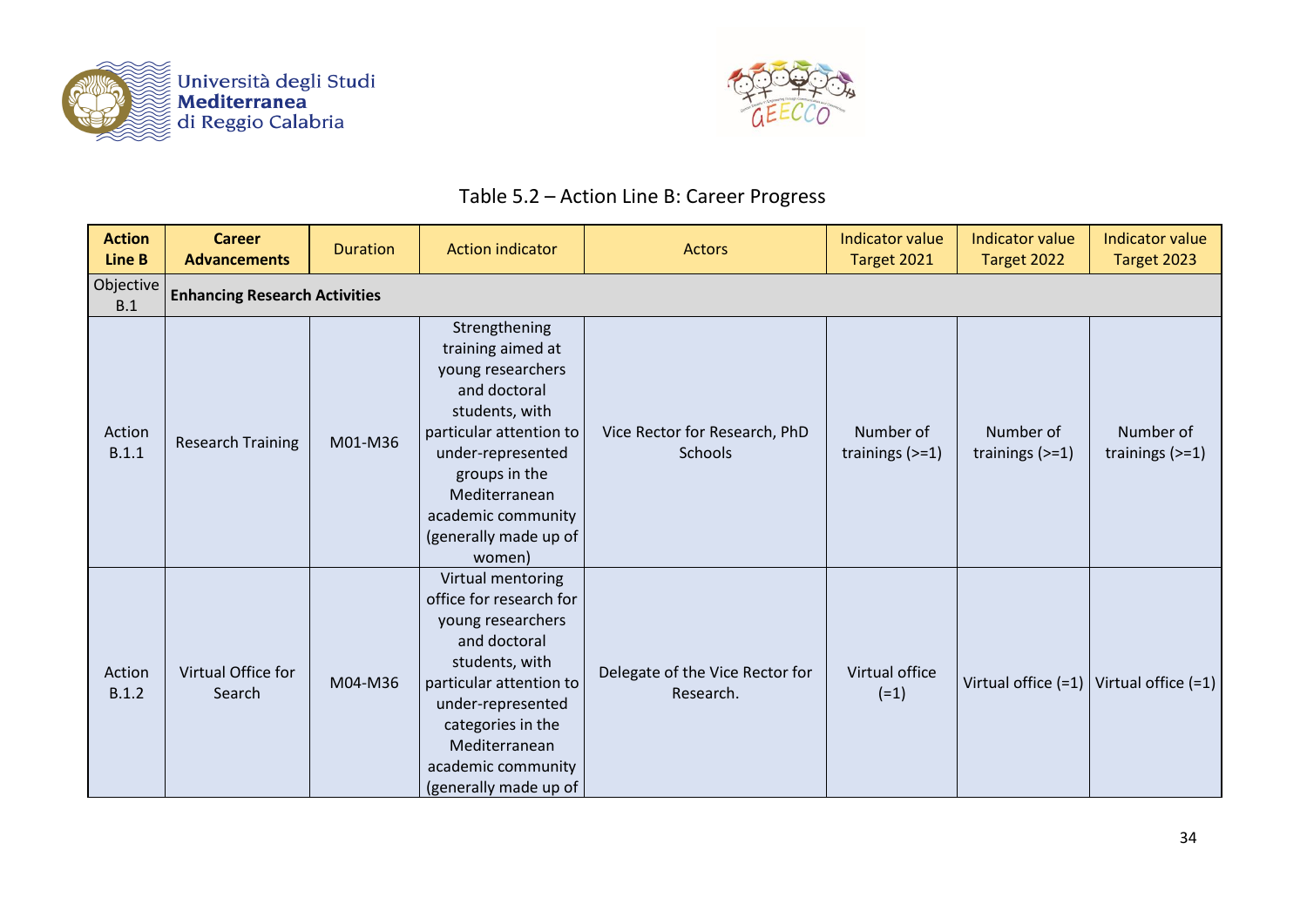



|                        |                                            |         | the women's<br>category)                                                                                                                                                                                                                                                                                                  |                                                                                                                   |                                                  |                                                  |                                                  |
|------------------------|--------------------------------------------|---------|---------------------------------------------------------------------------------------------------------------------------------------------------------------------------------------------------------------------------------------------------------------------------------------------------------------------------|-------------------------------------------------------------------------------------------------------------------|--------------------------------------------------|--------------------------------------------------|--------------------------------------------------|
| Action<br>B.1.3        | Exploitation of<br><b>Research Results</b> | M01-M36 | Encourage academic<br>careers for those in<br>the Mediterranean<br>who are numerically<br>minority (doctoral<br>students and<br>researchers) by<br>supporting and<br>disseminating the<br>results of research<br>conducted by them<br>when internationally<br>recognized and/or<br>published in<br>authoritative journals | Department Directors and their<br>Delegates/Communication<br>Delegates, University<br><b>Communication Office</b> | Number of<br>annual<br>communications<br>( > 18) | Number of<br>annual<br>communications<br>( > 24) | Number of<br>annual<br>communications<br>( > 30) |
| Action<br><b>B.1.4</b> | Catalogue of<br>Research                   | M01-M36 | Encouraging the start<br>and continuation of<br>their careers and to<br>exploit their research<br>activities, a specific<br>report will be drawn<br>up annually to<br>disseminate and<br>advertise their<br>scientific publications<br>and the projects in<br>which they<br>participate                                   | Delegate of the Vice Rector<br>for Research, SIAT                                                                 | Number of<br>reports $(=1)$                      | Number of<br>reports $(=1)$                      | Number of<br>reports $(=1)$                      |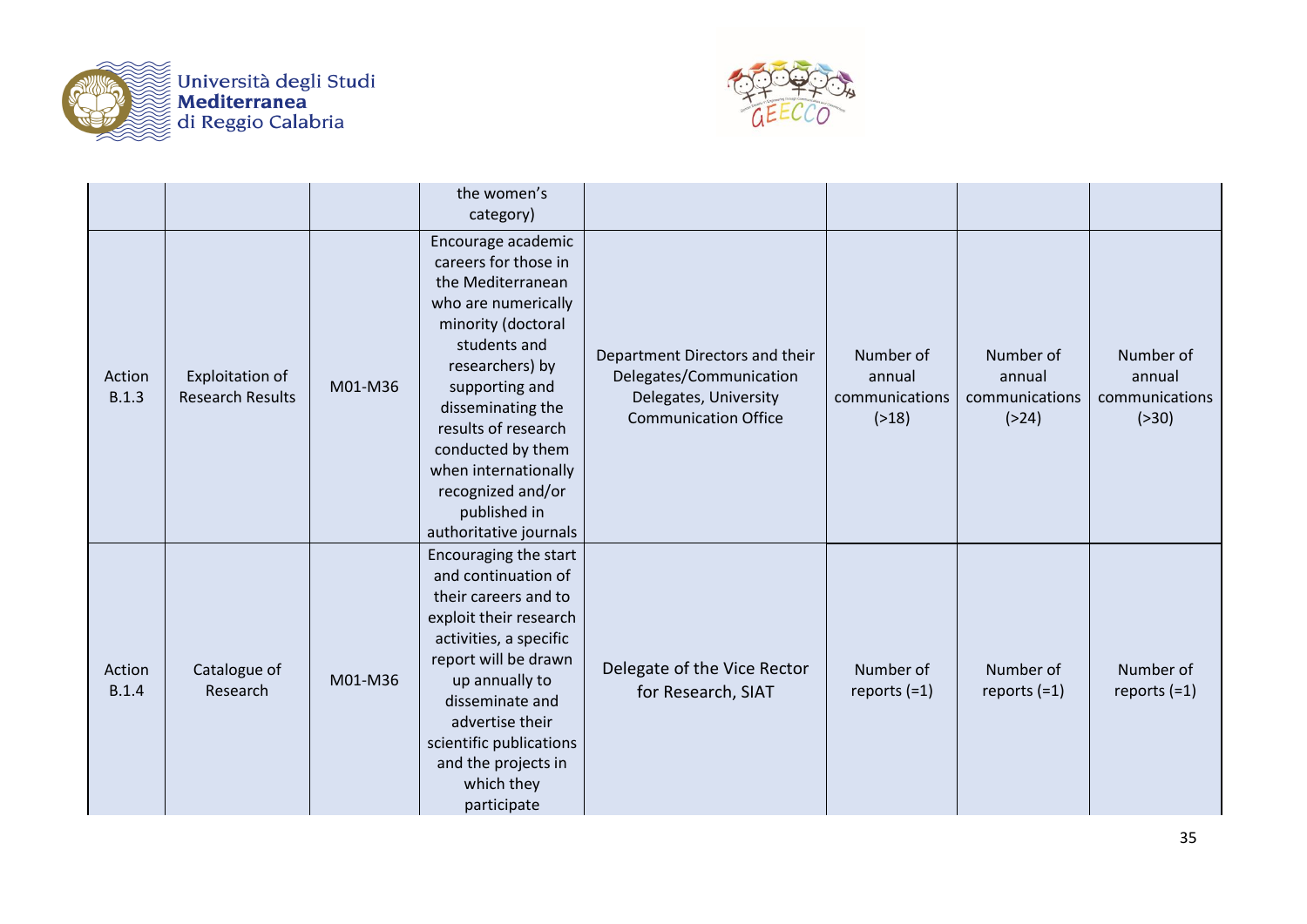



| Objective<br>B.2 | <b>Access to Academic and Working Positions</b>                                                                   |         |                                                                                                                                                                                                                                                                   |                                                                                                                                                                      |                                         |                                         |                                         |
|------------------|-------------------------------------------------------------------------------------------------------------------|---------|-------------------------------------------------------------------------------------------------------------------------------------------------------------------------------------------------------------------------------------------------------------------|----------------------------------------------------------------------------------------------------------------------------------------------------------------------|-----------------------------------------|-----------------------------------------|-----------------------------------------|
| Action<br>B.2.1  | Encouraging<br>Application for<br>Principal<br>Investigators and<br><b>Team Research</b><br><b>Units Managers</b> | M01-M36 | Seminars for the<br>application of women<br>in the role of Principal<br>Investigator or Head<br>of Research Units in<br>funded projects                                                                                                                           | Vice Rector for Research, PhD<br>Schools                                                                                                                             | Number of<br>annual seminars<br>$(>=1)$ | Number of<br>annual seminars<br>$(>=1)$ | Number of<br>annual seminars<br>$(>=1)$ |
| Action<br>B.2.2  | Virtual Office for<br>Projects                                                                                    | M04-M36 | Virtual mentoring<br>office for projects for<br>young researchers<br>and doctoral<br>students, with<br>particular attention to<br>the under-<br>represented<br>categories in the<br>academic community<br>of the Mediterranean<br>(generally made up of<br>women) | Delegate of the Vice Rector for<br>Research.                                                                                                                         | Virtual office<br>$(=1)$                | Virtual office (=1)                     | Virtual office $(=1)$                   |
| Objective<br>B.3 | <b>Access to Academic and Working Positions</b>                                                                   |         |                                                                                                                                                                                                                                                                   |                                                                                                                                                                      |                                         |                                         |                                         |
| Action<br>B.3.1  | Guidelines and<br>Training for<br>Commissions for<br><b>Access to Work</b><br>Positions                           | M01-M36 | <b>Ensuring equal</b><br>opportunities by<br>avoiding asymmetries<br>in evaluation<br>processes for access<br>to academic and work<br>positions                                                                                                                   | Administrative Director,<br>Directors of Department,<br>Director of PhD Schools,<br>Evaluation board, Members of<br>the Boards for access to<br>employment positions | Number of<br>trainings $(>=1)$          | Number of<br>trainings $(>=1)$          | Number of<br>trainings $(>=1)$          |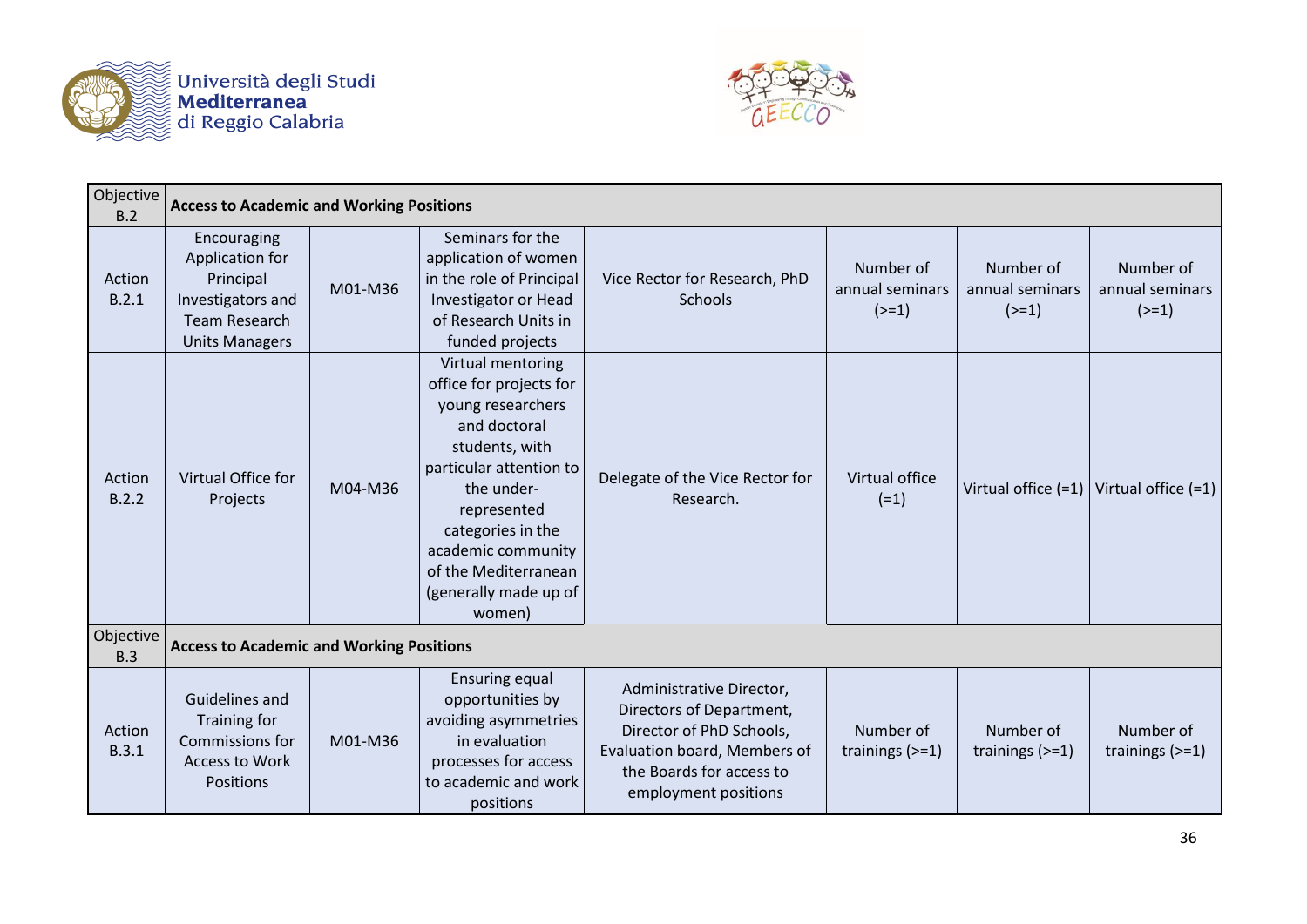



### Table 5.3 – Action Line C: The Gender Dimension in Research and Teaching

| <b>Action</b><br>Line C | <b>Gender Size in</b><br><b>Research and</b><br><b>Didactics</b>  | <b>Duration</b> | <b>Action indicator</b>                                                                                                                   | <b>Actors</b>                                         | Indicator value<br>Target 2021           | Indicator value<br>Target 2022           | Indicator value<br>Target 2023           |
|-------------------------|-------------------------------------------------------------------|-----------------|-------------------------------------------------------------------------------------------------------------------------------------------|-------------------------------------------------------|------------------------------------------|------------------------------------------|------------------------------------------|
| Objective<br>C.1        | <b>Promotion of Gender Size in R&amp;D</b>                        |                 |                                                                                                                                           |                                                       |                                          |                                          |                                          |
| Action<br>C.1.1         | Guidelines and<br>Training for<br>Research and<br><b>Teaching</b> | M01-M36         | Promote self-<br>assessment of the<br>content of their<br>research and teaching<br>courses by teachers,<br>researchers and<br>researchers | Directors of Department,<br><b>Academic Community</b> | Number of<br>annual<br>trainings $(>=1)$ | Number of<br>annual<br>trainings $(>=1)$ | Number of<br>annual<br>trainings $(>=1)$ |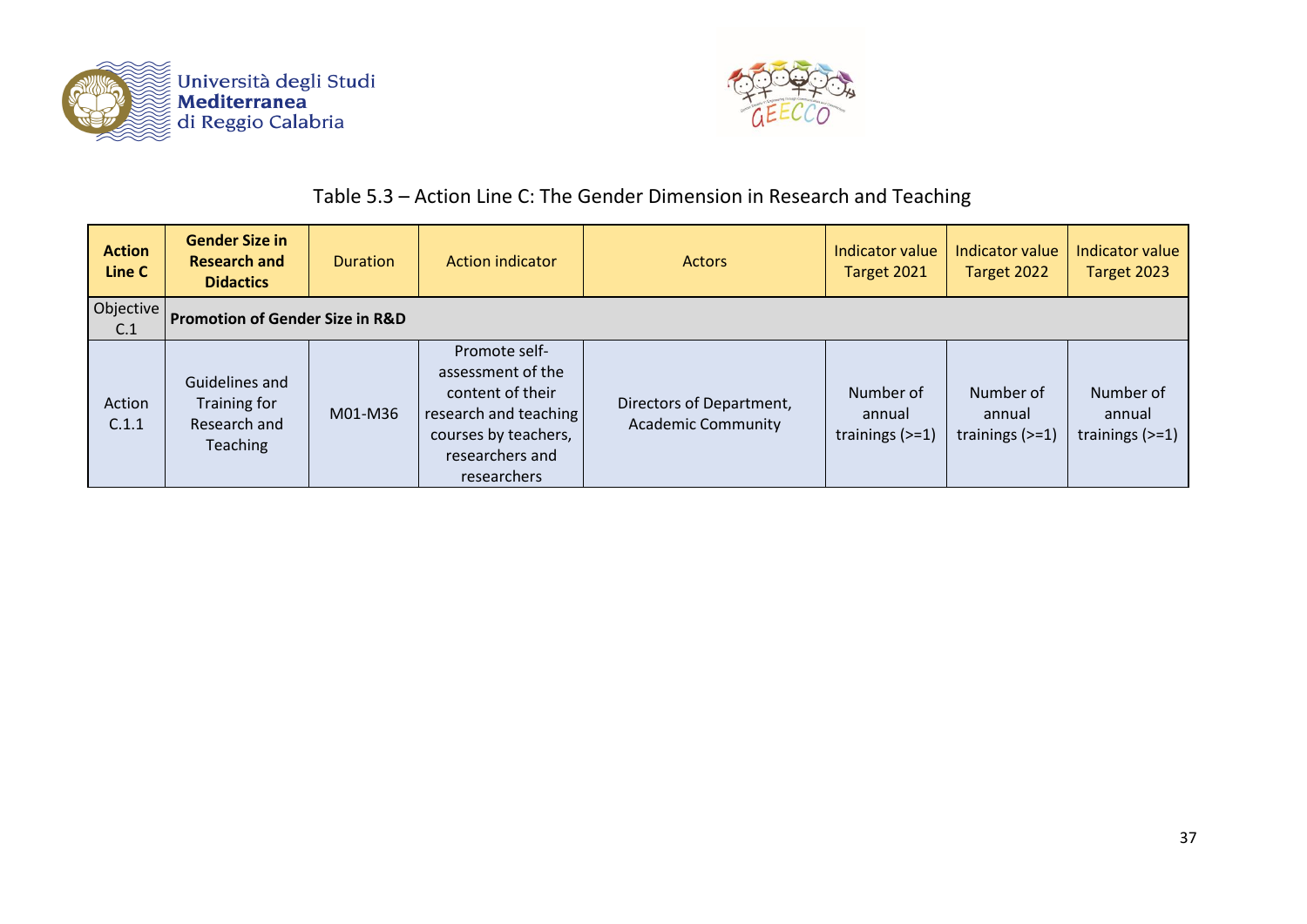



### Table 5.4 – Action Line D: Gender Culture

| <b>Action</b><br>Line D | <b>Gender Size in</b><br><b>Research and</b><br><b>Didactics</b> | <b>Duration</b> | <b>Action indicator</b>                                                                                                                                                                      | <b>Actors</b>                                                                     | <b>Indicator value</b><br>Target 2021   | Indicator value<br>Target 2022          | Indicator value<br>Target 2023          |
|-------------------------|------------------------------------------------------------------|-----------------|----------------------------------------------------------------------------------------------------------------------------------------------------------------------------------------------|-----------------------------------------------------------------------------------|-----------------------------------------|-----------------------------------------|-----------------------------------------|
| Objective<br>D.1        | <b>Gender Culture</b>                                            |                 |                                                                                                                                                                                              |                                                                                   |                                         |                                         |                                         |
| Action<br>D.1.1         | Seminar on Gender<br>Communication                               | M01-M36         | Strengthen the<br>adoption of a<br>language respecting<br>differences in all<br>forms of institutional<br>communication<br>(written, visual and<br>iconic)                                   | Directors of Department,<br>Academic Community, Press<br>and communication office | Number of<br>annual seminars<br>$(>=1)$ | Number of<br>annual seminars<br>$(>=1)$ | Number of<br>annual seminars<br>$(>=1)$ |
| Objective<br>D.2        | <b>Awareness</b>                                                 |                 |                                                                                                                                                                                              |                                                                                   |                                         |                                         |                                         |
| Action<br>D.2.1         | Questionnaire on<br><b>Equal Opportunities</b><br>Perception     | M10/M34         | Carrying out surveys,<br>in individual<br>departments, of the<br>different components<br>of the academic<br>community to verify<br>the actual perception<br>of equal<br>opportunities issues | CUG, Delegates of the Equal<br><b>Opportunities Departments</b>                   | Questionnaire<br>$(=1)$                 |                                         | Questionnaire<br>$(=1)$                 |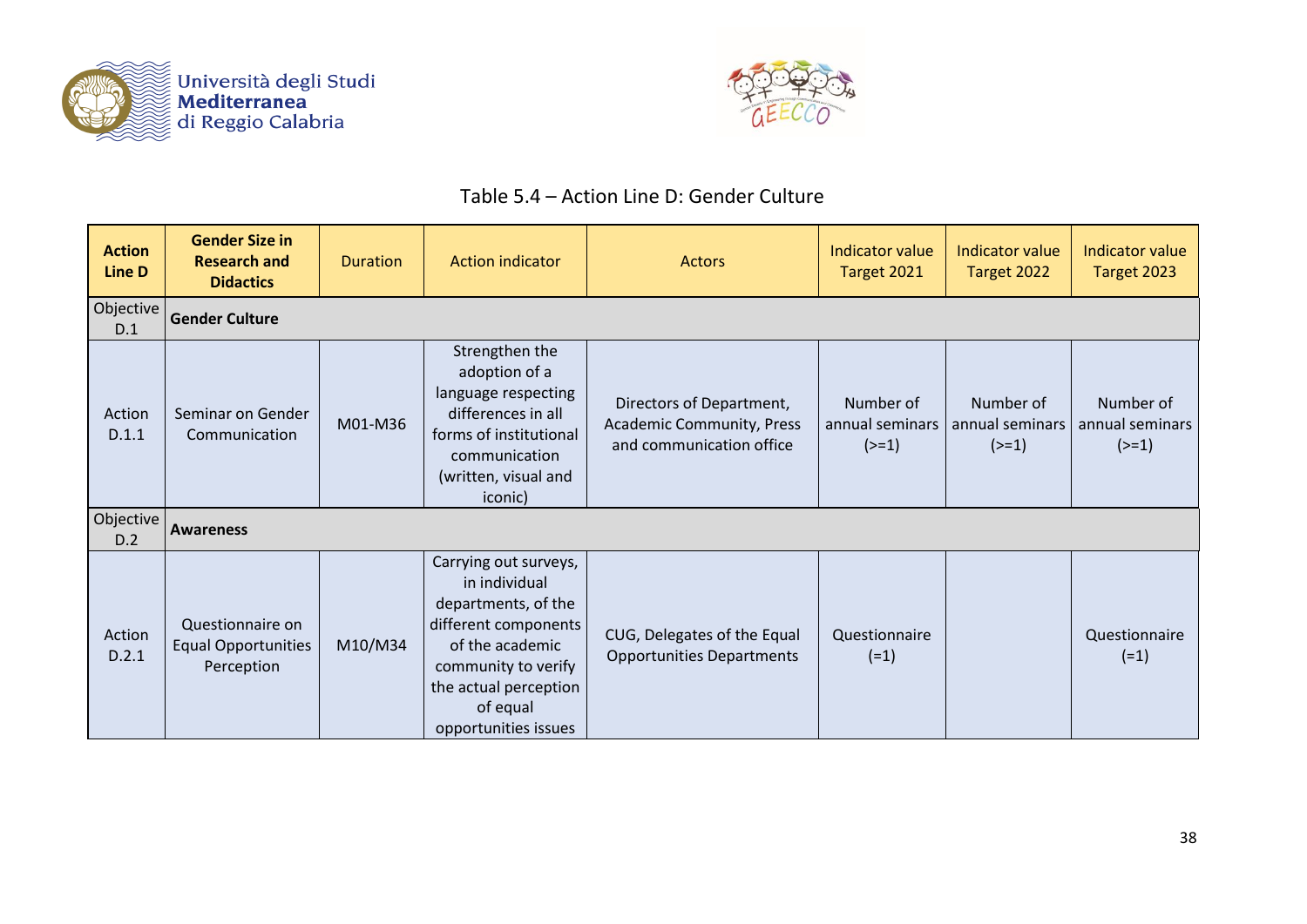

Università degli Studi<br>| **Mediterranea**<br>| di Reggio Calabria



| Action<br>D.2.2 | Collaboration with<br>vice Rectors for<br><b>Equal Opportunities</b><br>of Italian<br><b>Universities</b> | M01-M36 | Increase the network<br>of relations and<br>contacts with other<br>Universities and<br><b>Institutions</b>                                        | Vice Rector for Equal<br>Opportunities, CUG and Office<br>in charge                                                                                 | Membership of<br>the network             | Membership of<br>the network               | Membership of<br>the network               |
|-----------------|-----------------------------------------------------------------------------------------------------------|---------|---------------------------------------------------------------------------------------------------------------------------------------------------|-----------------------------------------------------------------------------------------------------------------------------------------------------|------------------------------------------|--------------------------------------------|--------------------------------------------|
| Action<br>D.2.3 | <b>Contrast to Gender</b><br>Stereotypes in STEM<br><b>Disciplines</b>                                    | M01-M36 | Promoting gender-<br>neutral<br>communication and<br>positive models of<br>contrast to<br>stereotypes, in all<br>those promotional<br>initiatives | Delegate of the Rector,<br>Delegates of Department<br><b>Directors for Administrative</b><br>Guidance, Delegate of the CUG,<br>Human Resources Area | Number of<br>annual<br>initiatives (>=4) | Number of<br>annual<br>initiatives $(>=5)$ | Number of<br>annual<br>initiatives $(>=6)$ |
| Action<br>D.2.4 | Seminar on Equal<br>Opportunities                                                                         | M01-M36 | Training/information<br>seminars on Equal<br>Opportunities                                                                                        | University Governance,<br>Coordination of vice Equal<br>Opportunities, CUG                                                                          | Number of<br>annual seminars<br>$(>=1)$  | Number of<br>annual seminars<br>$(>=1)$    | Number of<br>annual seminars<br>$(>=1)$    |